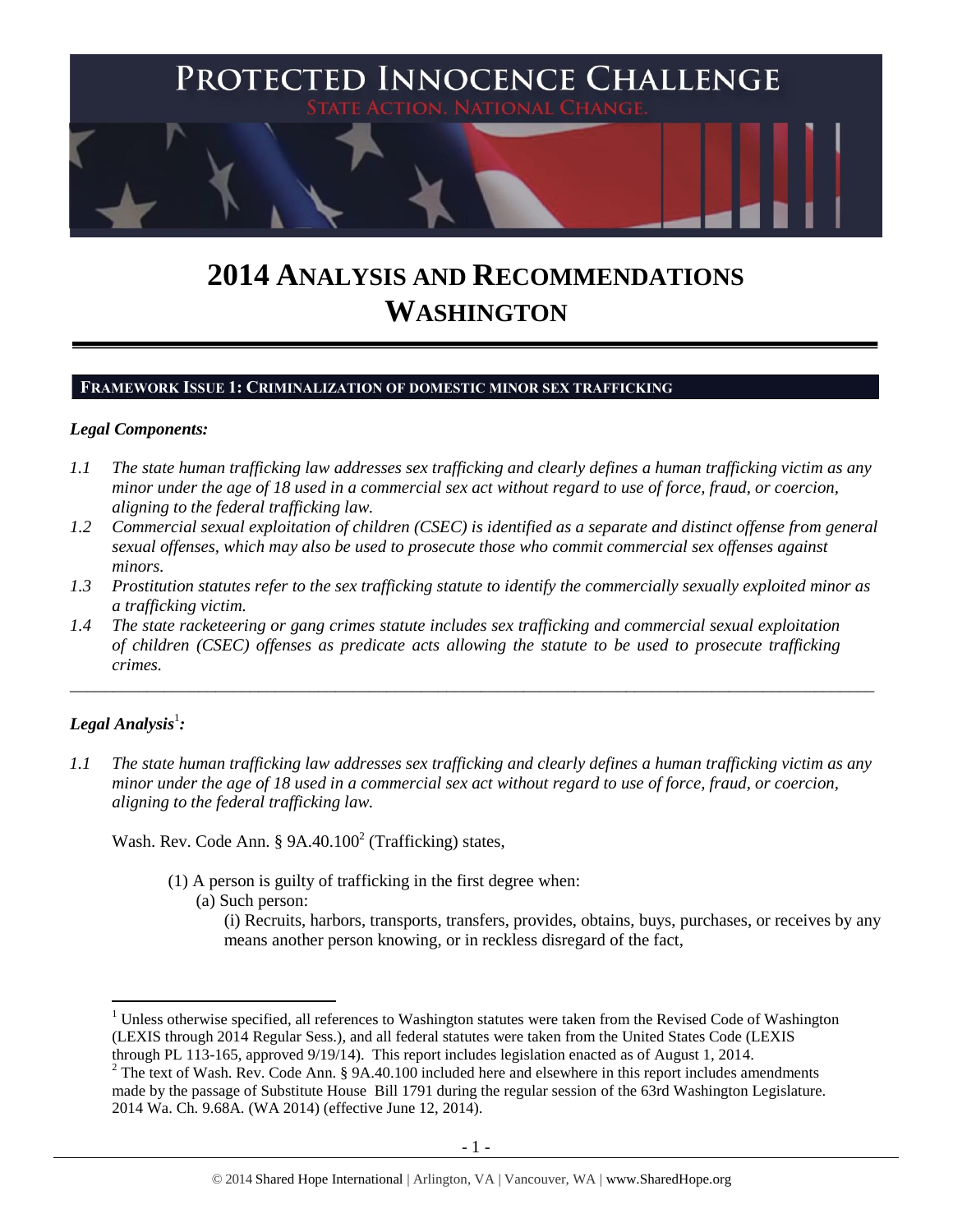(A) that force, fraud, or coercion<sup>3</sup> as defined in RCW 9A.36.070 will be used to cause the person to engage in

(I) forced labor;

(II) involuntary servitude;

<span id="page-1-0"></span>(III) a sexually explicit act<sup>4</sup>; or

- $(IV)$  a commercial sex act<sup>5</sup>, or
- (B) that the person has not attained the age of eighteen years and is caused to engage in a sexually explicit act or a commercial sex act; or

(ii) Benefits financially or by receiving anything of value from participation in a venture that has engaged in acts set forth in (a)(i) of this subsection; and

(b) The acts or venture set forth in (a) of this subsection:

(i) Involve committing or attempting to commit kidnapping;

(ii) Involve a finding of sexual motivation under RCW 9.94A.835 [Special allegation—sexual motivation—procedures];<sup>6</sup>

(iii) Involve the illegal harvesting or sale of human organs; or

(iv) Result in a death.

(2) Trafficking in the first degree is a class A felony.

While trafficking in the first degree under Wash. Rev. Code Ann. § 9A.40.100(1) requires that "the acts or venture" are sexually motivated or involve kidnapping, the illegal sale of organs, or death, this requirement does not apply to human trafficking in the second degree under Wash. Rev. Code Ann. § 9A.40.100(3)(a), which states,

 $3$  Wash. Rev. Code Ann. § 9A.36.070(1), (2) (Coercion) states,

 $\overline{a}$ 

(1) A person is guilty of coercion if by use of a threat he or she compels or induces a person to engage in conduct which the latter has a legal right to abstain from, or to abstain from conduct which he or she has a legal right to engage in.

(2) "Threat" as used in this section means: (a) To communicate, directly or indirectly, the intent immediately to use force against any person who is present at the time; or

(b) Threats as defined in RCW 9A.04.110(27) (a), (b), or (c) [Definitions].

. . . . <sup>4</sup> Wash. Rev. Code Ann. § 9A.40.100(65)(b) defines a "sexually explicit act" as "a public, private, or live photographed, recorded, or videotaped act or show intended to arouse or satisfy the sexual desires or appeal to the prurient interests of patrons for which something of value is given or received."

 $5$  Wash. Rev. Code Ann. § 9A.40.100(6)(a) defines "Commercial sex act" as "any act of sexual contact or sexual intercourse, both as defined in chapter 9A.44 RCW, for which something of value is given or received by any person . . . ."

<sup>6</sup> Wash. Rev. Code Ann. § 9.94A.835 (Special allegation—sexual motivation—procedures) states,

(1) The prosecuting attorney shall file a special allegation of sexual motivation in every criminal case, felony, gross misdemeanor, or misdemeanor, other than sex offenses as defined in RCW 9.94A.030 when sufficient admissible evidence exists, which, when considered with the most plausible, reasonably foreseeable defense that could be raised under the evidence, would justify a finding of sexual motivation by a reasonable and objective fact finder.

(2) In a criminal case wherein there has been a special allegation the state shall prove beyond a reasonable doubt that the accused committed the crime with a sexual motivation. The court shall make a finding of fact of whether or not a sexual motivation was present at the time of the commission of the crime, or if a jury trial is had, the jury shall, if it finds the defendant guilty, also find a special verdict as to whether or not the defendant committed the crime with a sexual motivation. This finding shall not be applied to sex offenses as defined in RCW 9.94A.030. (3) The prosecuting attorney shall not withdraw the special allegation of sexual motivation without approval of the court through an order of dismissal of the special allegation. The court shall not dismiss this special allegation unless it finds that such an order is necessary to correct an error in the initial charging decision or unless there are evidentiary problems which make proving the special allegation doubtful.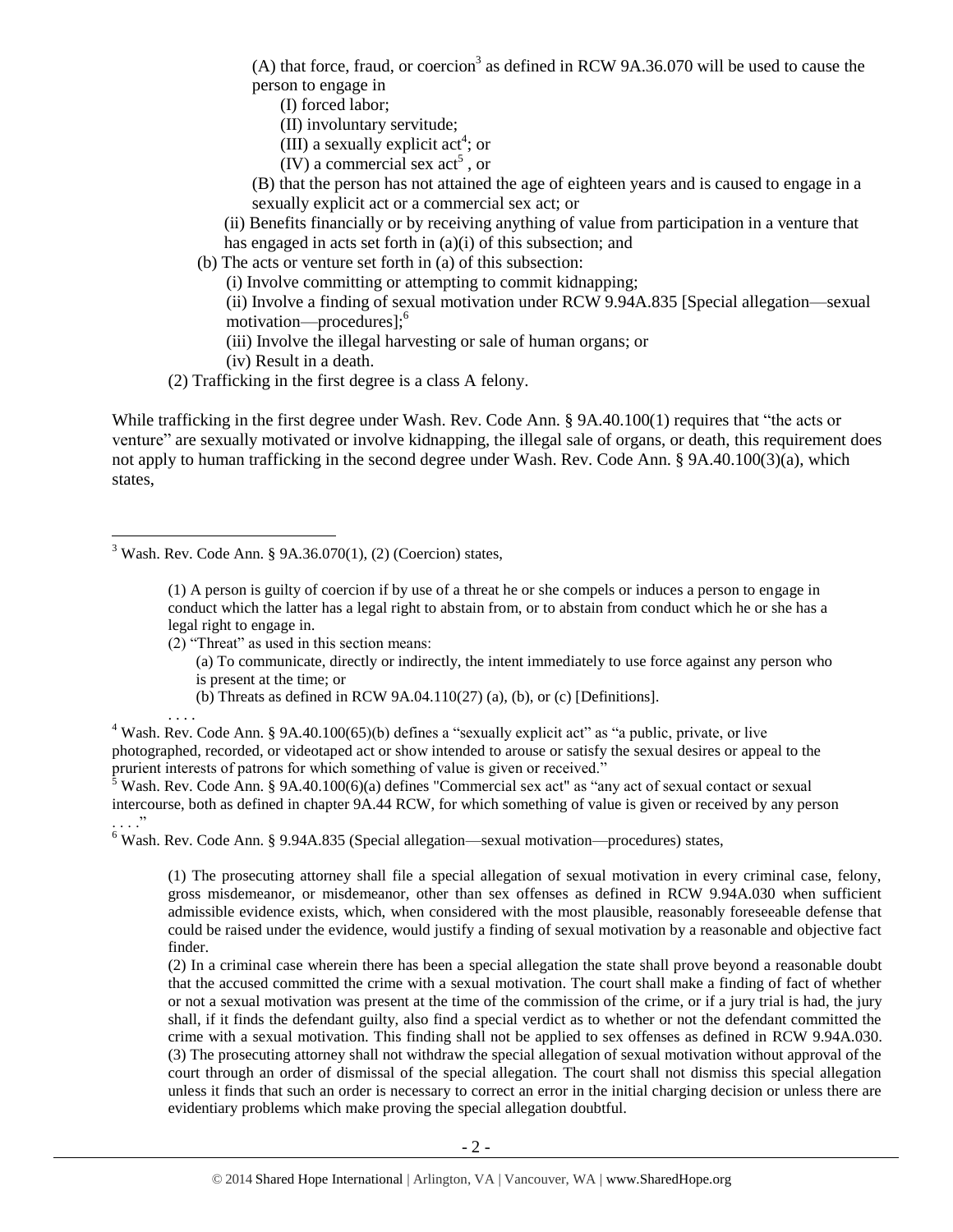(3) (a) A person is guilty of trafficking in the second degree when such person:

(i) Recruits, harbors, transports, transfers, provides, obtains, buys, purchases, or receives by any means another person knowing, or in reckless disregard of the fact, that force, fraud, or coercion as defined in RCW 9A.36.070 will be used to cause the person to engage in forced labor, involuntary servitude, a sexually explicit act,  $\alpha$  or a commercial sex act, or that the person has not attained the age of eighteen years and is caused to engage in a sexually explicit act or a commercial sex act; or

(ii) Benefits financially or by receiving anything of value from participation in a venture that has engaged in acts set forth in (a)(i) of this subsection.

(b) Trafficking in the second degree is a class A felony.

In regards to both trafficking offenses, if the victim is a minor, "force, fraud, or coercion are not necessary elements of an offense . . . ." Wash. Rev. Code Ann. § 9A.40.100(5).

A conviction under Wash. Rev. Code Ann. § 9A.40.100(1) (Trafficking, first degree) is punishable as a Class A felony, seriousness level XIV, by imprisonment for 123–397<sup>8</sup> months and a possible fine up to \$50,000, while a conviction under Wash. Rev. Code Ann. § 9A.40.100(3) (Trafficking, second degree) is punishable as a Class A felony, seriousness level XII, by imprisonment for 93–318 months, a possible fine up to \$50,000, or both imprisonment and a fine. Wash. Rev. Code Ann. §§ 9A.40.100(2), (3)(b), 9.94A.515, 9.94A.510, 9.94A.550,  $9A.20.021.<sup>9</sup>$ 

Wash. Rev. Code Ann. § 9A.40.100(4)(a) (Trafficking) also provides that "A person who is either convicted or given a deferred sentence or a deferred prosecution or who has entered into a statutory or nonstatutory diversion agreement as a result of an arrest for a violation of a trafficking crime shall be assessed a ten thousand dollar fee."

*1.2 Commercial sexual exploitation of children (CSEC) is identified as a separate and distinct offense from general sexual offenses, which may also be used to prosecute those who commit commercial sex offenses against minors.*

The following laws make CSEC a distinct crime in Washington:

1. Wash. Rev. Code Ann. § 9.68A.100(1) (Commercial sexual abuse of a minor) states,

A person is guilty of commercial sexual abuse of a minor if:

<span id="page-2-0"></span>(a) He or she pays a fee to a minor or a third person as compensation for a minor having engaged in sexual conduct<sup>10</sup> with him or her;

<sup>7</sup> *See supra* note [4.](#page-1-0)

<sup>&</sup>lt;sup>8</sup> Wash. Rev. Code Ann. § 9.94A.510 lists a range of imprisonment terms. Each prison term is dependent on a specific offender score rated from 0–9. Several factors, including prior convictions, are considered in determining each defendant's offender score. Wash. Rev. Code Ann. § 9.94A.525. The sentencing range used throughout this report encompasses the entire offender score range of 0–9.

<sup>&</sup>lt;sup>9</sup> Wash. Rev. Code Ann. § 10.64.025(1) states, "A defendant who has been found guilty of a felony and is awaiting sentencing shall be detained unless the court finds by clear and convincing evidence that the defendant is not likely to flee or to pose a danger to the safety of any other person or the community if released." The offenses of human trafficking in the first or second degree are two of the felonies for which a defendant "shall be detailed pending sentencing." Wash. Rev. Code Ann. § 10.64.025(2).

 $10$  Wash. Rev. Code Ann. § 9.68A.100(5) defines "sexual conduct" as "sexual intercourse or sexual contact, both as defined in chapter 9A.44 RCW [Sex offenses]." Wash. Rev. Code Ann. § 9A.44.010(1) (Definitions) explains that "sexual intercourse"

<sup>(</sup>a) has its ordinary meaning and occurs upon any penetration, however slight, and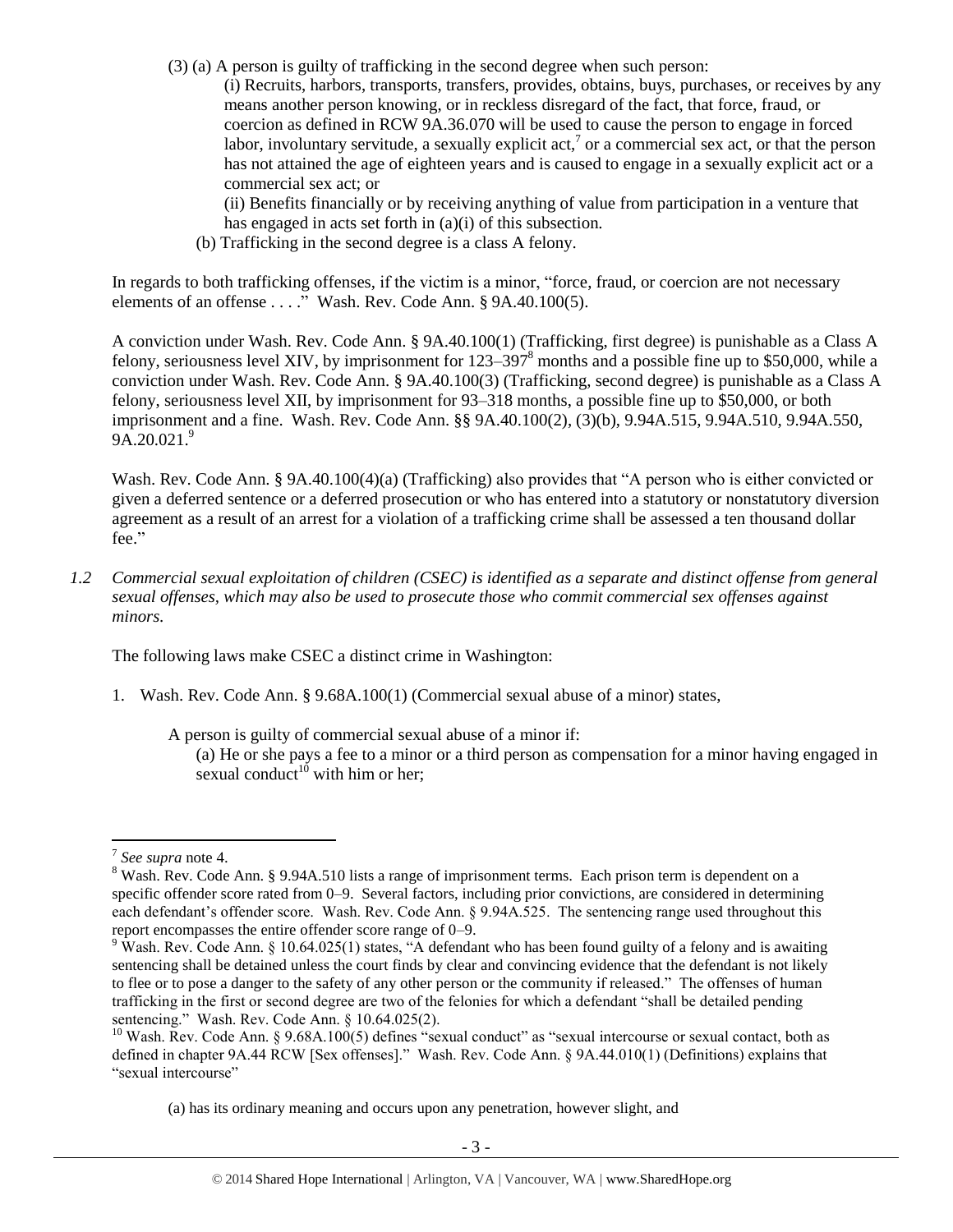(b) He or she pays or agrees to pay a fee to a minor or a third person pursuant to an understanding that in return therefore such minor will engage in sexual conduct with him or her; or (c) He or she solicits, offers, or requests to engage in sexual conduct with a minor in return for a fee.

<span id="page-3-0"></span>A conviction under Wash. Rev. Code Ann. § 9.68A.100(1) is punishable as a Class B felony, seriousness level VIII, by imprisonment for 21 months to 10 years, a possible fine up to \$20,000, or both imprisonment and a fine.<sup>11</sup> Wash. Rev. Code Ann. §§ 9.68A.100(2), 9.94A.515, 9.94A.510, 9A.20.021.<sup>12</sup>

2. Wash. Rev. Code Ann. § 9.68A.101(1) (Promoting commercial sexual abuse of a minor) makes it a crime when a person "knowingly advances commercial sexual abuse or a sexually explicit act of a minor or profits

(b) Also means any penetration of the vagina or anus however slight, by an object, when committed on one person by another, whether such persons are of the same or opposite sex, except when such penetration is accomplished for medically recognized treatment or diagnostic purposes, and

(c) Also means any act of sexual contact between persons involving the sex organs of one person and the mouth or anus of another whether such persons are of the same or opposite sex.

Wash. Rev. Code Ann. § 9A.44.010(2) defines "sexual contact" as "any touching of the sexual or other intimate parts of a person done for the purpose of gratifying sexual desire of either party or a third party."  $11$  Wash. Rev. Code Ann. § 9A.88.130 (Additional requirements) states,

 $\overline{a}$ 

. . . .

. . . .

(1) When sentencing or imposing conditions on a person convicted of, or receiving a deferred sentence or deferred prosecution for, violating RCW 9A.88.110 [Patronizing a prostitute] or 9.68A.100, the court must impose a requirement that the offender:

(a) Not be subsequently arrested for patronizing a prostitute or commercial sexual abuse of a minor; (b) Remain outside the geographical area, prescribed by the court, in which the person was arrested for violating RCW 9A.88.110 or 9.68A.100, unless such a requirement would interfere with the person's legitimate employment or residence or otherwise be infeasible; and

(c) Fulfill the terms of the program, if a first-time offender, designated by the sentencing court, designed to educate offenders about the negative costs of prostitution.

(2) This requirement is in addition to the penalties set forth in RCW 9A.88.110, 9A.88.120 [Additional fee assessment], and 9.68A.100.

Additionally, Wash. Rev. Code Ann. § 9A.88.140 (Vehicle impoundment—fees and fine) states,

(1)(a) Upon an arrest for a suspected violation of patronizing a prostitute, promoting prostitution in the first degree, promoting prostitution in the second degree, promoting travel for prostitution, the arresting law enforcement officer may impound the person's vehicle if (i) the motor vehicle was used in the commission of the crime; (ii) the person arrested is the owner of the vehicle or the vehicle is a rental car as defined in RCW 46.04.465; and (iii) either (A) the person arrested has previously been convicted of one of the offenses listed in this subsection or (B) the offense was committed within an area designated under (b) of this subsection.

(2) Upon an arrest for a suspected violation of commercial sexual abuse of a minor, promoting commercial sexual abuse of a minor, or promoting travel for commercial sexual abuse of a minor, the arresting law enforcement officer shall impound the person's vehicle if (a) the motor vehicle was used in the commission of the crime; and (b) the person arrested is the owner of the vehicle or the vehicle is a rental car as defined in RCW 46.04.465.

<sup>12</sup> Sexual offenses and human trafficking under Wash. Rev. Code Ann. ch. 9A.44 (Sex offenses) and ch. 9.68A (Sexual exploitation of children) are punishable under Wash. Rev. Code Ann. ch. 9A.20 (Classification of crimes), which lays out the maximum penalties for these crimes. The sentencing guidelines outlined in Wash. Rev. Code Ann. § 9.94A.510 (Table 1—sentencing grid), as informed by seriousness levels outlined in Wash. Rev. Code Ann. § 9.94A.515 (Table 2—crimes included within each seriousness level), provide the minimum sentence and the range depending on the offender score.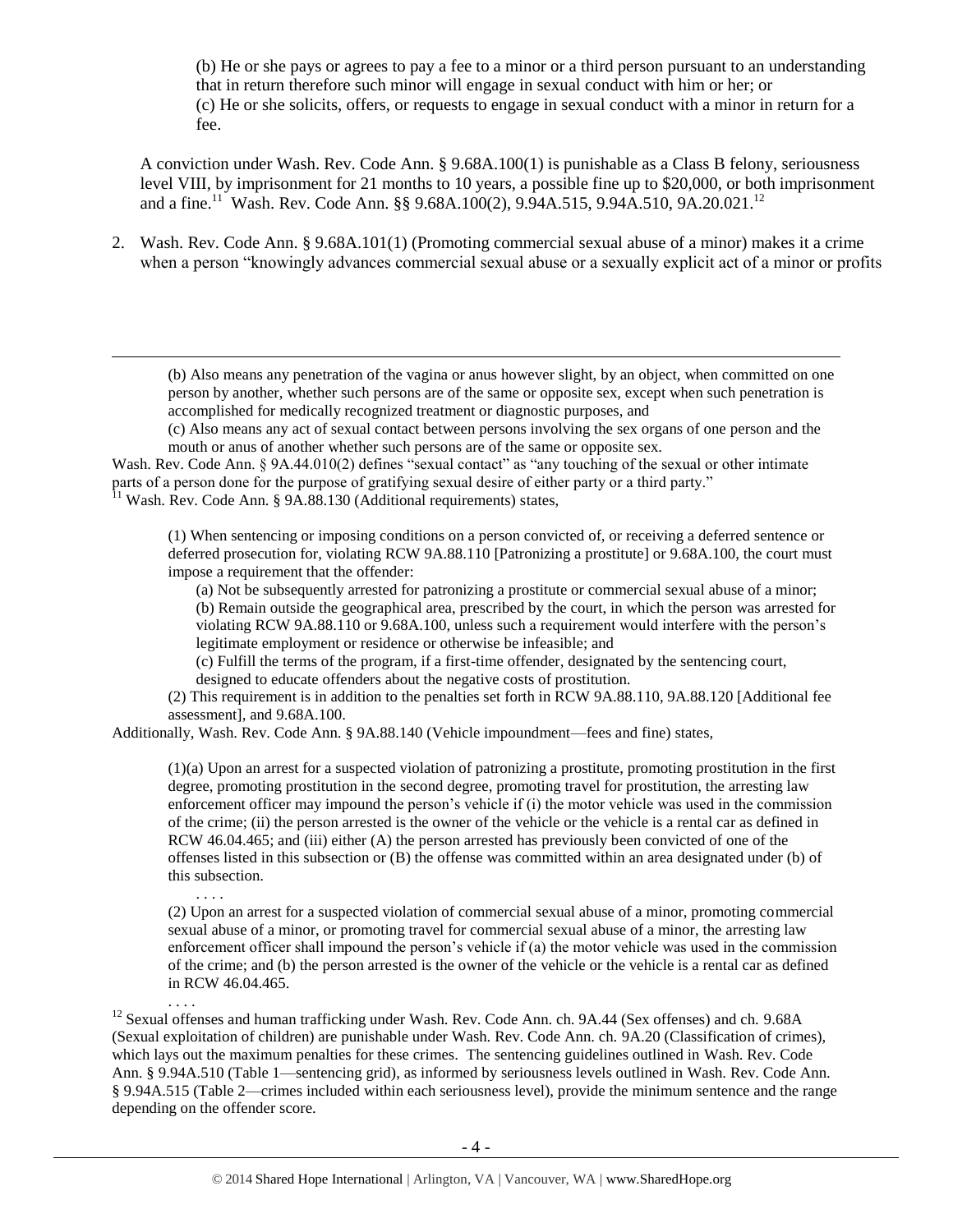from a minor engaged in sexual conduct or a sexually explicit act."<sup>13</sup> Wash. Rev. Code Ann. § 9.68A.101(3) states,

<span id="page-4-0"></span>(a) A person "advances commercial sexual abuse of a minor" if, acting other than as a minor receiving compensation for personally rendered sexual conduct or as a person engaged in commercial sexual abuse of a minor, he or she causes or aids a person to commit or engage in commercial sexual abuse of a minor, procures or solicits customers for commercial sexual abuse of a minor, provides persons or premises for the purposes of engaging in commercial sexual abuse of a minor, operates or assists in the operation of a house or enterprise for the purposes of engaging in commercial sexual abuse of a minor, or engages in any other conduct designed to institute, aid, cause, assist, or facilitate an act or enterprise of commercial sexual abuse of a minor.

(b) A person "profits from commercial sexual abuse of a minor" if, acting other than as a minor receiving compensation for personally rendered sexual conduct, he or she accepts or receives money or other property pursuant to an agreement or understanding with any person whereby he or she participates or will participate in the proceeds of commercial sexual abuse of a minor.

(c) A person "advances a sexually explicit act of a minor" if he or she causes or aids a sexually explicit act of a minor, procures or solicits customers for a sexually explicit act of a minor, provides persons or premises for the purposes of a sexually explicit act of a minor, or engages in any other conduct designed to institute, aid, cause, assist, or facilitate a sexually explicit act of a minor.

(d) A "sexually explicit act" is a public, private, or live photographed, recorded, or videotapes act or show intended to arose or satisfy the sexual desires or appeal to the prurient interests of patrons and for which something of value is given or received.

(e) A "patron" is a person who pays or agrees to pay a fee to another person as compensation for a sexually explicit act of a minor of who solicits or requests a sexually explicit act of a minor in return for a fee.

A conviction under Wash. Rev. Code Ann. § 9.68A.101(1) is punishable as a Class A felony, seriousness level XII, by imprisonment for 93–318 months, a possible fine up to \$50,000, or both imprisonment and a fine. Wash. Rev. Code Ann. §§ 9.68A.101(2), 9.94A.515, 9.94A.510, 9.94A.550.<sup>14</sup>

3. Wash. Rev. Code Ann. § 9.68A.102(1) (Promoting travel for commercial sexual abuse of a minor) states,

A person commits the offense of promoting travel for commercial sexual abuse of a minor if he or she knowingly sells or offers to sell travel services<sup>15</sup> that include or facilitate travel for the purpose of engaging in what would be commercial sexual abuse of a minor or promoting commercial sexual abuse of a minor, if occurring in this state.

A conviction under Wash. Rev. Code Ann. § 9.68A.102(1) is punishable as a Class C felony by imprisonment for up to 12 months, a possible fine up to  $$10,000$ , or both imprisonment and a fine.<sup>16</sup> Wash. Rev. Code Ann. §§ 9.68A.102(2), 9.94A.505(2)(b), 9.94A.550.

 $\overline{a}$ <sup>13</sup> Wash. Rev. Code Ann. § 9.68A.101(5) defines "sexual conduct" as "sexual intercourse or sexual contact, both as defined in chapter 9A.44 RCW." *See supra* note [10](#page-2-0) for the definition of "sexual contact" and "sexual intercourse." <sup>14</sup> Wash. Rev. Code Ann. § 10.64.025(1) states, "A defendant who has been found guilty of a felony and is awaiting sentencing shall be detained unless the court finds by clear and convincing evidence that the defendant is not likely to flee or to pose a danger to the safety of any other person or the community if released." The offense of promoting commercial sexual abuse of a minor is one of the felonies covered by this statute. Wash. Rev. Code Ann. § 10.64.025(2).

<sup>&</sup>lt;sup>15</sup> Wash. Rev. Code Ann. § 9.68A.102(4) states, "travel services' has "the same meaning as defined in RCW 19.138.021 [Definitions]." Wash. Rev. Code Ann. § 19.138.021(7) defines "travel services" as "transportation by air, sea, or ground, hotel or any lodging accommodations, package tours, or vouchers or coupons to be redeemed for future travel or accommodations for a fee, commission, or other valuable consideration."

<sup>&</sup>lt;sup>16</sup> Wash. Rev. Code Ann. § 9.94A.505(2)(b) (Sentences) explains,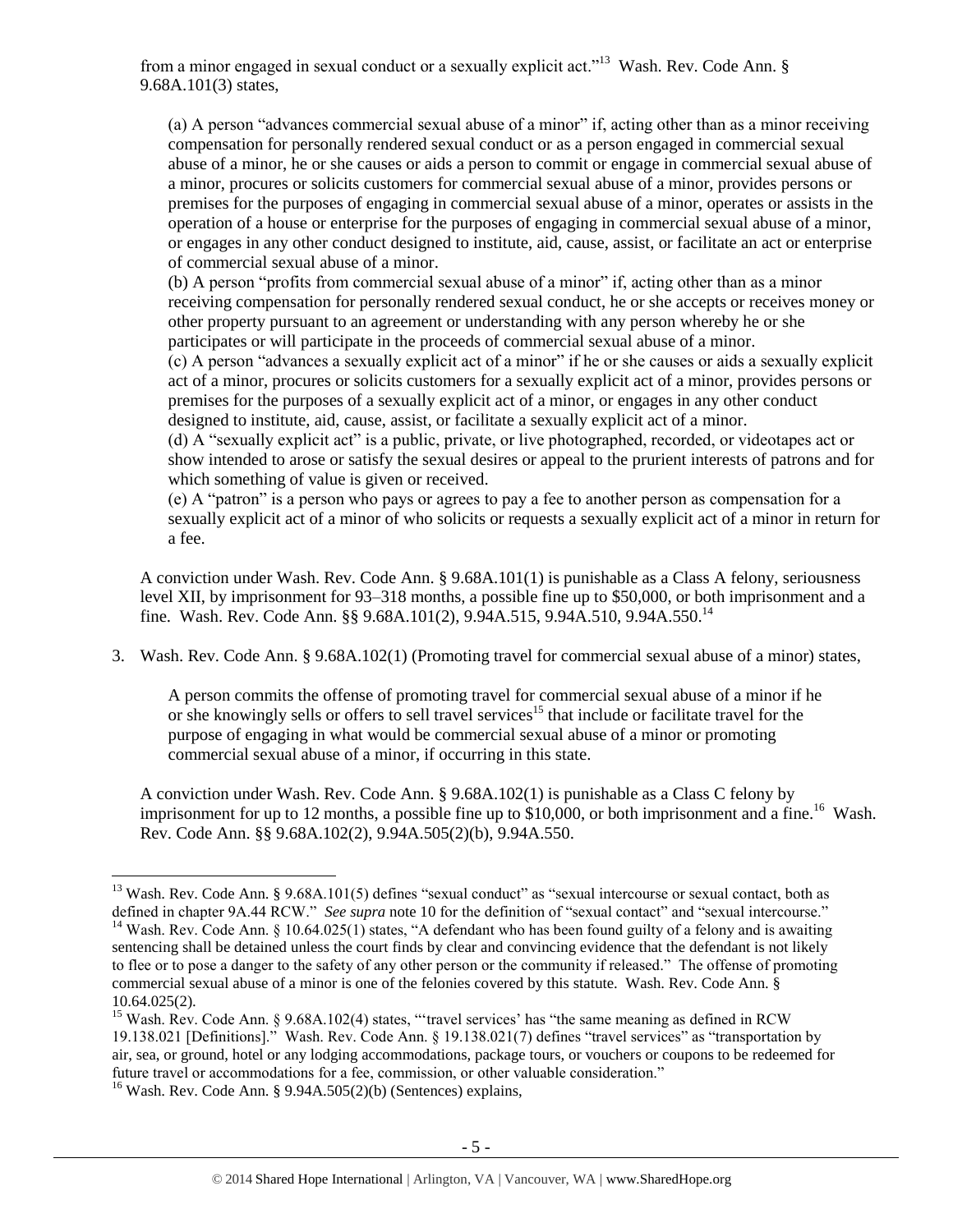4. Wash. Rev. Code Ann. § 9.68A.103(1)(Permitting commercial sexual abuse of a minor) states,

A person is guilty of permitting commercial sexual abuse of a minor if, having possession or control of premises which he or she knows are being used for the purpose of commercial sexual abuse of a minor, he or she fails without lawful excuse to make reasonable effort to halt or abate such use and to make a reasonable effort to notify law enforcement of such use.

A conviction under Wash. Rev. Code Ann. § 9.68A.103(1) is punishable as a gross misdemeanor by imprisonment for up to 364 days, a possible fine up to \$5,000, or both imprisonment and a fine. Wash. Rev. Code Ann. §§ 9.68A.103(2), 9.92.020.

5. Wash. Rev. Code Ann. § 9.68A.040(1) (Sexual exploitation of a minor) states,

A person is guilty of sexual exploitation of a minor if the person:

 $\overline{a}$ 

(a) Compels a minor by threat or force to engage in sexually explicit conduct, knowing that such conduct will be photographed or part of a live performance;

(b) Aids, invites, employs, authorizes, or causes a minor to engage in sexually explicit conduct, knowing that such conduct will be photographed or part of a live performance; or

(c) Being a parent, legal guardian, or person having custody or control of a minor, permits the minor to engage in sexually explicit conduct, knowing that the conduct will be photographed or part of a live performance.<sup>17</sup>

A conviction under Wash. Rev. Code Ann. § 9.68A.040(1) is punishable as a Class B felony, seriousness level IX, by imprisonment of 31 months to 10 years, a fine up to \$20,000, or both imprisonment and a fine. Wash. Rev. Code Ann. §§ 9.68A.040(2), 9A.20.021(1)(b), 9.94A.515, 9.94A.510.

6. Wash. Rev. Code Ann. § 9.68A.090(2) (Communication with minor for immoral purposes) states,

A person who communicates with a minor for immoral purposes is guilty of a class C felony punishable according to chapter 9A.20 RCW if the person has previously been convicted under this section or of a felony sexual offense under chapter 9.68A [Sexual exploitation of children], 9A.44 [Sex offenses], or 9A.64 [Family offenses] RCW or of any other felony sexual offense in this or any other state or if the person communicates with a minor or with someone the person believes to be a minor for immoral purposes, including the purchase or sale of commercial sex acts and sex trafficking, through the sending of an electronic communication.<sup>18</sup>

A Class C felony is punishable by up to 5 years imprisonment and possible fine up to \$10,000. Wash. Rev. Code Ann. §§ 9.68A.090(2), 9A.20.021(1)(c).

If a standard sentence range has not been established for the offender's crime, the court shall impose a determinate sentence which may include not more than one year of confinement; community restitution work; a term of community custody under RCW 9.94A.702 [Community custody—offenders sentenced for one year or less] not to exceed one year; and/or other legal financial obligations. The court may impose a sentence which provides more than one year of confinement and a community custody term under RCW 9.94A.701 [Community custody—offenders sentenced to the custody of the department] if the court finds reasons justifying an exceptional sentence as provided in RCW 9.94A.535.

<sup>17</sup> Wash. Rev. Code Ann. § 9.68A.011(6) defines a "live performance" as "any play, show, skit, dance, or other exhibition performed or presented to or before an audience of one or more, with or without consideration." <sup>18</sup> Wash. Rev. Code Ann. § 9.68A.090(3) further provides, "For the purposes of this section, 'electronic communication' has the same meaning as defined in RCW 9.61.260." Pursuant to Wash. Rev. Code Ann. § 9.61.260(5) (Cyberstalking), "'electronic communication' means the transmission of information by wire, radio, optical cable, electromagnetic, or other similar means. 'Electronic communication' includes, but is not limited to, electronic mail, internet-based communications, pager service, and electronic text messaging."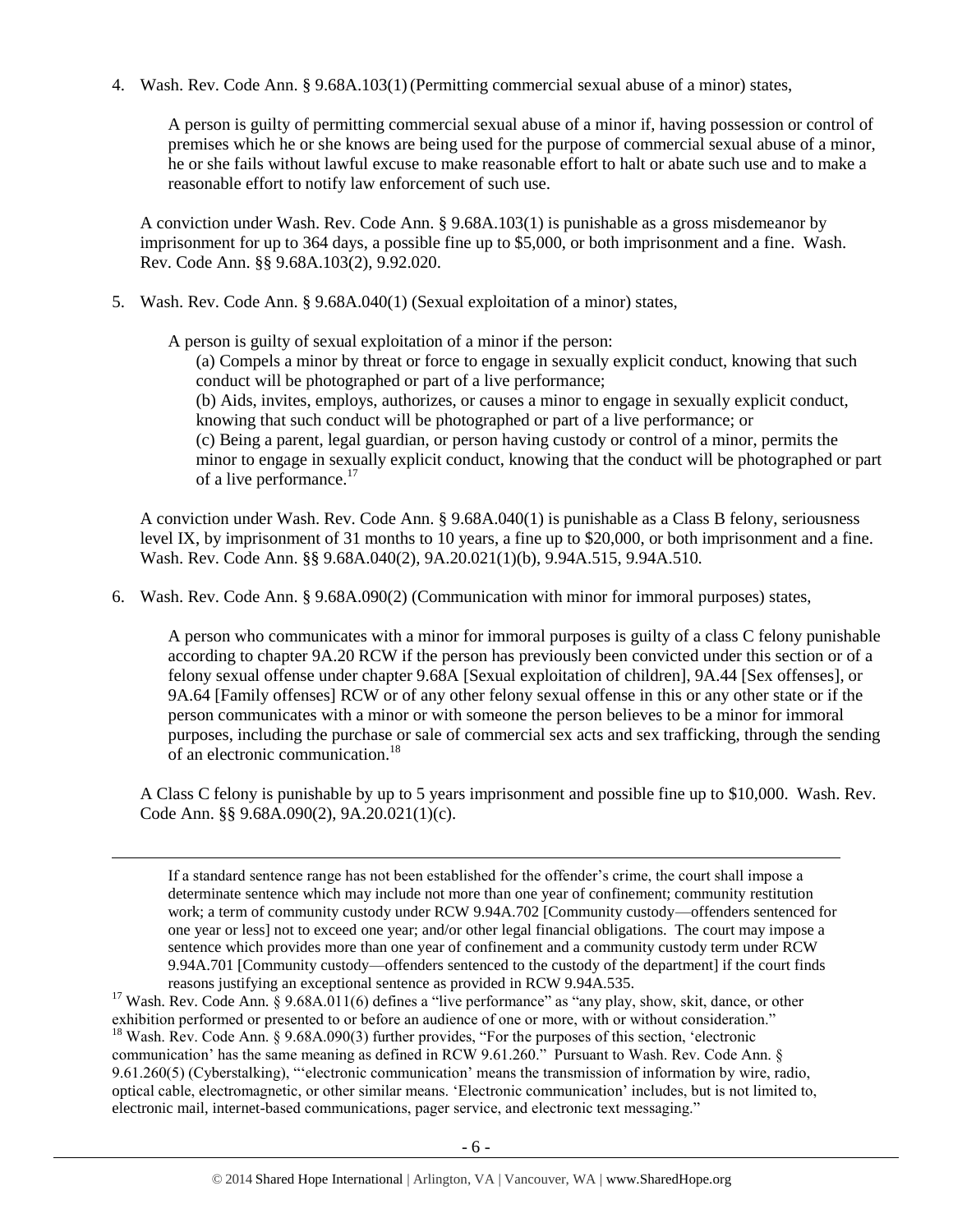Other crimes against children that are not specifically commercial in nature but may be used in a case of domestic minor sex trafficking include the following:

1. Wash. Rev. Stat. Ann. § 9A.44.073 (Rape of a child in the first degree) states,

(1) A person is guilty of rape of a child in the first degree when the person has sexual intercourse with another who is less than twelve years old and not married to the perpetrator and the perpetrator is at least twenty-four months older than the victim. (2) Rape of a child in the first degree is a class A felony.

Wash. Rev. Stat. Ann. § 9A.44.073 is a Class A felony offense, seriousness level XII, punishable by imprisonment for 93–123 months, a possible fine up to \$50,000, or both. Wash. Rev. Code Ann. §§ 9A.44.073(2), 9.94A.510, 9.94A.515, 9.94A.550.

2. Wash. Rev. Stat. Ann. § 9A.44.076 (Rape of a child in the second degree) states,

(1) A person is guilty of rape of a child in the second degree when the person has sexual intercourse with another who is at least twelve years old but less than fourteen years old and not married to the perpetrator and the perpetrator is at least thirty-six months older than the victim. (2) Rape of a child in the second degree is a class A felony.

Wash. Rev. Stat. Ann. § 9A.44.076 is a Class A felony offense, seriousness level XI, punishable by imprisonment for 78–102 months, a possible fine up to \$50,000, or both. Wash. Rev. Code Ann. §§ 9A.44.076(2), 9.94A.510, 9.94A.515, 9.94A.550.

3. Wash. Rev. Stat. Ann. § 9A.44.079 (Rape of a child in the third degree) states,

(1) A person is guilty of rape of a child in the third degree when the person has sexual intercourse with another who is at least fourteen years old but less than sixteen years old and not married to the perpetrator and the perpetrator is at least forty-eight months older than the victim. (2) Rape of a child in the third degree is a class C felony.

Wash. Rev. Stat. Ann. § 9A.44.079 is a Class C felony offense, seriousness level VI, punishable by imprisonment for 12–14 months, a possible fine up to \$10,000, or both. Wash. Rev. Code Ann. §§ 9A.44.079(2), 9.94A.510, 9.94A.515, 9.94A.550.

4. Wash. Rev. Stat. Ann. § 9A.44.083 (Child molestation in the first degree) states,

(1) A person is guilty of child molestation in the first degree when the person has, or knowingly causes another person under the age of eighteen to have, sexual contact with another who is less than twelve years old and not married to the perpetrator and the perpetrator is at least thirty-six months older than the victim.

(2) Child molestation in the first degree is a class A felony.

Wash. Rev. Stat. Ann. § 9A.44.083 is a Class A felony offense, seriousness level X, punishable by imprisonment for 51–68 months, a possible fine up to \$50,000, or both. Wash. Rev. Code Ann. §§ 9A.44.083(2), 9.94A.510, 9.94A.515, 9.94A.550.

5. Wash. Rev. Stat. Ann. § 9A.44.086 (Child molestation in the second degree) states,

(1) A person is guilty of child molestation in the second degree when the person has, or knowingly causes another person under the age of eighteen to have, sexual contact with another who is at least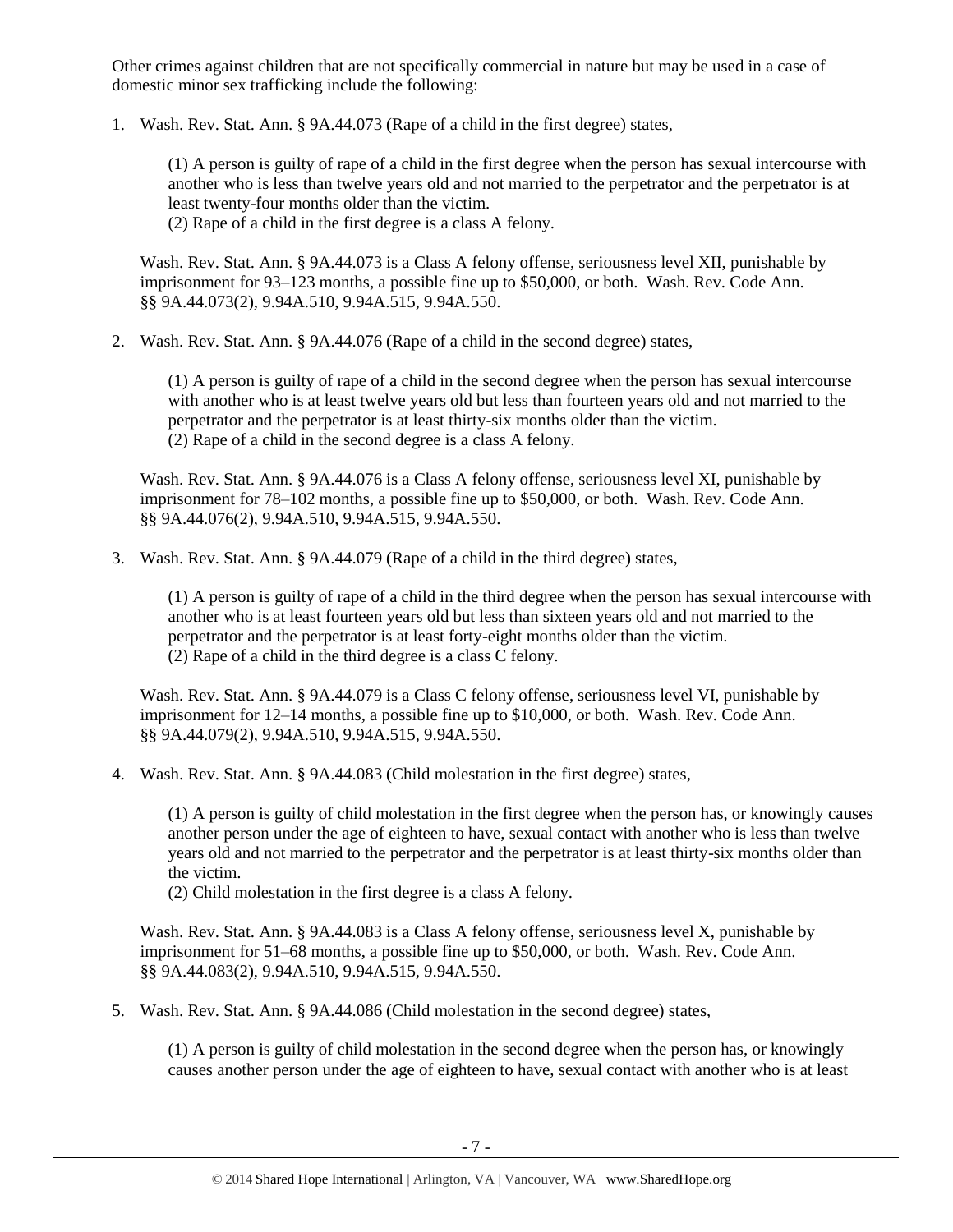twelve years old but less than fourteen years old and not married to the perpetrator and the perpetrator is at least thirty-six months older than the victim.

(2) Child molestation in the second degree is a class B felony.

Wash. Rev. Stat. Ann. § 9A.44.086 is a Class B felony offense, seriousness level VII, punishable by imprisonment for 15–20 months, a possible fine up to \$20,000, or both. Wash. Rev. Code Ann. §§ 9A.44.086(2), 9.94A.510, 9.94A.515, 9.94A.550.

6. Wash. Rev. Stat. Ann. § 9A.44.089 (Child molestation in the third degree) states,

(1) A person is guilty of child molestation in the third degree when the person has, or knowingly causes another person under the age of eighteen to have, sexual contact with another who is at least fourteen years old but less than sixteen years old and not married to the perpetrator and the perpetrator is at least forty-eight months older than the victim.

(2) Child molestation in the third degree is a class C felony.

Wash. Rev. Stat. Ann. § 9A.44.089 is a Class C felony offense, seriousness level V, punishable by imprisonment for 6–12 months, a possible fine up to \$10,000, or both. Wash. Rev. Code Ann. §§ 9A.44.089(2), 9.94A.510, 9.94A.515, 9.94A.550.

*1.3 Prostitution statutes refer to the sex trafficking statute to identify the commercially sexually exploited minor as a trafficking victim.* 

Wash. Rev. Code Ann. § 9A.88.030 (Prostitution) does not refer to Wash. Rev. Code Ann. § 9A.40.100 (Trafficking) to clarify that prostituted minors are sex trafficking victims. However, pursuant to Wash. Rev. Code Ann. § 9A.88.040 (Prosecution for prostitution under RCW 9A.88.030 — Affirmative defense),

In any prosecution for prostitution under RCW 9A.88.030, it is an affirmative defense that the actor committed the offense as a result of being a victim of trafficking, RCW 9A.40.100, promoting prostitution in the first degree, RCW 9A.88.070, or trafficking in persons under the trafficking victims protection act of 2000, 22 U.S.C. Sec. 7101 et seq. Documentation that the actor is named as a current victim in an information or the investigative records upon which a conviction is obtained for trafficking, promoting prostitution in the first degree, or trafficking in persons shall create a presumption that the person's participation in prostitution was a result of having been a victim of trafficking, promoting prostitution in the first degree or trafficking in persons. 2012 Wa. Ch. 142.

Additionally, Wash. Rev. Code Ann. § 13.40.219 (Arrest for prostitution or prostitution loitering), within the Juvenile Justice Act of 1977, states,

In any proceeding under this chapter related to an arrest for prostitution or prostitution loitering, there is a presumption that the alleged offender meets the criteria for a certification as a victim of a severe form of trafficking in persons as defined in section 7105 of Title 22 of the United States code [the federal Trafficking Victims Protection Act of 2000 (TVPA), as amended], and that the alleged offender is also a victim of commercial sex abuse of a minor.<sup>19</sup>

<sup>&</sup>lt;sup>19</sup> However, reference to the federal definition of "severe forms of trafficking" in 22 U.S.C. § 7105, combined with the term "certification" in Wash. Rev. Code Ann. § 13.40.219, could prove problematic in application of this presumption. 22 U.S.C § 7105(b)(1)(C), which applies to victims in the United States, provides a definition of "victim of a severe form of trafficking in persons" to include a person "subjected to an act or practice" defined in 22 U.S.C. § 7102(8) who is a minor under 18 or subject to certification under subsection (E). Subsection (E) requires the person to be willing to assist in the investigation and prosecution of the trafficker and to have made an application for a T visa that has not been denied or be "a person whose continued presence in the United States the Attorney General the Secretary of Homeland Security is ensuring in order to effectuate prosecution of traffickers in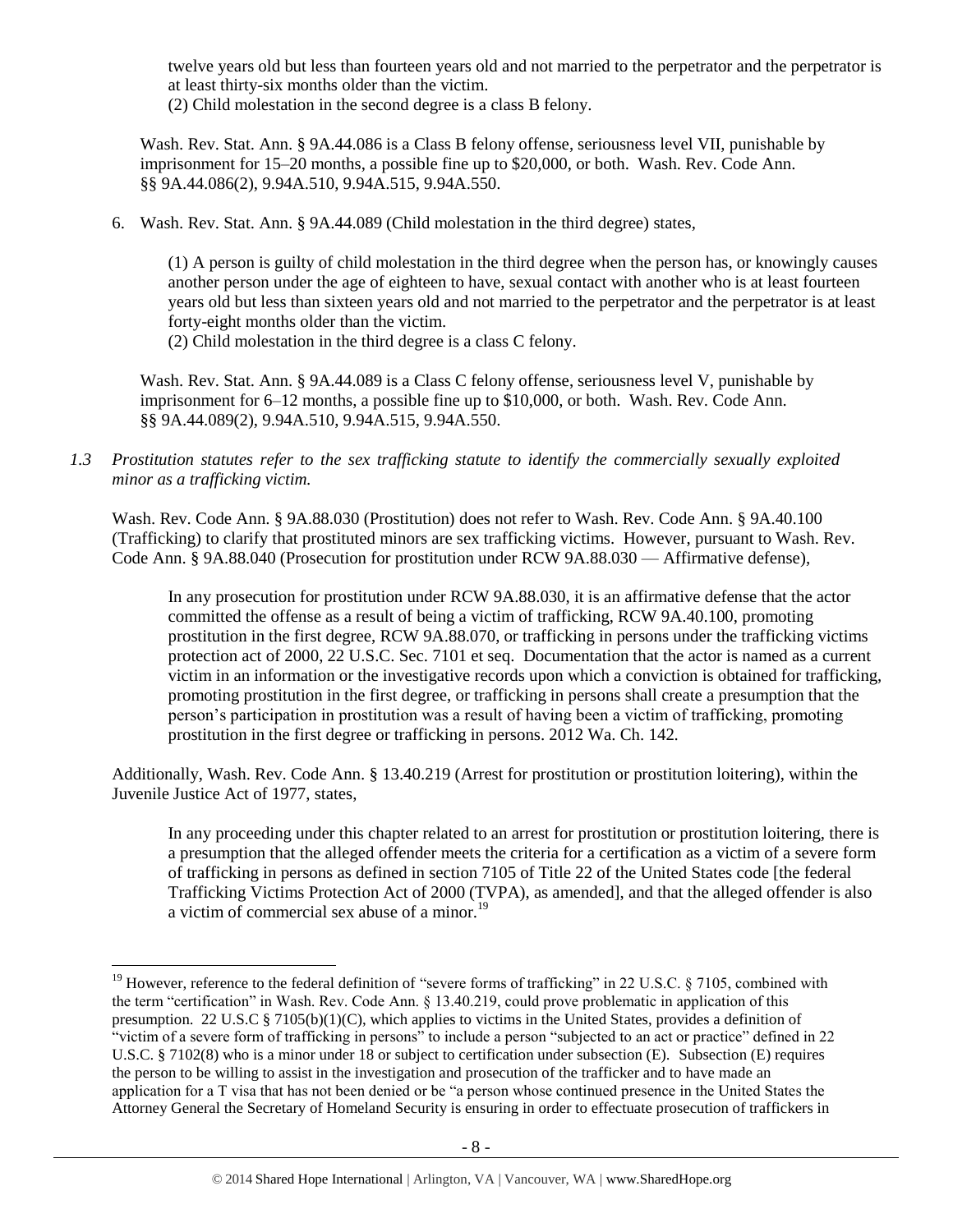Also, Wash. Rev. Code Ann. § 9.68A.001 (Legislative findings, intent) expresses the legislative finding that the prevention of child sexual exploitation and abuse is a key concern of the government.<sup>20</sup>

- 1.3.1 Recommendation: Specifically refer to Wash. Rev. Code Ann. § 9A.40.100 (Trafficking) in the juvenile prostitution arrest statutes to identify prostituted minors as victims of sex trafficking.
- *1.4 The state racketeering or gang crimes statute includes sex trafficking and commercial sexual exploitation of children (CSEC) offenses as predicate acts allowing the statute to be used to prosecute trafficking crimes.*

The racketeering statute, Wash. Rev. Code Ann. § 9A.82.080 (Use of proceeds of criminal profiteering), states,

(1) (a) It is unlawful for a person who has knowingly received any of the proceeds derived, directly or indirectly, from a pattern of criminal profiteering activity<sup>21</sup> to use or invest, whether directly or indirectly, any part of the proceeds, or the proceeds derived from the investment or use thereof, in the acquisition of any title to, or any right, interest, or equity in, real property or in the establishment or operation of any enterprise.

- (b) A violation of this subsection is a class B felony.
- (2) (a) It is unlawful for a person knowingly to acquire or maintain, directly or indirectly, any interest
- in or control of any enterprise or real property through a pattern of criminal profiteering activity. (b) A violation of this subsection is a class B felony.

The law specifically includes sex trafficking and commercial sexual exploitation of children (CSEC) offenses as predicate acts to the crime. Wash. Rev. Code Ann. § 9A.82.010(4) states,

"Criminal profiteering" means any act, including any anticipatory or completed offense, committed for financial gain, that is chargeable or indictable under the laws of the state in which the act occurred and, if the act occurred in a state other than this state, would be chargeable or indictable under the laws of this state had the act occurred in this state and punishable as a felony and by imprisonment for more than one year, regardless of whether the act is charged or indicted, as any of the following:

. . .

(s) Leading organized crime, as defined in RCW 9A.82.060;

(t) Money laundering, as defined in RCW 9A.83.020;

. . . .

 $\overline{a}$ 

(x) Sexual exploitation of children, as defined in RCW 9.68A.040, 9.68A.050, and 9.68A.060;

(y) Promoting prostitution, as defined in RCW 9A.88.070 and 9A.88.080;

| persons." Clarification is needed that the use of the word "certification" in Wash. Rev. Code Ann. § 13.40.219 does |  |  |  |
|---------------------------------------------------------------------------------------------------------------------|--|--|--|
| not mean that the victim must have the certification in 22 U.S.C. § 7105(b)(1)(E).                                  |  |  |  |
| $^{20}$ Wash. Rev. Code Ann. § 9.68A.001 (Legislative findings, intent) states in part that                         |  |  |  |

The care of children is a sacred trust and should not be abused by those who seek commercial gain or personal gratification based on the exploitation of children. . . .

. . . . . . . It is the intent of the legislature to encourage these children to engage in prevention and intervention services and to hold those who pay to engage in the sexual abuse of children accountable for the trauma they inflict on children.

<sup>21</sup> Wash. Rev. Code Ann. § 9A.82.010(12) states, "'Pattern of criminal profiteering activity' means engaging in at least three acts of criminal profiteering, one of which occurred after July 1, 1985, and the last of which occurred within five years, excluding any period of imprisonment, after the commission of the earliest act of criminal profiteering. In order to constitute a pattern, the three acts must have the same or similar intent, results, accomplices, principals, victims, or methods of commission, or be otherwise interrelated by distinguishing characteristics including a nexus to the same enterprise, and must not be isolated events."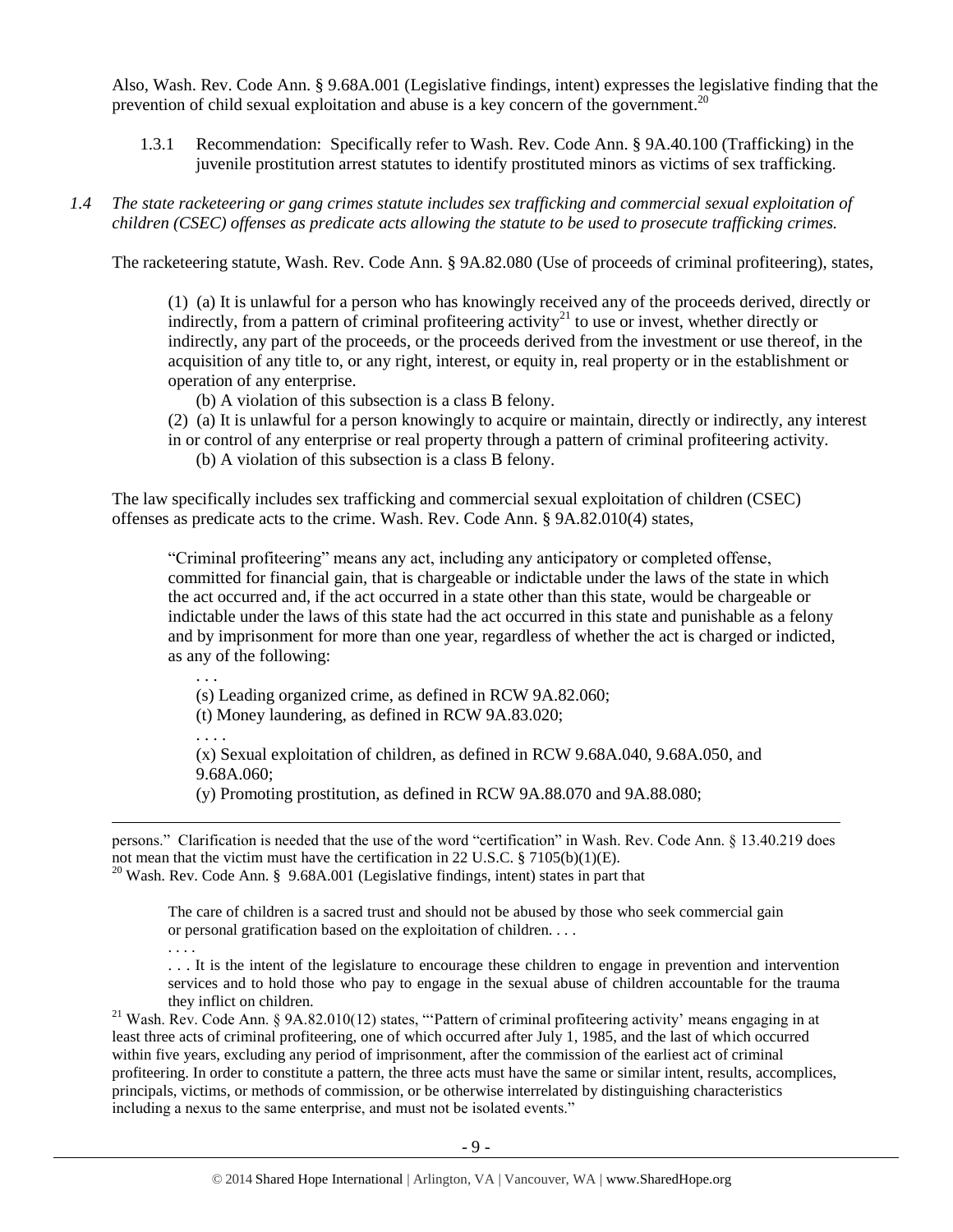. . . .

(rr) Commercial sexual abuse of a minor, as defined in RCW 9.68A.100; (ss) Promoting commercial sex abuse of a minor, as defined in RCW 9.68A.101; or (tt) Trafficking, as defined in RCW 9A.40.100, promoting travel for commercial sexual abuse of a minor, as defined in RCW 9.68A.102, and permitting commercial sexual abuse of a minor, as defined in RCW 13 9.68A.103.

Based on this definition of racketeering, acts of commercial sexual exploitation of children constitute predicate crimes under the racketeering law, making it available for combatting criminal enterprises that engage in domestic minor sex trafficking. A conviction for use of profiteering proceeds is punishable as a Class B felony, seriousness level IV, by imprisonment for 3-9 months, a fine of \$20,000, or both. Wash. Rev. Code Ann. §§ 9A.82.080(1), (2), 9.94A.515, 9.94A.510, 9.94A.550.

An offender may also face penalties under Wash. Rev. Code Ann. § 9A.82.060 (Leading organized crime) which includes "[i]ntentionally organizing, managing, directing, supervising, or financing any three or more persons with the intent to engage in a pattern of criminal profiteering activity." This is punishable as a Class A felony, seriousness level X, by imprisonment for 51-68 months, a fine of \$50,000, or both. Wash. Rev. Code Ann. §§ 9A.82.060(1)(a), (2)(a), 9.94A.515, 9.94A.510, 9.94A.550. An offender could also be guilty of "[i]ntentionally inciting or inducing others to engage in violence or intimidation with the intent to further or promote the accomplishment of a pattern of criminal profiteering activity," which is punishable as a Class B felony by imprisonment up to 10 years, a fine of \$20,000, or both. Wash. Rev. Code Ann. §§ 9A.82.060(1)(b),  $(2)(b)$ , 9A.20.021(1)(b).

Asset forfeiture is available for these offenses. Pursuant to Wash. Rev. Code Ann. § 9A.82.100(4)(f) (Remedies and procedures), following a determination of liability, an order may include,

> [o]rdering forfeiture first as restitution to any person damaged . . . by an offense defined in RCW 9A.40.100 [Trafficking], then to the state general fund or antiprofiteering revolving fund of the county, as appropriate, to the extent not already ordered to be paid in other damages, of the following:

(i) Any property or other interest acquired or maintained in violation of RCW 9A.82.060 [Leading organized crime] or 9A.82.080 [Use of proceeds of criminal profiteering controlling enterprise or realty—conspiracy or attempt].

(ii) Any property, contractual right, or claim against property used to influence any enterprise that a person has established, operated, controlled, conducted, or participated in the conduct of, in violation of RCW 9A.82.060 or 9A.82.080.

(iii) All proceeds traceable to or derived from . . . an offense defined in RCW 9A.40.100, 9.68A.100 [Commercial abuse of a minor—penalties], 9.68A.101 [Promoting commercial sexual abuse of a minor—penalty], or 9A.88.070 [Promoting prostitution in the first degree], and all moneys, negotiable instruments, securities, and other things of value significantly used or intended to be used significantly to facilitate commission of the offense

Finally, where the enterprise alleged is a criminal street gang, gang enhancements may apply. Wash. Rev. Code § 9.94A.030(14), defines a "criminal street gang-related offense" as:

any felony or misdemeanor offense, whether in this state or elsewhere, that is committed for the benefit of, at the direction of, or in association with any criminal street gang, or is committed with the intent to promote, further, or assist in any criminal conduct by the gang, or is committed for one or more of the following reasons:

….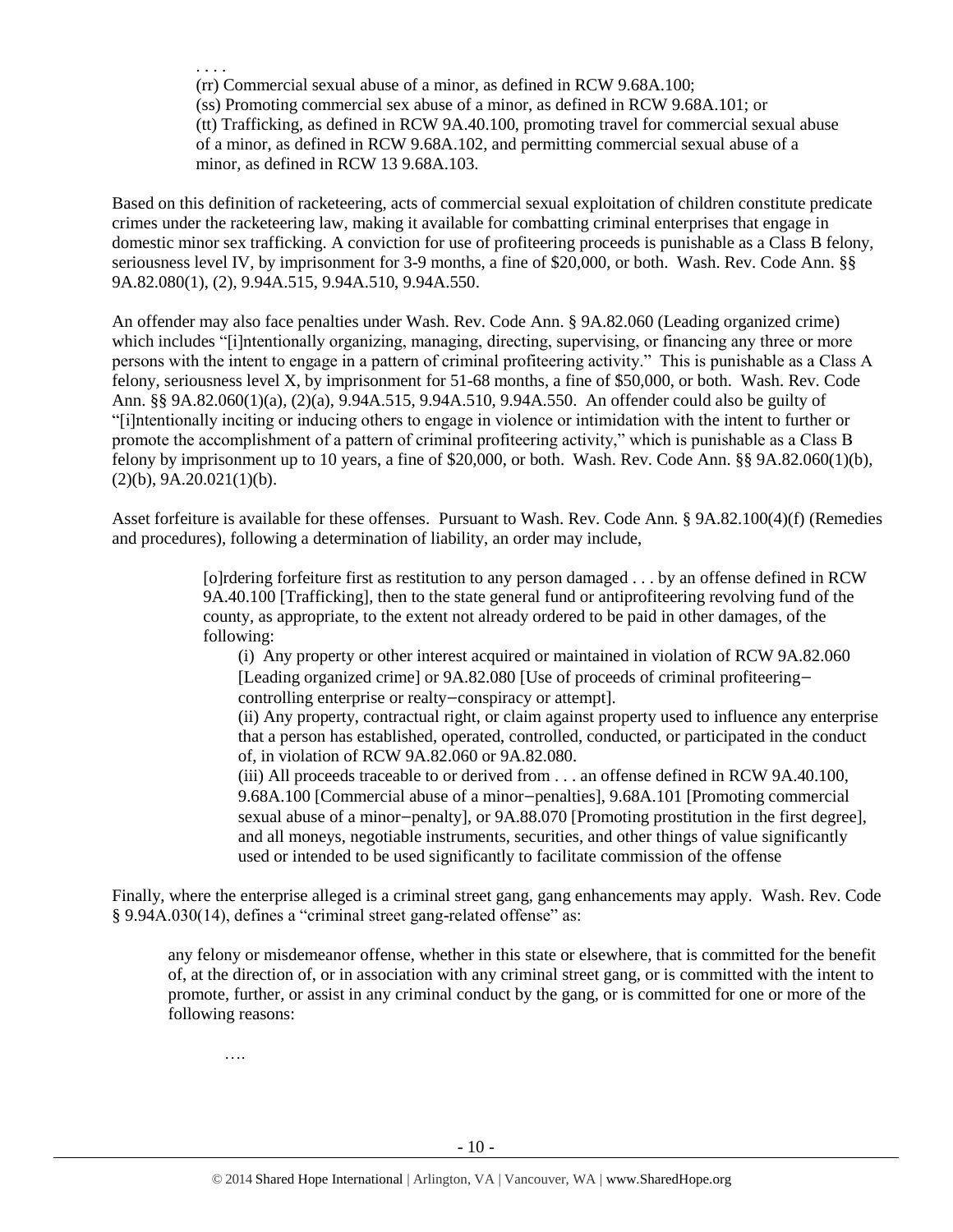(f) To provide the gang with any advantage in, or any control or dominance over any criminal market sector, including, but not limited to… promoting prostitution (chapter 9A.88 RCW); human trafficking (RCW 9A.40.100); promoting sexual abuse of a minor (RCW 9.68A.101); or promoting pornography (chapter 9.68 RCW).

Wash. Rev. Code Ann. § 9.94A.030(12) defines a "[c]riminal street gang" as:

any ongoing organization, association, or group of three or more persons, whether formal or informal, having a common name or common identifying sign or symbol, having as one of its primary activities the commission of criminal acts, and whose members or associated individually or collectively engage in of have engaged in a pattern of criminal street gang activity. This definition does not apply to employees engaged in concerted activities for their mutual aid and protection, or to the activities of labor and bona fide nonprofit organizations or their member or agents.

Wash. Rev. Code Ann. § 9.94A.533(10),

(a) [f]or a person age eighteen or older convicted of any criminal street gang-related felony offense for which the person compensated, threatened, or solicited a minor in order to involve the minor in the commission of the felony offense, the standard sentence range defined by the appropriate offender score and the seriousness level of the completed crime, and multiplying the range by one hundred twenty-five percent. If the standard sentence range under this subsection exceeds the statutory maximum sentence for the offense, the statutory maximum sentence is the presumptive sentence unless the offender is a persistent offender.

(b) This subsection does not apply to any criminal street gang-related felony offense for which involving a minor in the commission of the felony offense is an element of the offense.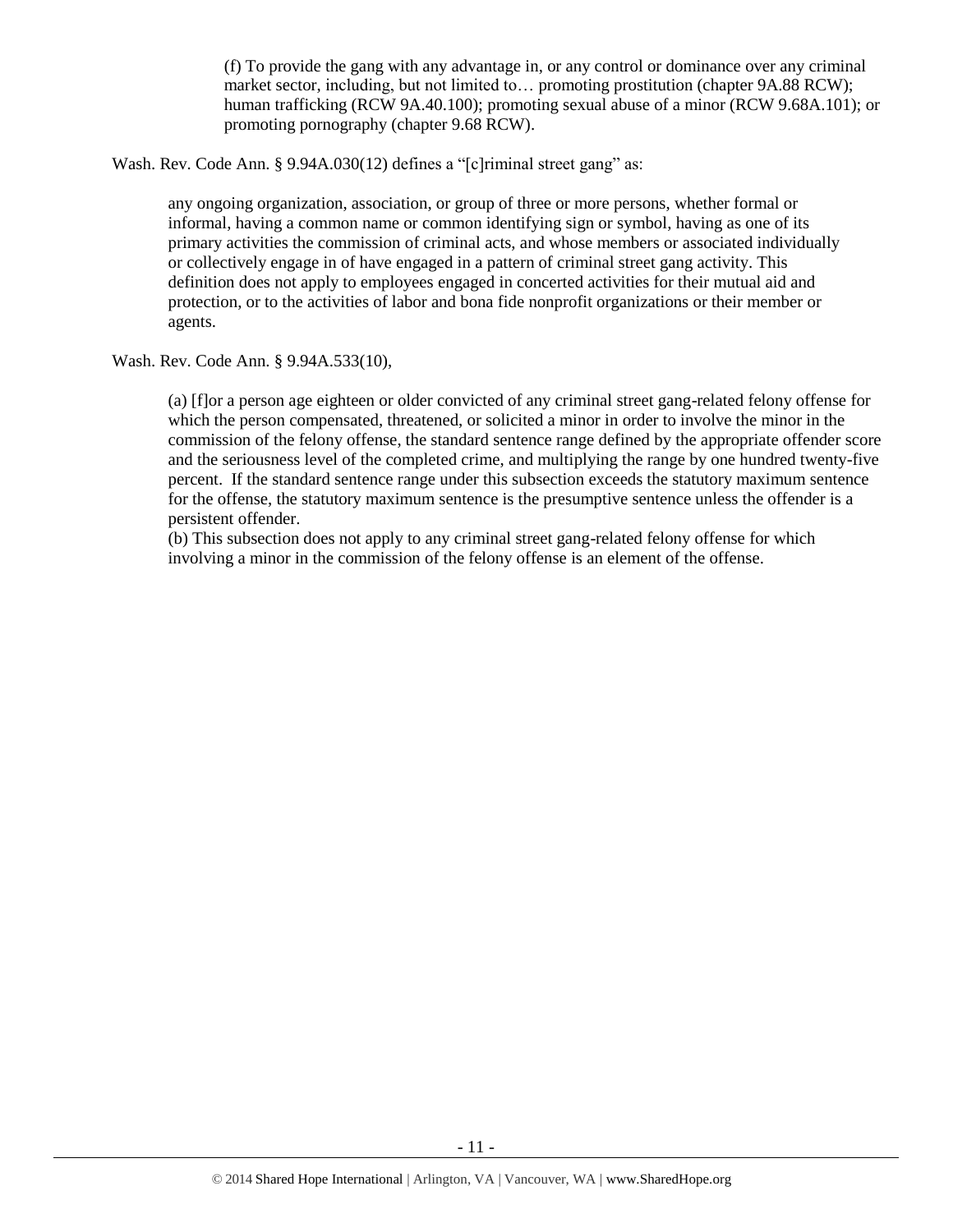# **FRAMEWORK ISSUE 2: CRIMINAL PROVISIONS FOR DEMAND**

#### *Legal Components:*

- *2.1 The state sex trafficking law can be applied to the buyers of commercial sex acts with a victim of domestic minor sex trafficking.*
- *2.2 Buyers of commercial sex acts with a minor can be prosecuted under commercial sexual exploitation of children (CSEC) laws.*
- *2.3 Solicitation laws differentiate buying sex acts with an adult and buying sex acts with a minor under 18.*
- *2.4 Penalties for buyers of commercial sex acts with minors are as high as federal penalties.*
- *2.5 Using the Internet to lure, entice, or purchase, or attempt to lure, entice, or purchase commercial sex acts with a minor is a separate crime or results in an enhanced penalty for buyers.*
- *2.6 No age mistake defense is permitted for a buyer of commercial sex acts with any minor under 18.*
- *2.7 Base penalties for buying sex acts with a minor under 18 are sufficiently high and not reduced for older minors.*
- *2.8 Financial penalties for buyers of commercial sex acts with minors are sufficiently high to make it difficult for buyers to hide the crime.*
- *2.9 Buying and possessing child pornography carries penalties as high as similar federal offenses.*
- *2.10 Convicted buyers of commercial sex acts with minors and child pornography are required to register as sex offenders.*

\_\_\_\_\_\_\_\_\_\_\_\_\_\_\_\_\_\_\_\_\_\_\_\_\_\_\_\_\_\_\_\_\_\_\_\_\_\_\_\_\_\_\_\_\_\_\_\_\_\_\_\_\_\_\_\_\_\_\_\_\_\_\_\_\_\_\_\_\_\_\_\_\_\_\_\_\_\_\_\_\_\_\_\_\_\_\_\_\_\_\_\_\_\_

#### *Legal Analysis:*

*2.1 The state sex trafficking law can be applied to the buyers of commercial sex acts with a victim of domestic minor sex trafficking.*

Washington's human trafficking law, Wash. Rev. Code Ann. §  $9A.40.100^{22}$  (Trafficking), makes it a crime when a person "obtains, buys, purchases . . . by any means another person knowing, or in reckless disregard of the fact . . . that the person has not attained the age of eighteen years and is caused to engage in a . . . commercial sex act." The language of Washington's human trafficking law applies to buyers directly through use of the terms "buys" and "purchases," as well as through the term "obtains" based on federal precedent.<sup>23</sup>

*2.2 Buyers of commercial sex acts with a minor can be prosecuted under commercial sexual exploitation of children (CSEC) laws.*

Wash. Rev. Code Ann. § 9.68A.100(1) (Commercial sexual abuse of a minor) includes the crime of buying sex with a minor.<sup>24</sup> A conviction under Wash. Rev. Code Ann. § 9.68A.100(1) is punishable as a Class B felony, seriousness level VIII, by imprisonment for 21 months to 10 years, a possible fine up to \$20,000, or both

<sup>22</sup> *See supra* note [2.](#page-0-0)

<sup>&</sup>lt;sup>23</sup> *See* United States v. Jungers, 702 F.3d 1066 (8<sup>th</sup> Cir. 2013). In this case, the Eighth Circuit specifically addressed whether the federal sex trafficking law, 18 U.S.C. § 1591 (Sex trafficking of children or by force, fraud, or coercion) applies to buyers when it reversed a District of South Dakota ruling that Congress did not intend the string of verbs constituting criminal conduct under 18 U.S.C. § 1591(a)(1) ("recruits, entices, harbors, transports, provides, obtains, or maintains") to reach the conduct of buyers. United States v. Jungers, 834 F. Supp. 2d 930, 931 (D.S.D. 2011). Holding that the conduct of buyers who obtain a child for commercial sex can violate 18 U.S.C. § 1591(a)(1), the Eighth Circuit illustrated through hypothetical buyer scenarios that, under certain circumstances, most of the terms in the string of verbs constituting criminal conduct under 18 U.S.C. § 1591(a)(1) could apply to buyers. While other terms may apply to buyers' conduct under state law as well, the analysis here focuses on the term "obtains" which is most likely to apply in the majority of buyer cases. United States v. Jungers establishes persuasive authority for state courts interpreting the same language used under state law to the extent such interpretation does not conflict with the state constitution.

<sup>24</sup> *See supra* Section 1.2 for the relevant provisions.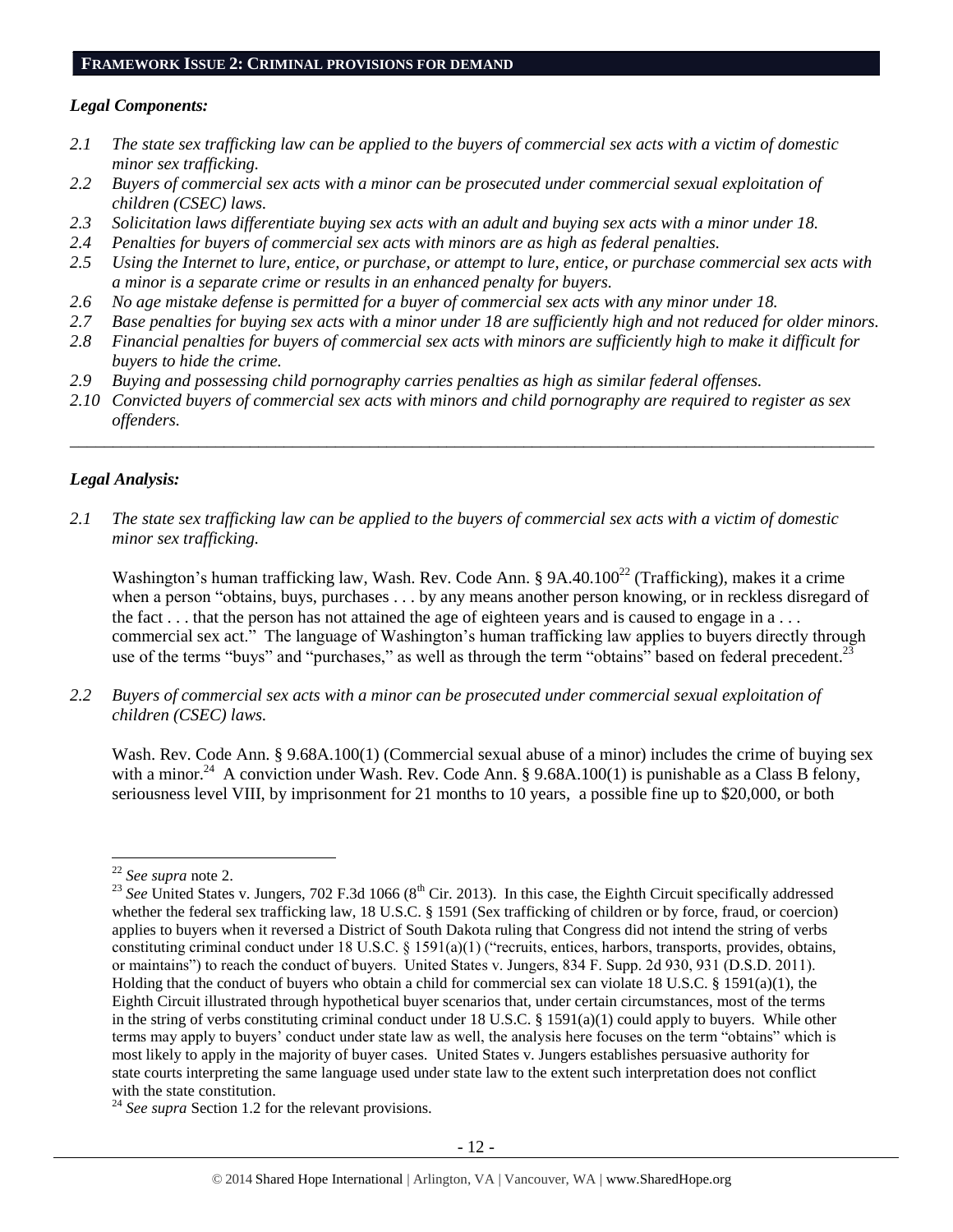imprisonment and a fine.<sup>25</sup> Wash. Rev. Code Ann. §§ 9.68A.100(2), 9.94A.515, 9.94A.510, 9.94A.550, 9A.20.021.

Several sexual offenses could be used to prosecute certain buyers of commercial sex acts with a minor but do not specifically criminalize the commercial sexual exploitation of a child and do not refer to the human trafficking statute to bring these criminal offenses within the ambit of human trafficking under Wash. Rev. Code Ann. § 9A.40.100 (Trafficking). $^{26}$ 

# *2.3 Solicitation laws differentiate buying sex acts with an adult and buying sex acts with a minor under 18.*

Wash. Rev. Code Ann. § 9.68A.100(1) (Commercial sexual abuse of a minor) specifically criminalizes paying for commercial sex with a minor. A conviction under Wash. Rev. Code Ann. § 9.68A.100(1) is punishable as a Class B felony, seriousness level VIII, by imprisonment for 21 months to 10 years and a possible fine up to \$20,000. Wash. Rev. Code Ann. §§ 9.68A.100(2), 9.94A.515, 9.94A.510, 9.94A.550. Washington's general solicitation law, Wash. Rev. Code Ann. § 9A.88.110 (Patronizing a prostitute), is age neutral and does not differentiate between paying for sex with adults and paying for sex with minors. The penalty is a misdemeanor.

# *2.4 Penalties for buyers of commercial sex acts with minors are as high as federal penalties.*

Penalties for buyers of commercial sex with minors prosecuted under Wash. Rev. Code Ann. §§ 9A.40.100<sup>27</sup> (Trafficking), 9.68A.100 (Commercial sexual abuse of a minor) are not as high as federal penalties for offenders of domestic minor sex trafficking prosecuted under the federal child sex trafficking law. Under Wash. Rev. Code Ann. § 9A.40.100(1), trafficking in the first degree is punishable as a Class A felony, seriousness level XIV, by imprisonment for 123–397 months and a possible fine up to \$50,000. Wash. Rev. Code Ann. §§ 9A.40.100(2), 9.94A.515, 9.94A.510, 9.94A.550. A conviction for human trafficking in the second degree, under Wash. Rev. Code Ann. § 9A.40.100(3) is punishable as a Class A felony, with a seriousness level of XII, by imprisonment for 93–318 months and a possible fine up to \$50,000. Wash. Rev. Code Ann. §§ 9A.40.100(3)(b), 9.94A.515, 9.94A.510, 9.94A.550. A conviction under Wash. Rev. Code Ann.§ 9.68A.100(1) (Commercial sexual abuse of a minor) is punishable as a Class B felony, seriousness level VIII, by imprisonment for 21 months to 10 years, a possible fine up to up to \$20,000, or both imprisonment and a fine. Wash. Rev. Code Ann. §§ 9.68A.100(3), 9.94A.515, 9.94A.510, 9.94A.550, 9A.20.021.

In comparison, if the victim is under the age of 14, a conviction under the TVPA for child sex trafficking is punishable by 15 years to life imprisonment and a fine not to exceed \$250,000. 18 U.S.C. §§ 1591(b)(1), 3559(a)(1), 3571(b)(3). If the victim is between the ages of 14–17, a conviction is punishable by 10 years to life imprisonment and a fine not to exceed \$250,000. 18 U.S.C. §§ 1591(b)(2), 3559(a)(1), 3571(b)(3). A conviction is punishable by mandatory life imprisonment, however, if the buyer has a prior conviction for a federal sex offense<sup>28</sup> against a minor. 18 U.S.C. § 3559(e)(1). To the

<sup>25</sup> *See supra* note [11.](#page-3-0)

<sup>&</sup>lt;sup>26</sup> See supra Section 1.2 for a full description of the sexual offense laws that may be used to prosecute certain buyers.

<sup>27</sup> *See supra* note [2.](#page-0-0)

<sup>&</sup>lt;sup>28</sup> Pursuant to 18 U.S.C. § 3559(e)(2), "federal sex offense" is defined as

<span id="page-12-0"></span>an offense under section 1591 [18 USCS § 1591] (relating to sex trafficking of children), 2241 [18 USCS § 2241] (relating to aggravated sexual abuse), 2242 [18 USCS § 2242] (relating to sexual abuse),  $2244(a)(1)$  [18 USCS  $\S$   $2244(a)(1)$ ] (relating to abusive sexual contact), 2245 [18 USCS  $\S$  2245] (relating to sexual abuse resulting in death), 2251 [18 USCS § 2251] (relating to sexual exploitation of children), 2251A [18 USCS § 2251A] (relating to selling or buying of children), 2422(b) [18 USCS § 2422(b)] (relating to coercion and enticement of a minor into prostitution), or 2423(a) [18 USCS § 2423(a)] (relating to transportation of minors).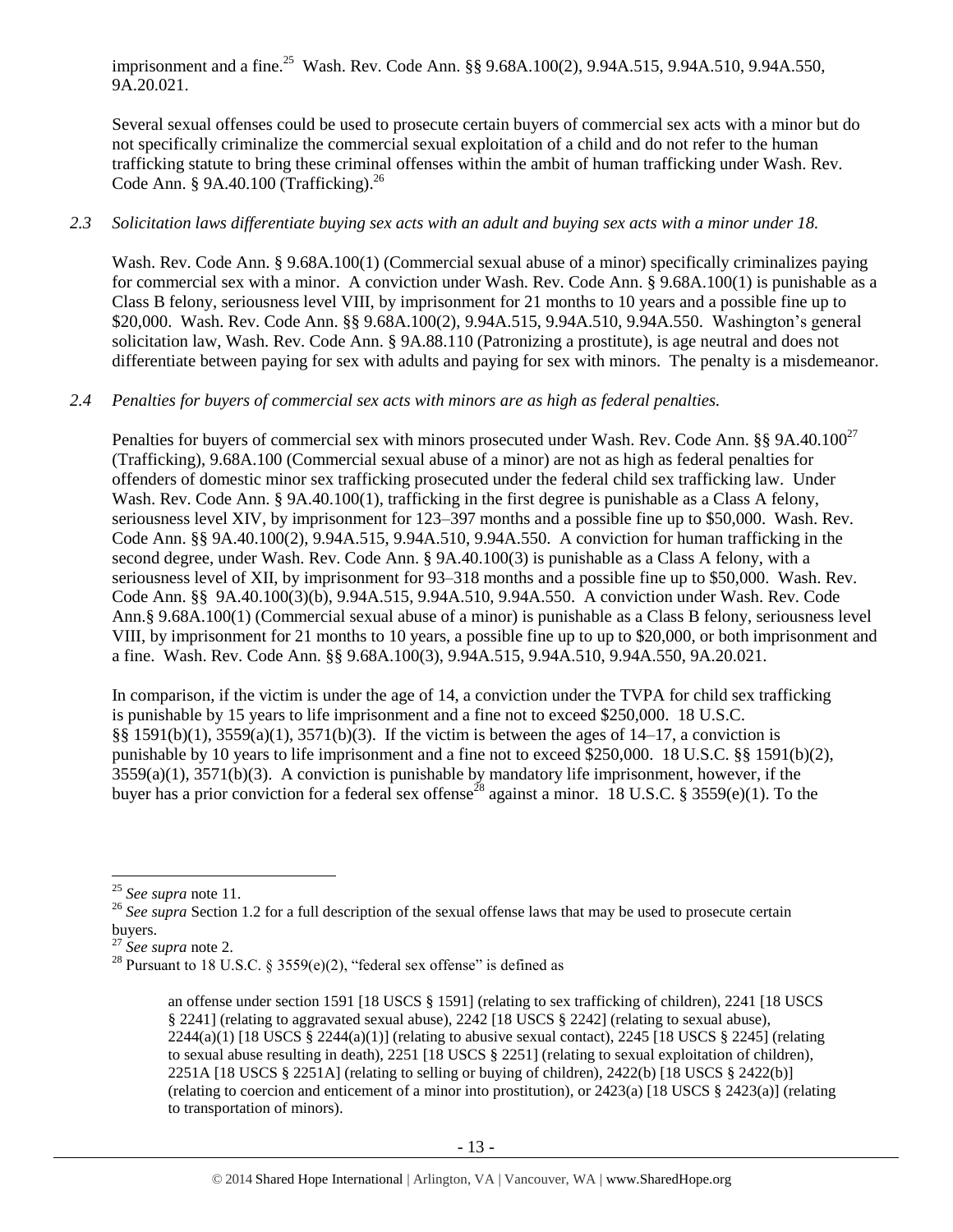extent buyers can be prosecuted under other federal CSEC laws,  $^{29}$  a conviction is punishable by penalties ranging from a fine not to exceed \$250,000 to life imprisonment and a fine not to exceed \$250,000.<sup>30</sup>

*2.5 Using the Internet to lure, entice, or purchase, or attempt to lure, entice, or purchase commercial sex acts with a minor is a separate crime or results in an enhanced penalty for buyers.*

Wash. Rev. Code Ann. § 9.68A.090(1) (Communication with minor for immoral purposes) makes it illegal when a person "communicates with a minor for immoral purposes, or . . . communicates with someone the person believes to be a minor for immoral purposes." A first conviction under Wash. Rev. Code Ann. § 9.68A.090(1) is punishable as a gross misdemeanor. Under Wash. Rev. Code Ann. § 9.68A.090(2), it is a Class C felony "if the person has previously been convicted under this section or of a felony sexual offense under chapter 9.68A [Sexual exploitation of children], 9A.44 [Sex offenses], or 9A.64 [Family offenses] RCW or of any other felony sexual offense in [Washington] or any other state . . . ." The penalty is also increased to a Class C felony, "[I]f the person communicates with a minor or with someone the person believes to be a minor for immoral purposes, including the purchase or sale of commercial sex acts and sex trafficking, through the sending of an electronic communication."<sup>31</sup>

<span id="page-13-0"></span>Additionally, pursuant to Wash. Rev. Code Ann. § 9.68A.106 (Additional fee assessment—Internet advertisement), buyers convicted of an offense under Wash. Rev. Code Ann. § 9.68A.100 (Commercial sexual abuse of a minor), will receive an additional fine of \$5,000 "when the court finds that an internet advertisement in which the victim of the crime was described or depicted was instrumental in facilitating the commission of the crime $^{32}$ 

# *2.6 No age mistake defense is permitted for a buyer of commercial sex acts with any minor under 18.*

There is no explicit provision that prohibits a defendant from raising the mistake of age defense in response to an allegation under Wash. Rev. Code Ann.  $\S$  9A.40.100<sup>33</sup> (Trafficking). If the victim is a minor, a conviction under the trafficking statute requires that the buyer know or be in reckless disregard of the fact that the minor was under 18 years of age. Wash. Rev. Code Ann. § 9.68A.110(3) (Certain defenses barred, permitted) states that "it is not a defense that the defendant did not know the alleged victim's age" for prosecutions under Wash. Rev. Code Ann. § 9.68A.040 (Sexual exploitation of a minor), § 9.68A.090 (Communication with minor for immoral purposes), § 9.68A.100 (Commercial sexual abuse of a minor), § 9.68A.101 (Promoting commercial sexual abuse of a minor), or § 9.68A.102 (Promoting travel for commercial sexual abuse of a minor).

<sup>&</sup>lt;sup>29</sup> 18 U.S.C. §§ 2251A(b) (Selling or buying of children), 2251(a) (Sexual exploitation of children), 2423(a) (Transportation of a minor with intent for minor to engage in criminal sexual activity), 2422(a) (Coercion and enticement), 2252(a)(2), (a)(4) (Certain activities relating to material involving the sexual exploitation of minors).

 $30$  18 U.S.C. §§ 2251A(b) (conviction punishable by imprisonment for 30 years to life and a fine), 2251(e) (conviction punishable by imprisonment for 15–30 years and a fine), 2423(a) (conviction punishable by imprisonment for 10 years to life and a fine), 2422(a) (conviction punishable by a fine, imprisonment up to 20 years, or both),  $2252(a)(2)$ , (4) (stating that a conviction under subsection (a)(2) is punishable by imprisonment for 5–20 years and a fine, while a conviction under subsection (a)(4) is punishable by imprisonment up to 10 years, a fine, or both); *see also* 18 U.S.C. §§ 3559(a)(1) (classifying all of the above listed offenses as felonies), 3571(b)(3) (providing a fine up to \$250,000 for any felony conviction).

 $31$  Pursuant to Wash. Rev. Code Ann. § 9.68A.090(3), "For the purposes of this section, 'electronic communication' has the same meaning as defined in RCW 9.61.260." Wash. Rev. Code Ann. § 9.61.260(5) defines "electronic communication" as "the transmission of information by wire, radio, optical cable, electromagnetic, or other similar means. 'Electronic communication' includes, but is not limited to, electronic mail, internet-based communications, pager service, and electronic text messaging."

<sup>&</sup>lt;sup>32</sup> Wash. Rev. Code Ann. § 9.68A.106 defines an "internet advertisement" as, "[A] statement in electronic media that would be understood by a reasonable person to be an implicit or explicit offer for sexual contact or sexual intercourse, both as defined in chapter 9A.44 RCW, in exchange for something of value."

<sup>33</sup> *See supra* note [2.](#page-0-0)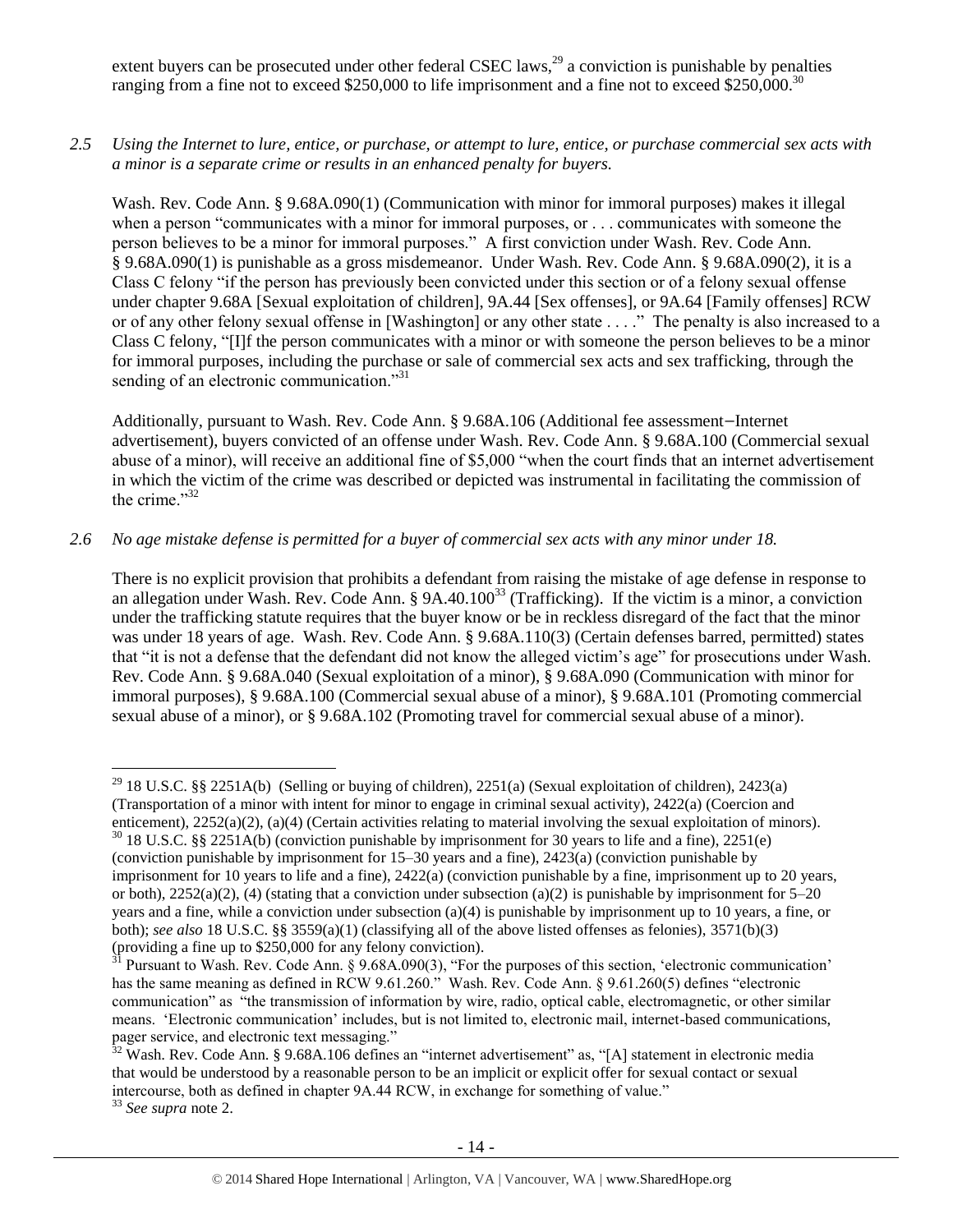However, Wash. Rev. Code Ann. § 9.68A.110(3) states,

It is a defense, which the defendant must prove by a preponderance of the evidence, that at the time of the offense, the defendant made a reasonable bona fide attempt to ascertain the true age of the minor by requiring production of a driver's license, marriage license, birth certificate, or other governmental or educational identification card or paper and did not rely solely on the oral allegations or apparent age of the minor.

Wash. Rev. Code Ann. § 9.68A.110(2) states in part that "it is not a defense that the defendant did not know the age of the child depicted in the visual or printed matter" for prosecutions involving child pornography under Wash. Rev. Code Ann. § 9.68A.050 (Dealing in depictions of minor engaged in sexually explicit conduct), § 9.68A.060 (Sending, bringing into state depictions of minor engaged in sexually explicit conduct), § 9.68A.070 (Possession of depictions of minor engaged in sexually explicit conduct), or § 9.68A.080 (Reporting of depictions of minor engaged in sexually explicit conduct—civil immunity). However, "It is a defense, which the defendant must prove by a preponderance of the evidence, that at the time of the offense the defendant was not in possession of any facts on the basis of which he or she should reasonably have known that the person depicted was a minor." Other defenses based on age exist for non-commercial sex offenses under chapter 9A.44 (Sex offenses) and are listed in Wash. Rev. Code Ann. § 9A.44.030 (Defenses to prosecution under this chapter).

- 2.6.1 Recommendation: Amend Wash. Rev. Code Ann. § 9.68A.110(3) (Certain defenses barred, permitted) or § 9A.40.100 (Trafficking) to include a provision prohibiting a defendant from raising the mistake of age defense in response to a prosecution under Wash. Rev. Code Ann. § 9A.40.100.
- *2.7 Base penalties for buying sex acts with a minor under 18 are sufficiently high and not reduced for older minors.*

Penalties for buying sex with a minor under Wash. Rev. Code Ann. §§ 9A.40.100 (Trafficking) and § 9.68A.100 (Commercial sex abuse of a minor) are not staggered according to the victim's age―all minors under 18 who are commercially sexually abused are protected equally.

*2.8 Financial penalties for buyers of commercial sex acts with minors are sufficiently high to make it difficult for buyers to hide the crime.* 

Buyers may be required to pay fines. A buyer convicted under Wash. Rev. Code Ann. § 9A.40.100 (Trafficking) is subject to a possible fine up to \$50,000, while one convicted under Wash. Rev. Code Ann. § 9.68A.100(1) (Commercial sexual abuse of a minor) may be required to pay a possible fine up to \$20,000. Wash. Rev. Code Ann. §§ 9A.40.100 (2), (3)(b), 9.68A.100(2), 9.94A.550.

Additionally , Wash. Rev. Code Ann. § 9A.40.100(4)(a)<sup>34</sup> (Trafficking) imposes a \$10,000 fee on "a person who is either convicted or given a deferred prosecution or who has entered into a statutory or nonstatutory diversion agreement as a result of an arrest for a violation of a trafficking crime . . . . "

Furthermore, Wash. Rev. Code Ann. § 9.68A.105(1)(a) (Additional fee assessment) mandates a fine of \$5,000 for

a person who is either convicted or given a deferred sentence or a deferred prosecution or who has entered into a statutory or nonstatutory diversion agreement as a result of an arrest for violating RCW 9.68A.100 [Commercial sexual abuse of a minor], 9.68A.101 [Promoting commercial sexual abuse of a minor], or 9.68A.102 [Promoting travel for commercial sexual abuse of a minor], or a comparable county or municipal ordinance . . . .

<sup>34</sup> *See supra* note [2.](#page-0-0)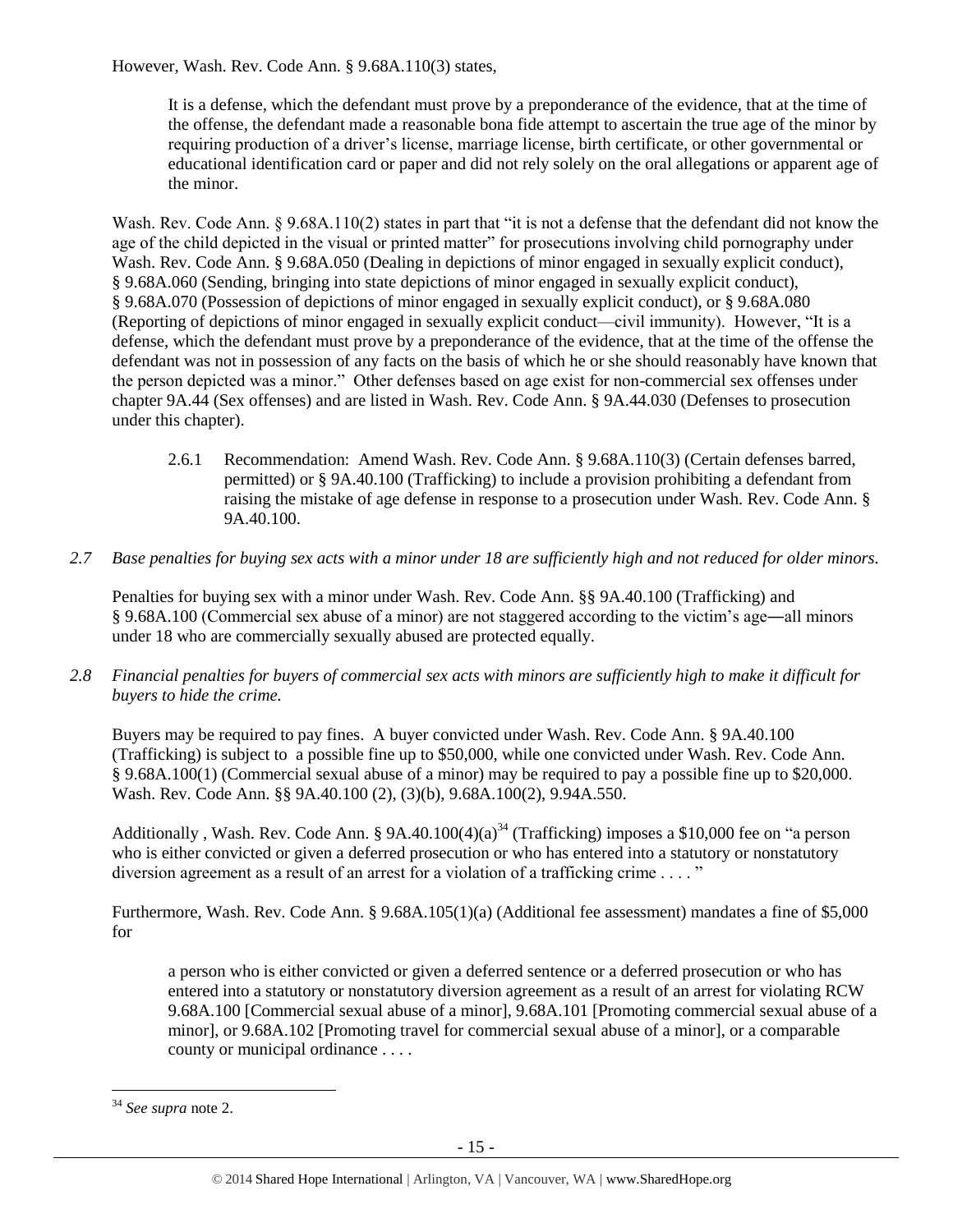Pursuant to Wash. Rev. Code Ann. § 9.68A.106 (Additional fee assessment – Internet advertisement), buyers who are convicted of an offense under Wash. Rev. Code Ann. § 9.68A.100 (Commercial sexual abuse of a minor—Penalties), will receive an additional fine of \$5,000 "when the court finds that an internet advertisement in which the victim of the crime was described or depicted was instrumental in facilitating the commission of the crime."<sup>35</sup>

<span id="page-15-0"></span>Wash. Rev. Code Ann. § 9A.88.140(2) (Vehicle impoundment—fees and fines) provides for mandatory impoundment of vehicles and states,

Upon an arrest for a suspected violation of commercial sexual abuse of a minor, promoting commercial sexual abuse of a minor, or promoting travel for commercial sexual abuse of a minor, the arresting law enforcement officer shall impound the person's vehicle if (a) the motor vehicle was used in the commission of the crime; and (b) the person arrested is the owner of the vehicle or the vehicle is a rental car as defined in RCW 46.04.465 [Rental car].

Wash. Rev. Code Ann. § 9A.88.140(4) sets a \$2,500 fine to the impounding agency to redeem the vehicle. Buyers are also subject to a number of discretionary criminal forfeiture proceedings. Assets related to violations of Wash. Rev. Code Ann. § 9A.40.100 (Trafficking) and § 9.68A.100 (Commercial sexual abuse of a minor) are subject to criminal forfeiture. Wash. Rev. Code §§ 10.105.010(1), 10.105.900. Wash. Rev. Code Ann. § 10.105.010(1) (Seizure and forfeiture) states in part,

The following are subject to seizure and forfeiture and no property right exists in them: All personal property, including, but not limited to, any item, object, tool, substance, device, weapon, machine, vehicle of any kind, money, security, or negotiable instrument, which has been or was actually employed as an instrumentality in the commission of, or in aiding or abetting in the commission of any felony, or which was furnished or was intended to be furnished by any person in the commission of, as a result of, or as compensation for the commission of, any felony, or which was acquired in whole or in part with proceeds traceable to the commission of a felony. No property may be forfeited under this section until after there has been a superior court conviction of the owner of the property for the felony in connection with which the property was employed, furnished, or acquired.

. . . .

 $\overline{a}$ 

Wash. Rev. Code Ann. § 10.105.010(2) provides for seizure in the following manner:

Personal property subject to forfeiture under this chapter may be seized by any law enforcement officer of this state upon process issued by any superior court having jurisdiction over the property. Seizure of personal property without process may be made if:

(a) The seizure is incident to an arrest or a search under a search warrant;

(b) The property subject to seizure has been the subject of a prior judgment in favor of the state in a criminal injunction or forfeiture proceeding;

(c) A law enforcement officer has probable cause to believe that the property is directly dangerous to health or safety; or

(d) The law enforcement officer has probable cause to believe that the property was used or is intended to be used in the commission of a felony.

Disposition of the forfeited property is governed by Wash. Rev. Code Ann. § 10.105.010(6), which provides in relevant part,

When property is forfeited under this chapter, after satisfying any court-ordered victim restitution, the seizing law enforcement agency may:

<sup>35</sup> *See supra* note [32](#page-13-0) (defining "internet advertisement.").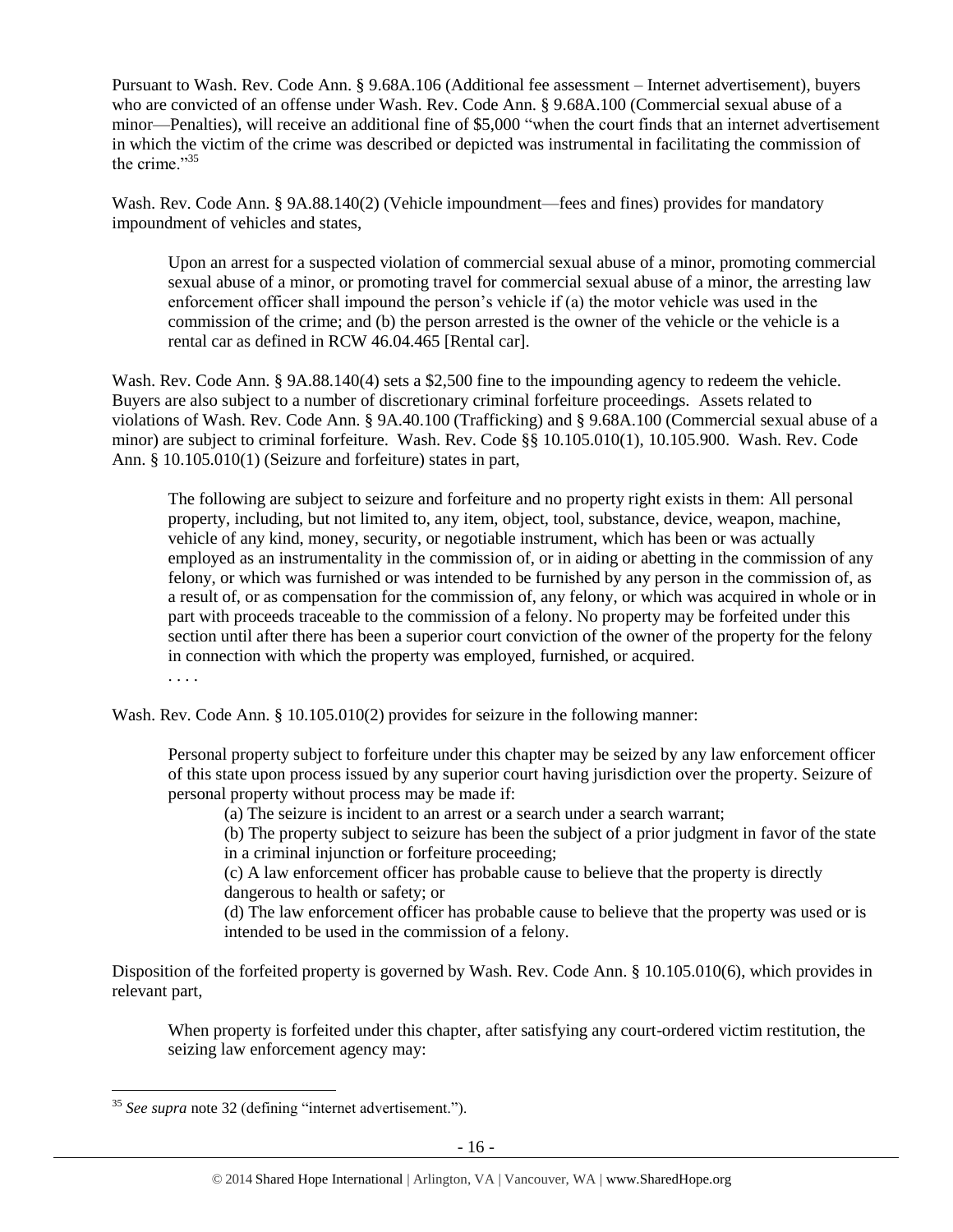(a) Retain it for official use or upon application by any law enforcement agency of this state release such property to such agency for the exclusive use of enforcing the criminal law; (b) Sell that which is not required to be destroyed by law and which is not harmful to the public.

Buyers may face additional forfeiture penalties under Wash. Rev. Code Ann. § 9A.88.150 relating to seizure and forfeiture of property rights. Pursuant to § 9A.88.150,

(1) The following are subject to seizure and forfeiture and no property rights exist in them:

(a) Any property or other interest acquired or maintained in violation of RCW 9.68A.100 [Commercial sexual abuse of a minor] . . . to the extent of the investment of funds, and any appreciation of income attributable to the investment, from a violation of RCW 9.68A.100 . . . . (b) All conveyances, including aircraft, vehicles, or vessels, which are used, or intended for use, in

any manner to facilitate a violation of RCW 9.68A.100, 9.68A.101, or 9A.88.070, except that: (i) No conveyance used by any person as a common carrier in the transaction of business as a common carrier is subject to forfeiture under this section unless it appears that the owner or other person in charge of the conveyance is a consenting party or privy to a violation of RCW 9.68A.100, 9.68A.101, or 9A.88.070.

(c) Any property, contractual right, or claim against property used to influence any enterprise that a person has established, operated, controlled, conducted, or participated in the conduct of, in violation of RCW 9.68A.100, 9.68A.101, or 9A.88.070;(d) All proceeds traceable to or derived from an offense defined in RCW 9.68A.100, 9.68A.101, or 9A.88.070 and all moneys, negotiable instruments, securities, and other things of value significantly used or intended to be used significantly to facilitate commission of the offense;

(e) All books, record, and research products and materials, including formulas, microfilm, tapes, and data which are used, or intended for use, in violation of RCW 9.68A.100, 9.68A.101, or 9A.88.070;

(f) All moneys, negotiable instruments, securities, or other tangible or intangible property of value furnished or intended to be furnished by any person in exchange for a violation of RCW 9.68A.100, 9.68A.101, or 9A.88.070, all tangible or intangible personal property, proceeds, or assets acquired in whole or in part with proceeds traceable to an exchange or series of exchanges in violation of RCW 9.68A.100, 9.68A.101, or 9A.88.070, and all moneys, negotiable instruments, and securities used of intended to be used to facilitate any violation of RCW 9.68A.100, 9.68A.101, or 9A.88.070. A forfeiture of money, negotiable instruments, securities, or other tangible or intangible property encumbered by a bona fide security interest is subject to the interest of the secured party if, at the time the security interest was created, the secured party neither had knowledge of nor consented to the act or omission. No personal property may be forfeited under this subsection (1) (f), to the extent of the interest of an owner, by reason of any act or omission, which that owner established was committed or omitted without the owner's knowledge or consent; and

(g) All real property, including any right title, and interest in the whole of any lot or tract of land, and any appurtenances or improvements which are being used with the knowledge of the owner for a violation of RCW 9.68A.100, 9.68A.101, or 9A.88.070, or which have been acquired in whole or in part in violation of RCW 9.68A.100, 9.68A.101, or 9A.88.070, if a substantial nexus exists between the violation and the real property. However:

(i) No property may be forfeited pursuant to this subsection  $(1)$  (g), to the extent of the interest of an owner, by reason of any act or omission committed or omitted without the owner's knowledge or consent;

(ii) A forfeiture of real property encumbered by a bona fide security interest is subject to the interest of the secured party if the secured party, at the time the security interest was created neither had knowledge or consented to the act or omission.

….

. . . .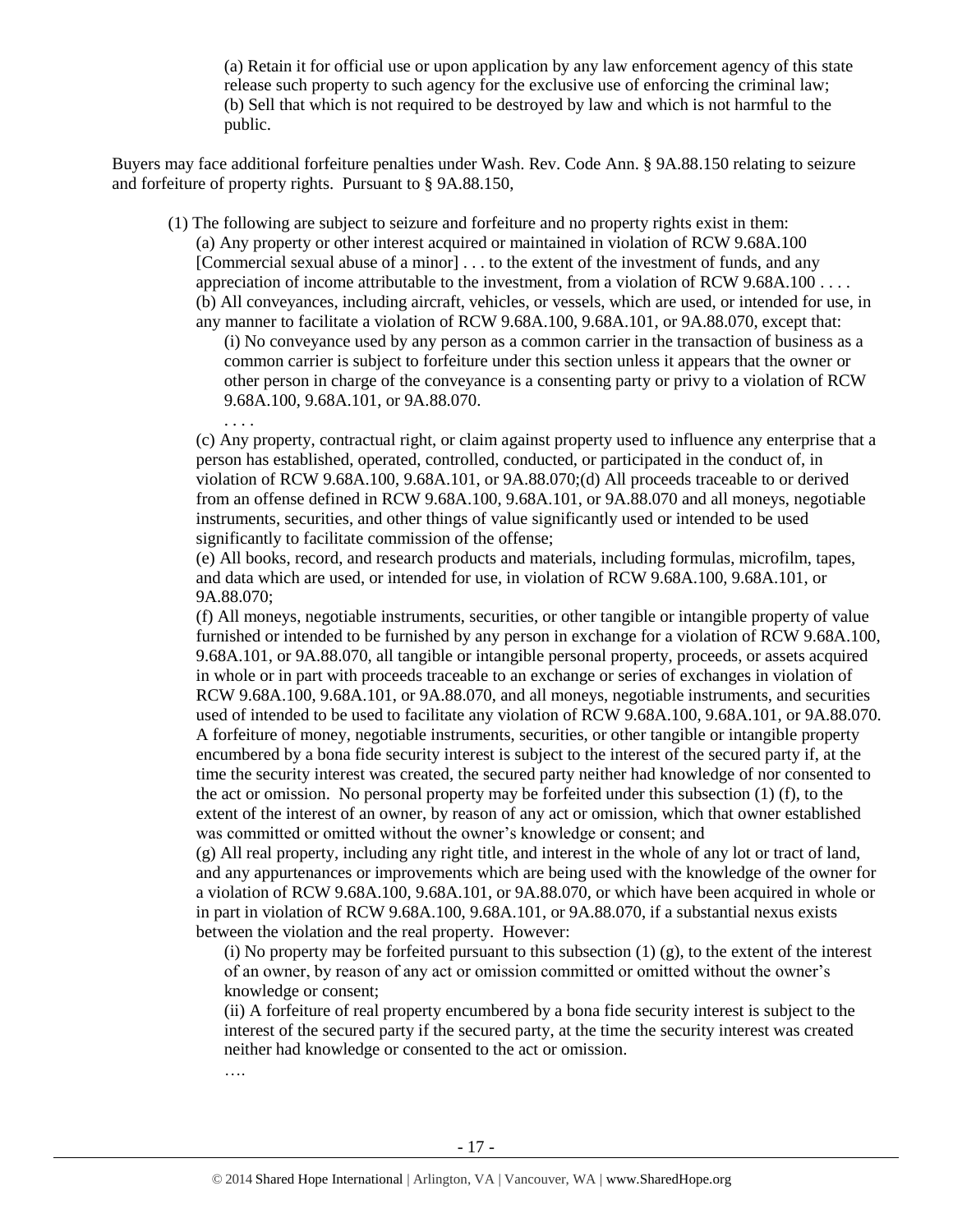Seizure of the aforementioned property is governed by subsection (2), which provides that real or personal property subject to forfeiture may be seized by any law enforcement officer upon process issued by any superior court having jurisdiction over the property. Seizure may be made without process if:

(a) The seizure is incident to an arrest or a search under a search warrant;

(b) The property subject to seizure has been the subject of a prior judgment in favor of the state in a criminal injunction or forfeiture proceeding; or

(c) The law enforcement officer has probable cause to believe that the property was used or is intended to be used in violation of RCW 9.68A.100, 9.68A.101, or 9A.88.070.

Pursuant to Wash. Rev. Code Ann. § 9A.88.150(7), "When property is forfeited under this chapter, the seizing law enforcement agency shall sell the property that is not required to be destroyed by law and that is not harmful to the public." "By January  $31<sup>st</sup>$  of each year, each seizing agency shall remit to the state treasurer the net proceeds of any property forfeited during the preceding calendar year. Money remitted shall be deposited in the prostitution prevention and intervention account under RCW 43.63A.740." Wash. Rev. Code Ann. § 9A.88.150(9).

Under Wash. Rev. Code Ann. § 9.68A.120 (Seizure and forfeiture of property) buyers involved in child pornography may also be required to forfeit the following:

(1) All visual or printed matter that depicts a minor engaged in sexually explicit conduct.

(2) All raw materials, equipment, and other tangible personal property of any kind used or intended to be used to manufacture or process any visual or printed matter that depicts a minor engaged in sexually explicit conduct, and all conveyances, including aircraft, vehicles, or vessels that are used or intended for use to transport, or in any manner to facilitate the transportation of, visual or printed matter in violation of RCW 9.68A.050 [Dealing in depictions of minor engaged in sexually explicit conduct] or 9.68A.060 [Sending, bringing into state depictions of minor engaged in sexually explicit conduct] . . .

(3) All personal property, moneys, negotiable instruments, securities, or other tangible or intangible property furnished or intended to be furnished by any person in exchange for visual or printed matter depicting a minor engaged in sexually explicit conduct, or constituting proceeds traceable to any violation of this chapter.

. . . .

. . . .

Property subject to forfeiture under this chapter may be seized by any law enforcement officer of this state upon process issued by any superior court having jurisdiction over the property. Pursuant to Wash. Rev. Code Ann. § 9.68A.120(4), seizure without process may be made if:

(a) The seizure is incident to an arrest or a search under a search warrant or an inspection under an administrative inspection warrant;

(b) The property subject to seizure has been the subject of a prior judgment in favor of the state in a criminal injunction or forfeiture proceeding based upon this chapter;

(c) A law enforcement officer has probable cause to believe that the property is directly or indirectly dangerous to health or safety; or

(d) The law enforcement officer has probable cause to believe that the property was used or is intended to be used in violation of this chapter.

Disposition of the property under this section is governed by Wash. Rev. Code Ann. § 9.68A.120(9), which states that the seizing agency may retain the property for official use or sell that which is not required to be destroyed by law. Proceeds of the sale shall first be used to pay expenses arising from the investigation and forfeiture proceedings. Fifty percent of the money remaining after payment of expenses shall be deposited in the state general fund and fifty percent shall be deposited in the general fund of the state, county, or city of the seizing law enforcement agency. Wash. Rev. Code Ann. § 9.68A.120(9).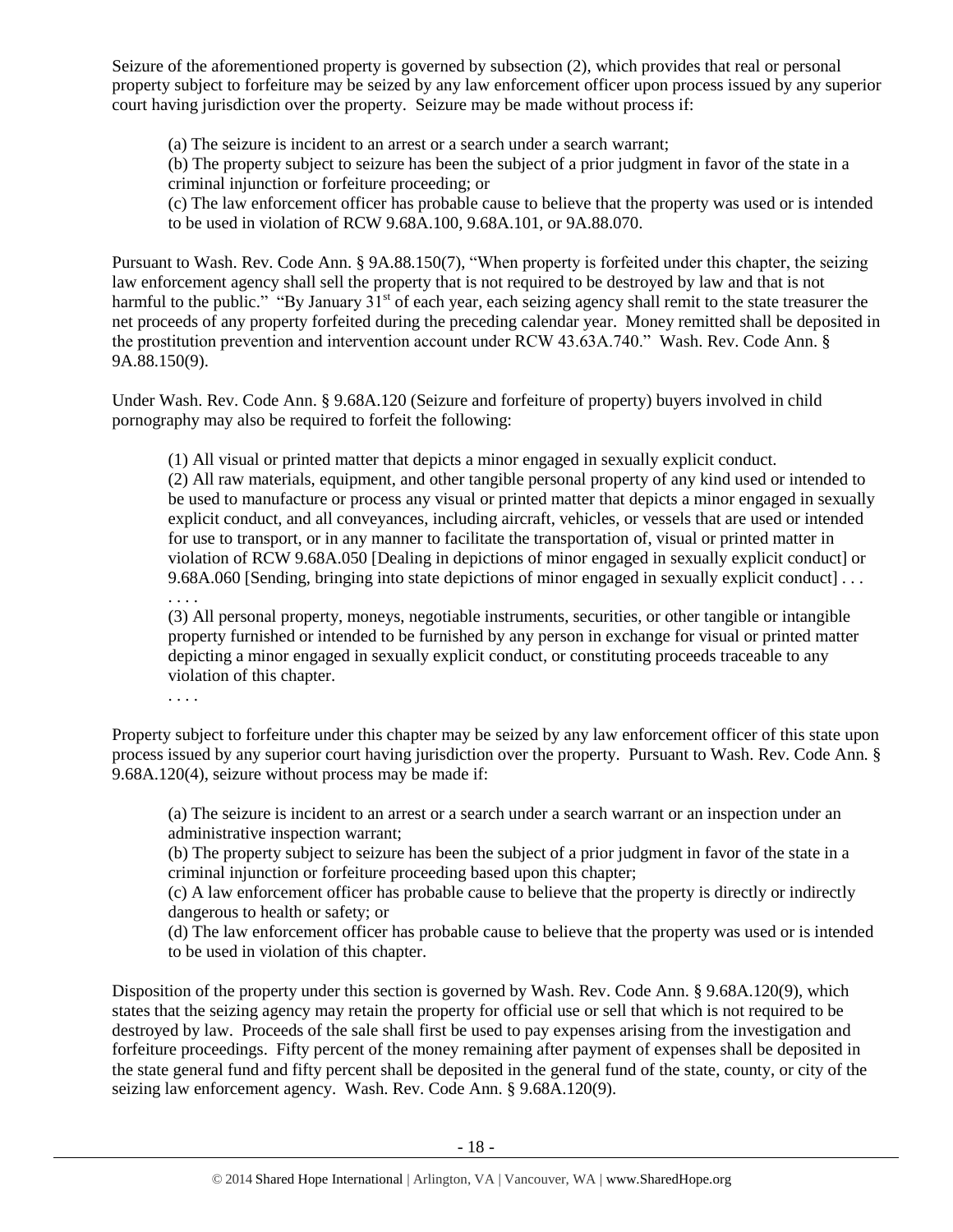#### *2.9 Buying and possessing child pornography carries penalties as high as similar federal offenses.*

A conviction under Wash. Rev. Code Ann. § 9.68A.070(1) (Possession of depictions of minor engaged in sexually explicit conduct) in the first degree is punishable as a Class B felony, seriousness level VI, by imprisonment for 12–102 months and a possible fine up to \$20,000. Wash. Rev. Code Ann. §§ 9.68A.070(1)(b), 9.94A.515, 9.94A.510, 9.94A.550. Under Wash. Rev. Code Ann. § 9.68A.070(1)(c), "For the purposes of determining the unit of prosecution . . . each depiction or image of visual or printed matter constitutes a separate offense." When committed in the second degree a conviction under Wash. Rev. Code Ann. § 9.68A.070(2) is punishable as a Class C felony, seriousness level IV, by imprisonment for 3–60 months, a possible fine up to \$10,000, or both imprisonment and a fine. Wash. Rev. Code Ann. §§ 9.94A.515, 9.94A.510, 9.94A.550, 9A.020.021. Under Wash. Rev. Code Ann. § 9.68A.070(2), "For the purposes of determining the unit of prosecution . . . each incident of possession of one or more depictions or images of visual or printed matter constitutes a separate offense." A conviction under Wash. Rev. Code Ann. § 9.68A.075 (Viewing depictions of a minor engaged in sexually explicit conduct) in the first degree is punishable as a Class B felony, seriousness level IV, by imprisonment for 3–84 months, a possible fine up to \$20,000, or both imprisonment and a fine. Wash. Rev. Code Ann. §§ 9.94A.515, 9.94A.510, 9.94A.550. When committed in the second degree it is punishable as a Class C felony, currently unranked in seriousness level, by imprisonment of no more than 12 months and a possible fine up to \$20,000. Wash. Rev. Code Ann. §§ 9.94A.505(2)(b), 9.94A.550. Under Wash. Rev. Code Ann. § 9.68A.075(4), "For the purposes of this section, each separate internet session of intentionally viewing over the internet visual or printed matter depicting a minor engaged in sexually explicit conduct constitutes a separate offense."<sup>36</sup>

<sup>36</sup> Wash. Rev. Code Ann. § 9.68A.001(Legislative findings, intent) expresses legislative intent by stating in part,

 $\overline{a}$ 

By amending current statutes governing depictions of a minor engaged in sexually explicit conduct, it is the intent of the legislature to ensure that intentional viewing of and dealing in child pornography over the internet is subject to a criminal penalty without limiting the scope of existing prohibitions on the possession of or dealing in child pornography, including the possession of electronic depictions of a minor engaged in sexually explicit conduct. It is also the intent of the legislature to clarify, in response to *State v. Sutherby*, 204 P.3d 916 (2009), the unit of prosecution for the statutes governing possession of and dealing in depictions of a minor engaged in sexually explicit conduct. It is the intent of the legislature that the first degree offenses under RCW 9.68A.050 [Dealing in depictions of minor engaged in sexually explicit conduct], 9.68A.060 [Sending, bringing into state depictions of minor engaged in sexually explicit conduct], and 9.68A.070 [Possession of depictions of minor engaged in sexually explicit conduct] have a per depiction or image unit of prosecution, while the second degree offenses under RCW 9.68A.050, 9.68A.060, and 9.68A.070 have a per incident unit of prosecution as established in *State v. Sutherby*, 204 P.3d 916 (2009). Furthermore, it is the intent of the legislature to set a different unit of prosecution for the new offense of viewing of depictions of a minor engaged in sexually explicit conduct such that each separate session of intentionally viewing over the internet of visual depictions or images of a minor engaged in sexually explicit conduct constitutes a separate offense.

The decisions of the Washington Supreme court in *State v. Boyd*, 260 W.2d 424, 158 P.3d 54 (2007), and *State v. Grenning*, 169 Wn.2d 47, 234 P.3d 169 (2010), require prosecutors to duplicate and distribute depictions of a minor engaged in sexually explicit conduct ("child pornography") as part of the discovery process in criminal prosecution. The legislature finds that the importance of protecting children from repeat exploitation in pornography is not being given sufficient weight under these decisions. The importance of protecting children from repeat sexual exploitation in child pornography is based upon the following findings:

(1) Child pornography is not entitled to protection under the First Amendment and thus may be prohibited;

(2) The state has a compelling interest in protecting children from those who sexually exploit them, and this interest extends to stamping out the vice of child pornography at all levels in the distribution chain;

(3) Every instance of viewing images of child pornography represents a renewed violation of the victims and a repetition of their abuse;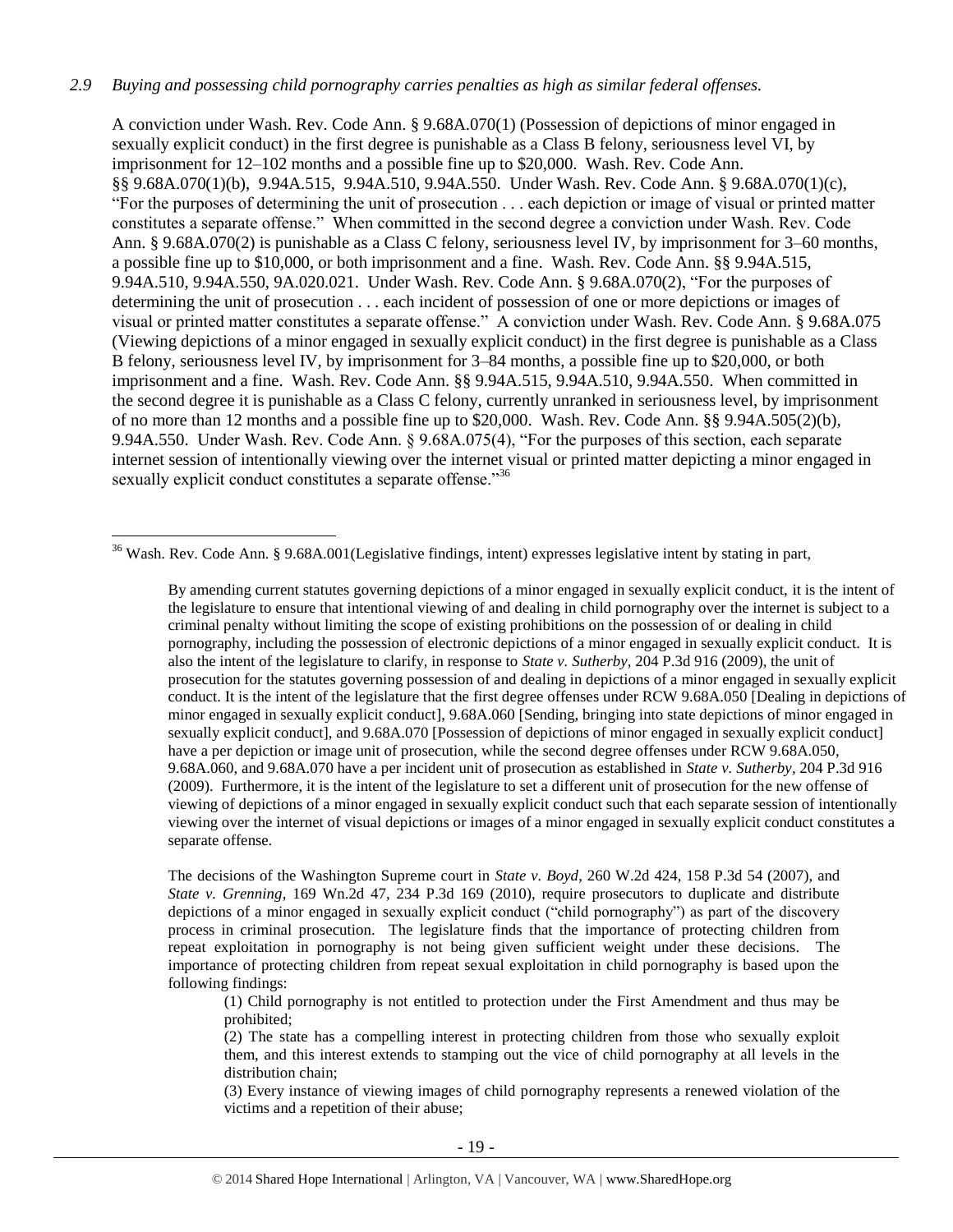$\overline{a}$ 

For the purposes of determining whether a person intentionally viewed over the internet a visual or printed matter depicting a minor engaged in sexually explicit conduct in subsection (1) or (2) of this section, the trier of fact shall consider the title, text, and content of the visual or printed matter, as well as the internet history, search terms, thumbnail images, downloading activity, expert computer forensic testimony, number of visual or printed matter depicting minors engaged in sexually explicit conduct, defendant's access to and control over the electronic device and its contents upon which the visual or printed matter was found, or any other relevant evidence. The state must prove beyond a reasonable doubt that the viewing was initiated by the user of the computer where the viewing occurred.

In comparison, a federal conviction for possession of child pornography $37$  is generally punishable by imprisonment for 5–20 years and a fine not to exceed  $$250,000$ .<sup>38</sup> Subsequent convictions, however, are punishable by imprisonment up to 40 years and a fine not to exceed \$250,000.<sup>39</sup>

# *2.10 Convicted buyers of commercial sex acts with minors and child pornography are required to register as sex offenders.*

Wash. Rev. Code Ann. § 9A.44.130(1)(a) (Registration of sex offenders and kidnapping offenders) requires adults residing in Washington, among others, who have been "convicted of any sex offense or kidnapping offense" to register for the sex offender registry. Wash. Rev. Code Ann. § 9A.44.128(10)(a) (Definitions applicable to RCW 9A.44.130 through 9A.44.145, 10.01.200, 43.43.540, 70.48.470, and 72.09.330), with its cross reference to the definition of "sex offense" in Wash. Rev. Code Ann. § 9.94A.030(46) (Definitions), defines "sex offense" to include, felony violations of chapter 9.68A (Sexual exploitation of children) (with the exception of Wash. Rev. Code Ann. § 9.68A.080 (Reporting of depictions of minor engaged in sexually explicit conduct — Civil immunity)). Wash. Rev. Code Ann. § 9A.44.128(10)(c) also defines sex offense to include

> (4) Child pornography constitutes prima facie contraband, and as such should not be distributed to, or copied by, child pornography defendants or their attorneys;

(5) It is imperative to prohibit the reproduction of child pornography in criminal cases so as to avoid repeated violations and abuse of victims, so long as the government makes reasonable accommodations for the inspection, viewing, and examination of such material for the purposes of mounting a criminal defense. The legislature is also aware that the Adam Walsh child protection and safety act, P.L. 109-248, 120 Stat. 587 (2006), codified at 18 U.S.C. Sec. 3509(m), prohibits the duplication and distribution of child pornography as part of the discovery process in federal prosecutions. This federal law has been in effect since 2006, and upheld repeatedly as constitutional. Courts interpreting the Walsh act have found that such limitations can be employed while still providing the defendant due process. The legislature joins congress, and the legislatures of other states that have passed similar provisions, in protecting these child victims so that our justice system does not cause repeat exploitation, while still providing due process to criminal defendants.

 $37$  18 U.S.C. §§ 2252(a)(2), (a)(4) (Certain activities relating to material involving the sexual exploitation of minors), 2252A(a)(2)–(3) (Certain activities relating to material constituting or containing child pornography), 1466A(a), (b) (Obscene visual representations of the sexual abuse of children).

 $38$  18 U.S.C. §§ 2252(b) (stating that a conviction under subsection (a)(2) is punishable by imprisonment for 5–20 years and a fine, while a conviction under subsection (a)(4) is punishable by imprisonment up to 10 years, a fine, or both), 2252A(b)(1) (a conviction is punishable by imprisonment for 5–20 years and a fine), 1466A(a), (b) (stating that a conviction under subsection (a) is "subject to the penalties provided in section  $2252A(b)(1)$ ," imprisonment for 5–20 years and a fine, while a conviction under subsection (b) is "subject to the penalties provided in section 2252A(b)(2)," imprisonment up to 10 years, a fine, or both); *see also* 18 U.S.C. §§ 3559(a)(1) (classifying all of the above listed offenses as felonies), 3571(b)(3) (providing a fine up to \$250,000 for any felony conviction).

 $39$  18 U.S.C. §§ 2252(b) (stating if a person has a prior conviction under subsection (a)(2), or a list of other statutes, a conviction is punishable by a fine and imprisonment for 15–40 years, but if a person has a prior conviction under subsection (a)(4), or a list of other statutes, a conviction is punishable by a fine and imprisonment for  $10-20$  years),  $2252A(b)(1)$  (stating if a person has a prior conviction under subsection (a)(2), (a)(3), or a list of other statutes, a conviction is punishable by a fine and imprisonment for  $15-40$  years),  $1466A(a)$ , (b) (stating that the penalty scheme for section 2252A(b) applies); *see also* 18 U.S.C. §§ 3559(a)(1) (classifying all of the above listed offenses as felonies), 3571(b)(3) (providing a fine up to \$250,000 for any felony conviction).

- 20 -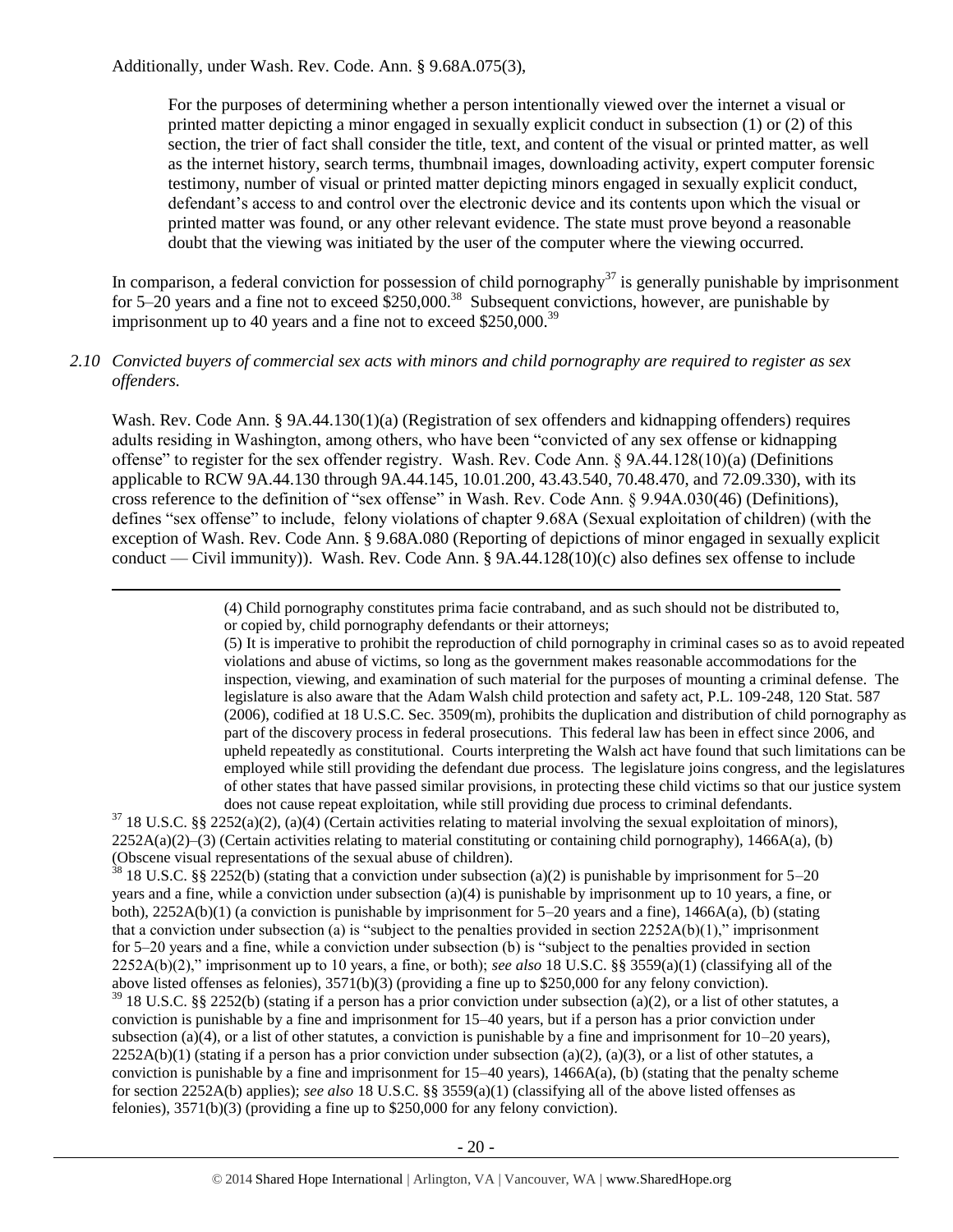trafficking in the first degree, when the crime involves "a finding of sexual motivation under RCW 9.94A.835." <sup>40</sup> As a result, buyers convicted of Wash. Rev. Code Ann. §§ 9A.40.100(1)(b)(ii), 9.68A.100 (Commercial sexual abuse of a minor) are required to register as sex offenders. In addition, those convicted for possessing and viewing child pornography under Wash. Rev. Code Ann. § 9.68A.070 and § 9.68A.075, are required to register as sex offenders.

<sup>&</sup>lt;sup>40</sup> Under Wash. Rev. Code Ann. § 9.94A.835(1) (Special allegation--Sexual motivation—Procedures),

The prosecuting attorney shall file a special allegation of sexual motivation in every criminal case, felony, gross misdemeanor, or misdemeanor, other than sex offenses as defined in RCW 9.94A.030 when sufficient admissible evidence exists, which, when considered with the most plausible, reasonably foreseeable defense that could be raised under the evidence, would justify a finding of sexual motivation by a reasonable and objective fact finder.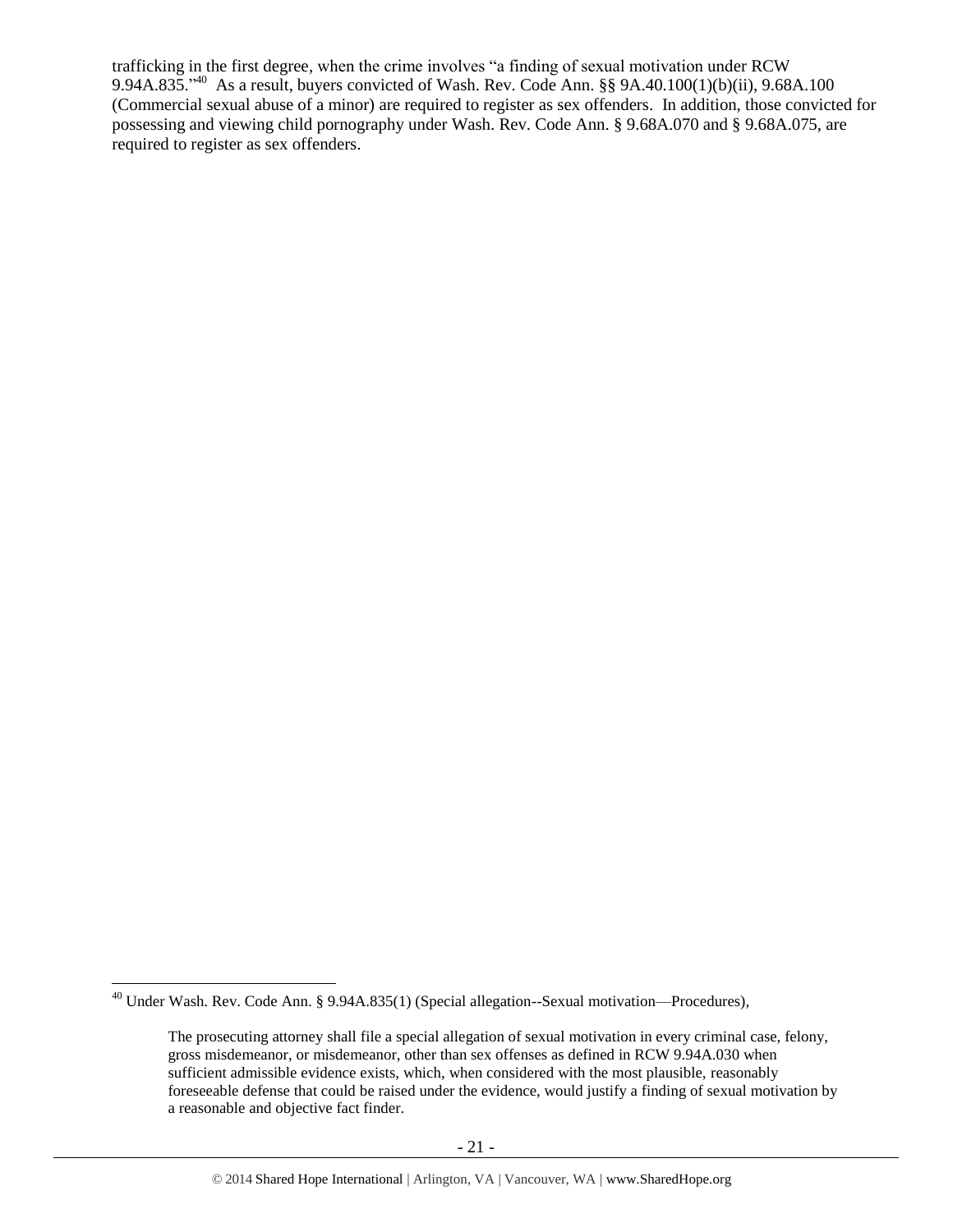#### **FRAMEWORK ISSUE 3: CRIMINAL PROVISIONS FOR TRAFFICKERS**

#### *Legal Components:*

- *3.1 Penalties for trafficking a child for sexual exploitation are as high as federal penalties.*
- *3.2 Creating and distributing child pornography carries penalties as high as similar federal offenses.*
- *3.3 Using the Internet to lure, entice, recruit or sell commercial sex acts with a minor is a separate crime or results in an enhanced penalty for traffickers.*
- *3.4 Financial penalties for traffickers, including asset forfeiture, are sufficiently high.*
- *3.5 Convicted traffickers are required to register as sex offenders.*
- *3.6 Laws relating to termination of parental rights for certain offenses include sex trafficking or commercial sexual exploitation of children (CSEC) offenses in order to remove the children of traffickers from their control and potential exploitation.*

*\_\_\_\_\_\_\_\_\_\_\_\_\_\_\_\_\_\_\_\_\_\_\_\_\_\_\_\_\_\_\_\_\_\_\_\_\_\_\_\_\_\_\_\_\_\_\_\_\_\_\_\_\_\_\_\_\_\_\_\_\_\_\_\_\_\_\_\_\_\_\_\_\_\_\_\_\_\_\_\_\_\_\_\_\_\_\_\_\_\_\_\_\_\_*

#### *Legal Analysis:*

 $\overline{a}$ 

*3.1 Penalties for trafficking a child for sexual exploitation are as high as federal penalties.* 

Wash. Rev. Code Ann. § 9A.40.100(1) (Trafficking)<sup>41</sup> in the first degree is punishable as a Class A felony, seriousness level XIV, by imprisonment for 123–397 months and a possible fine up to \$50,000. Wash. Rev. Code Ann. §§ 9A.40.100(2), 9.94A.515, 9.94A.510, 9.94A.550. Convictions for human trafficking in the second degree, under Wash. Rev. Code Ann. § 9A.40.100(3)(a) and for Wash. Rev. Code Ann. § 9.68A.101 (Promoting commercial sexual abuse of a minor) are also punishable as Class A felonies, with a seriousness level of XII, by imprisonment for 93–318 months and a possible fine up to  $$50,000.<sup>42</sup>$  Wash. Rev. Code Ann. §§ 9A.40.100(3)(b), 9.68A.101(2), 9.94A.515, 9.94A.510, 9.94A.550. Wash. Rev. Code Ann. § 9.68A.102 (Promoting travel for commercial sexual abuse) is punishable as a Class C felony, unranked on the sentencing grid, by imprisonment up to 12 months and a possible fine up to  $$10,000.<sup>43</sup>$  Wash. Rev. Code Ann. §§ 9.68A.102(2), 9.94A.505(2)(b), 9.94A.550.

A trafficker could also be convicted under Wash. Rev. Code Ann. § 9A.83.020 (Money laundering), which states,

(1) A person is guilty of money laundering when that person conducts or attempts to conduct a financial transaction involving the proceeds<sup>44</sup> of specified unlawful activity<sup>45</sup> and:

<span id="page-21-0"></span>(a) Knows the property is proceeds of specified unlawful activity; or

<span id="page-21-1"></span>(b) Knows that the transaction is designed in whole or in part to conceal or disguise the nature,

location, source, ownership, or control of the proceeds, and acts recklessly as to whether the property is proceeds of specified unlawful activity; or

(c) Knows that the transaction is designed in whole or in part to avoid a transaction reporting requirement under federal law.

A conviction for money laundering is punishable as a Class B felony by imprisonment up to 10 years, a fine of \$20,000, or both. Wash. Rev. Code Ann. §§ 9A.83.020(4), 9A.20.021(1)(b).

<sup>41</sup> *See supra* Section 1.1 for the relevant provisions.

<sup>&</sup>lt;sup>42</sup> See supra Sections 1.1 and 1.2 for the relevant provisions.

<sup>&</sup>lt;sup>43</sup> See supra Section 1.2 for the relevant provisions.

<sup>&</sup>lt;sup>44</sup> Pursuant to Wash. Rev. Code Ann. § 9A.83.010(5), "'Proceeds' means any interest in property directly or indirectly acquired through or derived from an act or omission, and any fruits of this interest, in whatever form." <sup>45</sup> Wash. Rev. Code Ann. § 9A.83.010(7) states, "Specified unlawful activity' means an offense committed in this state that is a class A or B felony under Washington law or that is listed as 'criminal profiteering' in RCW 9A.82.010, or an offense committed in any other state that is punishable under the laws of that state by more than one year in prison, or an offense that is punishable under federal law by more than one year in prison."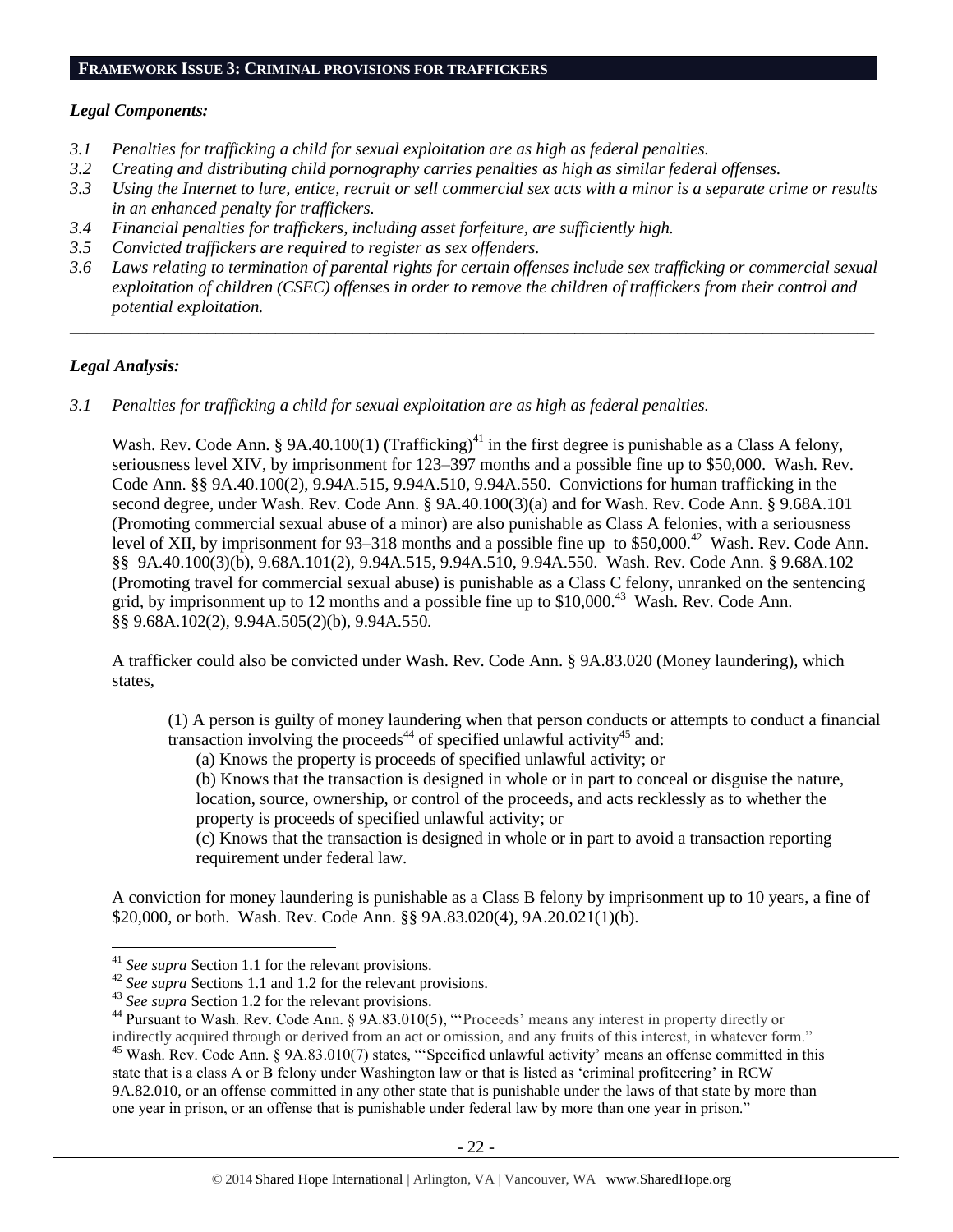In comparison, if the victim is under the age of 14, a conviction under the Trafficking Victims Protection Act  $(TVPA)<sup>46</sup>$  for child sex trafficking is punishable by 15 years to life imprisonment and a fine not to exceed \$250,000. 18 U.S.C. §§ 1591(b)(1), 3559(a)(1), 3571(b)(3). If the victim is between the ages of 14–17, a conviction is punishable by 10 years to life imprisonment and a fine not to exceed \$250,000. 18 U.S.C. §§ 1591(b)(2), 3559(a)(1), 3571(b)(3). A conviction is punishable by mandatory life imprisonment, however, if the trafficker has a prior conviction for a federal sex offense<sup>47</sup> against a minor.

# *3.2 Creating and distributing child pornography carries penalties as high as similar federal offenses.*

Creating child pornography is illegal under Wash. Rev. Code Ann. § 9.68A.040 (Sexual exploitation of a minor), $48$  which is punishable as a Class B felony, seriousness level IX, by imprisonment for 31 months to 10 years, a possible fine up to \$20,000, or both. Wash. Rev. Code Ann. §§ 9.68A.040(2), 9.94A.515, 9.94A.510, 9.94A.550, 9A.20.021. Acts related to the distribution of child pornography is illegal under Wash. Rev. Code Ann. § 9.68A.050 (Dealing in depictions of minor engaged in sexually explicit conduct) and § 9.68A.060 (Sending, bringing into state depictions of minor engaged in sexually explicit conduct). Wash. Rev. Code Ann.  $§ 9.68A.050(1)(a), (2)(a) states,$ 

(1)(a) A person commits the crime of dealing in depictions of a minor engaged in sexually explicit conduct in the first degree when he or she:

(i) Knowingly develops, duplicates, publishes, prints, disseminates, exchanges, finances, attempts to finance, or sells a visual or printed matter that depicts a minor engaged in an act of sexually explicit conduct as defined in RCW 9.68A.011(4)(a) through (e) [Definitions]; or (ii) Possesses with intent to develop, duplicate, publish, print, disseminate, exchange, or sell any visual or printed matter that depicts a minor engaged in an act of sexually explicit conduct as defined in RCW  $9.68A.011(4)(a)$  through (e).

. . . .

. . . .

(2)(a) A person commits the crime of dealing in depictions of a minor engaged in sexually explicit conduct in the second degree when he or she:

(i) Knowingly develops, duplicates, publishes, prints, disseminates, exchanges, finances, attempts to finance, or sells any visual or printed matter that depicts a minor engaged in an act of sexually explicit conduct as defined in RCW 9.68A.011(4)(f) or (g); or (ii) Possesses with intent to develop, duplicate, publish, print, disseminate, exchange, or sell any visual or printed matter that depicts a minor engaged in an act of sexually explicit conduct as defined in RCW 9.68A.011(4)(f) or (g).

Wash. Rev. Code Ann. § 9.68A.060(1)(a), (2)(a) states,

(1)(a) A person commits the crime of sending or bringing into the state depictions of a minor engaged in sexually explicit conduct in the first degree when he or she knowingly sends or causes to be sent, or brings or causes to be brought, into this state for sale or distribution, a visual or printed matter that depicts a minor engaged in sexually explicit conduct as defined in RCW 9.68A.011(4)(a) through (e).

(2)(a) A person commits the crime of sending or bringing into the state depictions of a minor engaged in sexually explicit conduct in the second degree when he or she knowingly sends or causes to be sent, or brings or causes to be brought, into this state for sale or distribution, any visual or printed matter that depicts a minor engaged in sexually explicit conduct as defined in RCW 9.68A.011(4)(f) or (g).

<sup>&</sup>lt;sup>46</sup> Trafficking Victims Protection Act (TVPA) of 2000, Pub. L. No. 106-386, 114 Stat. 1464, 1466 (codified in scattered sections of 18 and 22 U.S.C.).

<sup>47</sup> *See supra* note [28.](#page-12-0)

<sup>48</sup> *See supra* Section 1.2 for the relevant provisions.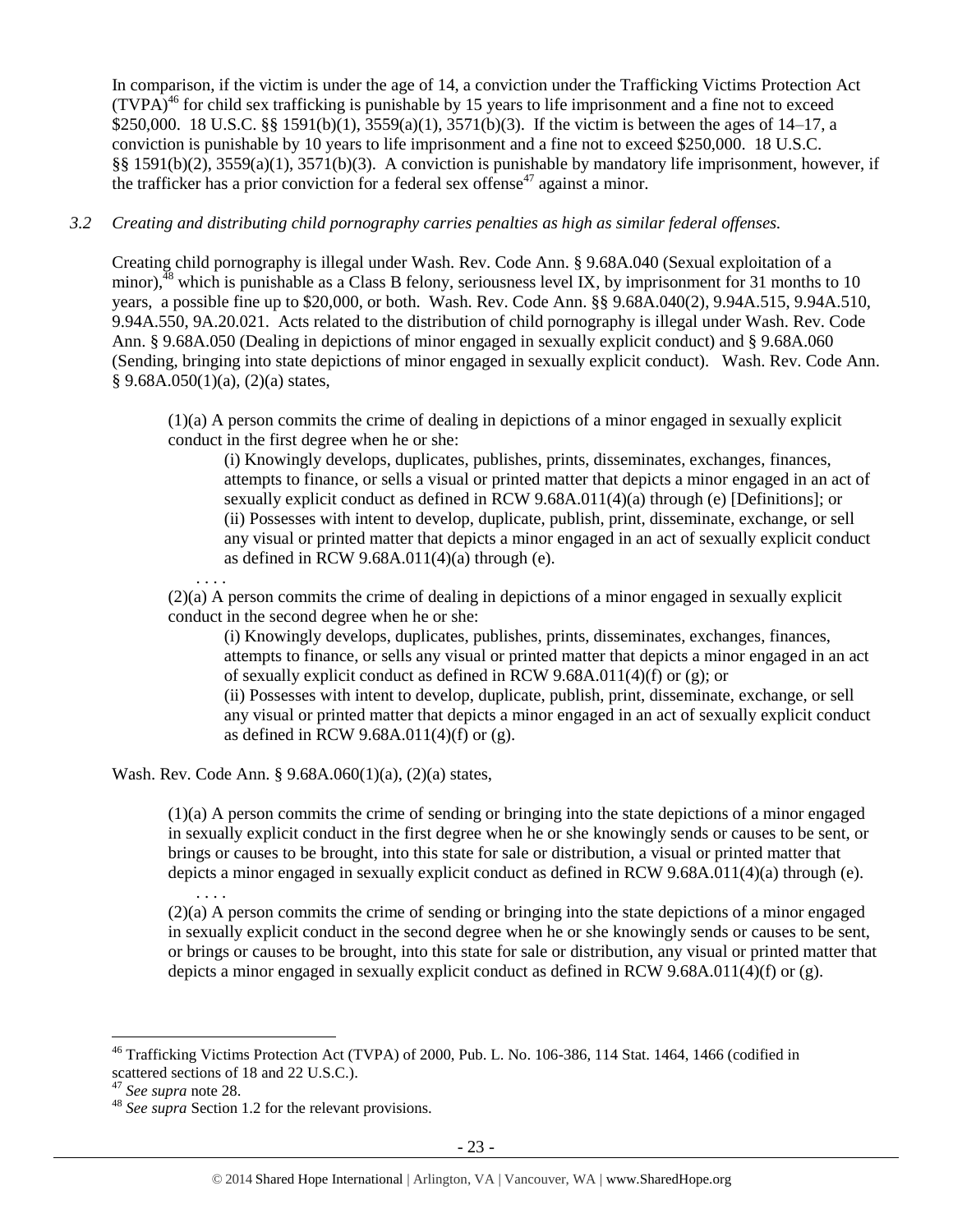Wash. Rev. Code Ann. § 9.68A.050(1)(a) and § 9.68A.060(1)(a) are punishable as Class B felonies, seriousness level VII, by imprisonment for 15–116 months and a possible fine up to \$20,000. Wash. Rev. Code Ann. §§ 9.68A.050(1)(b), 9.68A.060(1)(b), 9.94A.515, 9.94A.510, 9.94A.550. Wash. Rev. Code Ann. § 9.68A.050(2)(a) and § 9.68A.060(2)(a) are punishable as Class C felonies, seriousness level of V, by imprisonment for 6–60 months, a fine up to \$10,000, or both imprisonment and a fine. Wash. Rev. Code Ann. §§ 9.68A.050(2)(b), 9.68A.060(2)(b), 99.94A.515, 9.94A.510, 9.94A.550, 9A.20.021.

In comparison, if the victim is under the age of 14, a conviction under the TVPA for child sex trafficking is punishable by 15 years to life imprisonment and a fine not to exceed \$250,000. 18 U.S.C. §§ 1591(b)(1),  $3559(a)(1)$ ,  $3571(b)(3)$ . If the victim is between the ages of  $14-17$ , a conviction is punishable by 10 years to life imprisonment and a fine not to exceed \$250,000. 18 U.S.C. §§ 1591(b)(2), 3559(a)(1), 3571(b)(3). A conviction is punishable by mandatory life imprisonment, however, if the trafficker has a prior conviction for a federal sex offense<sup>49</sup> against a minor. Additionally, a federal conviction for distribution of child pornography<sup>50</sup> is generally punishable by imprisonment for  $5-20$  years and a fine not to exceed \$250,000.<sup>51</sup> Subsequent convictions, however, are punishable by imprisonment up to 40 years and a fine not to exceed \$250,000.<sup>52</sup>

*3.3 Using the Internet to lure, entice, recruit or sell commercial sex acts with a minor is a separate crime or results in an enhanced penalty for traffickers.*

Wash. Rev. Code Ann. § 9.68A.090 (Communication with minor for immoral purposes)<sup>53</sup> prohibits communication with a minor or someone one believes to be a minor for immoral purposes. While this is a gross misdemeanor, it is increased to a Class C felony in Wash. Rev. Code Ann. § 9.68A.090(2), "[I]f the person communicates . . . for immoral purposes, including the purchase or sale of commercial sex acts and sex trafficking, through the sending of an electronic communication."<sup>54</sup> Additionally, pursuant to Wash. Rev. Code Ann. § 9.68A.106 (Additional fee assessment—Internet advertisement), traffickers convicted of an offense under Wash. Rev. Code Ann. § 9.68A.101 (Promoting commercial sexual abuse of a minor-Penalty), will receive an additional fine of \$5,000 "when the court finds that an internet advertisement in which the victim of the crime was described or depicted was instrumental in facilitating the commission of the crime."<sup>55</sup>

<sup>49</sup> *See supra* note [28.](#page-12-0)

 $50$  18 U.S.C. §§ 2252(a)(1), (a)(2), (a)(3) (Certain activities relating to material involving the sexual exploitation of minors),  $2252A(a)(2)$ , (a)(3) (Certain activities relating to material constituting or containing child pornography), 1466A(a) (Obscene visual representations of the sexual abuse of children).

<sup>&</sup>lt;sup>51</sup> 18 U.S.C. §§ 2252(b) (stating that a conviction under subsection (a)(1), (a)(2), or (a)(3) is punishable by imprisonment for 5–20 years and a fine), 2252A(b)(1) (a conviction is punishable by imprisonment for 5–20 years and a fine), 1466A(a), (b) (stating that a conviction under subsection (a) is "subject to the penalties provided in section 2252A(b)(1)," imprisonment for 5–20 years and a fine, while a conviction under subsection (b) is "subject to the penalties provided in section 2252A(b)(2)," imprisonment up to 10 years, a fine, or both); *see also* 18 U.S.C. §§ 3559(a)(1) (classifying all of the above listed offenses as felonies),  $3571(b)(3)$  (providing a fine up to \$250,000 for any felony conviction).

<sup>&</sup>lt;sup>52</sup> 18 U.S.C. §§ 2252(b) (stating if a person has a prior conviction under subsection (a)(1), (a)(2), or (a)(3) or a list of other statutes, a conviction is punishable by a fine and imprisonment for 15–40 years), 2252A(b)(1) (stating if a person has a prior conviction under subsection (a)(2), (a)(3), or a list of other statutes, a conviction is punishable by a fine and imprisonment for  $15-40$  years),  $1466A(a)$ , (b) (stating that the penalty scheme for section  $2252A(b)$ applies); *see also* 18 U.S.C. §§ 3559(a)(1) (classifying all of the above listed offenses as felonies), 3571(b)(3) (providing a fine up to \$250,000 for any felony conviction).

See supra Section 2.5 for the relevant provisions.

<sup>&</sup>lt;sup>54</sup> Pursuant to Wash. Rev. Code Ann. § 9.68A.090(3), "For the purposes of this section, 'electronic communication' has the same meaning as defined in RCW 9.61.260." Wash. Rev. Code Ann. § 9.61.260(5) defines "electronic communication" as "the transmission of information by wire, radio, optical cable, electromagnetic, or other similar means. 'Electronic communication' includes, but is not limited to, electronic mail, internet-based communications, pager service, and electronic text messaging."

<sup>&</sup>lt;sup>55</sup> See supra note [32](#page-13-0) (defining "internet advertisement").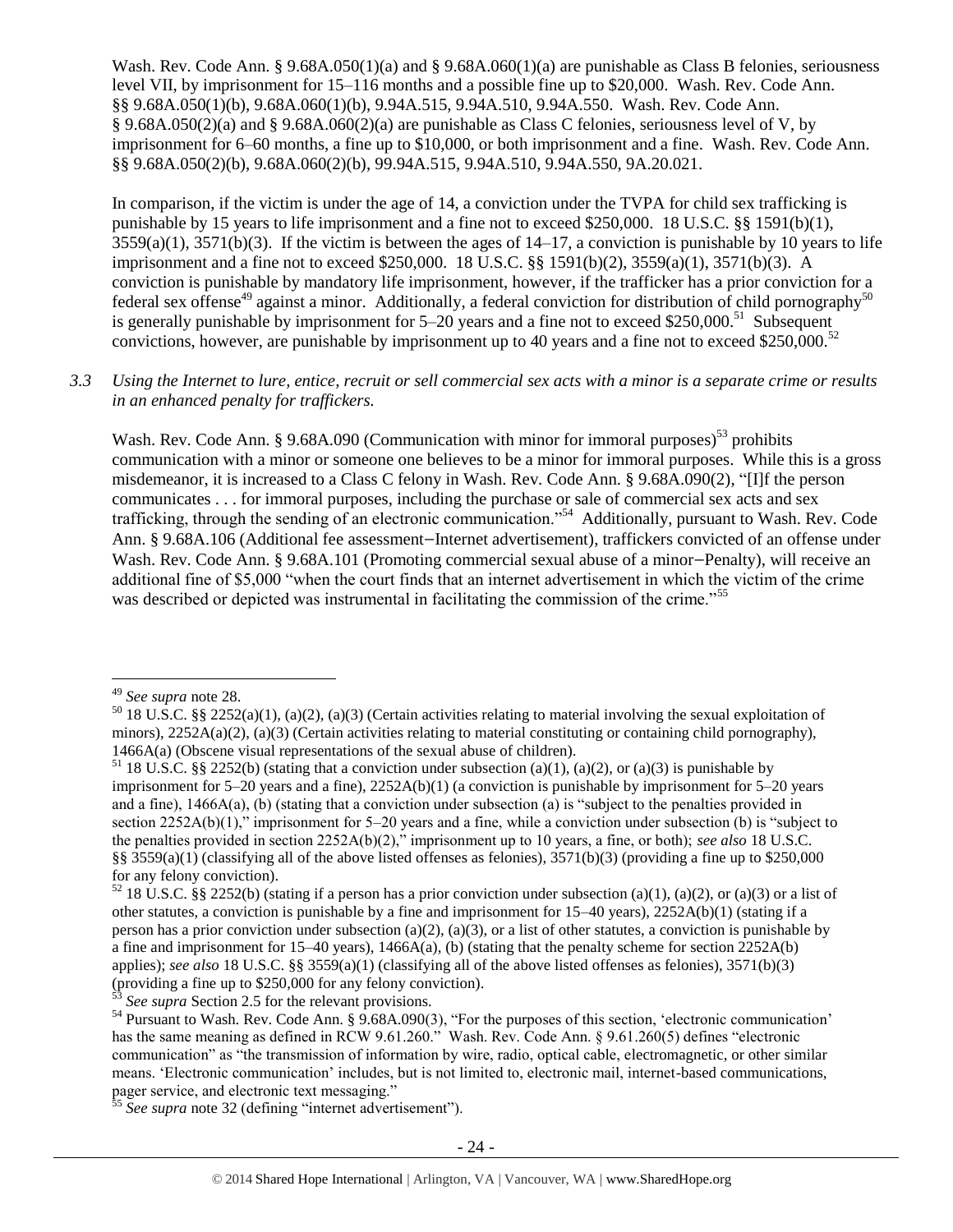# *3.4 Financial penalties for traffickers, including asset forfeiture, are sufficiently high.*

Traffickers convicted under Wash. Rev. Code Ann. § 9A.40.100(1), (3)(a) (Trafficking) or § 9.68A.101 (Promoting commercial sexual abuse of a minor) may be required to pay possible fines up to \$50,000. Wash. Rev. Code Ann. §§ 9A.40.100(2), (3)(b), 9.68A.101(2), 9.94A.550. Those convicted of Wash. Rev. Code Ann. § 9.68A.040 (Sexual exploitation of a minor) may be required to pay a possible fine up to \$20,000, while traffickers convicted under Wash. Rev. Code Ann. § 9.68A.102 (Promoting travel for commercial sexual abuse) may be required to pay a possible fine up to \$10,000. Wash. Rev. Code Ann. §§ 9.68A.040(2), 9.68A.102(2), 9.94A.550.

Furthermore, Wash. Rev. Code Ann. § 9A.40.100(4)(a)<sup>56</sup> mandates a \$10,000 fee for "a person who is either convicted or given a deferred prosecution or who has entered into a statutory or nonstatutory diversion agreement as a result of an arrest for a violation of a trafficking crime . . . . " Pursuant to Wash. Rev. Code Ann. § 9.68A.106 (Additional fee assessment – Internet advertisement), traffickers convicted of an offense under Wash. Rev. Code Ann. § 9.68A.101 (Promoting commercial sexual abuse of a minor—Penalty), will also be assessed a fine of \$5,000 "when the court finds that an internet advertisement in which the victim of the crime was described or depicted was instrumental in facilitating the commission of the crime."<sup>57</sup>

A conviction for money laundering could also result in a fine of \$20,000. Wash. Rev. Code Ann. §§ 9A.83.020(4), 9A.20.021(1)(b). Mandatory fines are assessed pursuant to Wash. Rev. Code Ann. § 9A.88.140(2) (Vehicle impoundment—fees and fine), which provides for mandatory impoundment of vehicles, stating, "Upon an arrest for a suspected violation of commercial sexual abuse of a minor, promoting commercial sexual abuse of a minor, or promoting travel for commercial sexual abuse of a minor, the arresting law enforcement officer shall impound the person's vehicle if (a) the motor vehicle was used in the commission of the crime; and (b) the person arrested is the owner of the vehicle or the vehicle is a rental car as defined in RCW 46.04.465." Wash. Rev. Code Ann. § 9A.88.140(4) sets a \$2,500 fine to be paid to the impounding agency in order to redeem the vehicle. In addition, Wash. Rev. Code Ann. § 9.68A.105 (Additional fee assessment) imposes a non-discretionary \$5,000 penalty for any conviction under Wash. Rev. Code Ann. § 9.68A.101 (Promoting commercial sexual abuse of a minor).

Traffickers may also be required to pay restitution at the discretion of the court. Pursuant to Wash. Rev. Code Ann. § 9.94A.750 (Restitution),

(1) If restitution is ordered, the court shall determine the amount of restitution due at the sentencing hearing or within one hundred eighty days.

. . . .

(3) Except as provided in subsection (6) of this section, restitution ordered by a court pursuant to a criminal conviction shall be based on easily ascertainable damages for injury to or loss of property, actual expenses incurred for treatment for injury to persons, and lost wages resulting from injury. Restitution shall not include reimbursement for damages for mental anguish, pain and suffering, or other intangible losses, but may include the costs of counseling reasonably related to the offense. The amount of restitution shall not exceed double the amount of the offender's gain or the victim's loss from the commission of the offense.

. . .

(5) Restitution may be ordered whenever the offender is convicted of an offense which results in injury to any person or damage to or loss of property or as provided in subsection (6) of this section. In addition, restitution may be ordered to pay for an injury, loss, or damage if the offender pleads guilty to a lesser offense or fewer offenses and agrees with the prosecutor's recommendation that the offender be required to pay restitution to a victim of an offense or offenses which are not prosecuted pursuant to a plea agreement.

<sup>56</sup> *See supra* note [2.](#page-0-0)

<sup>57</sup> *See supra* note [32\(](#page-13-0)defining "internet advertisement").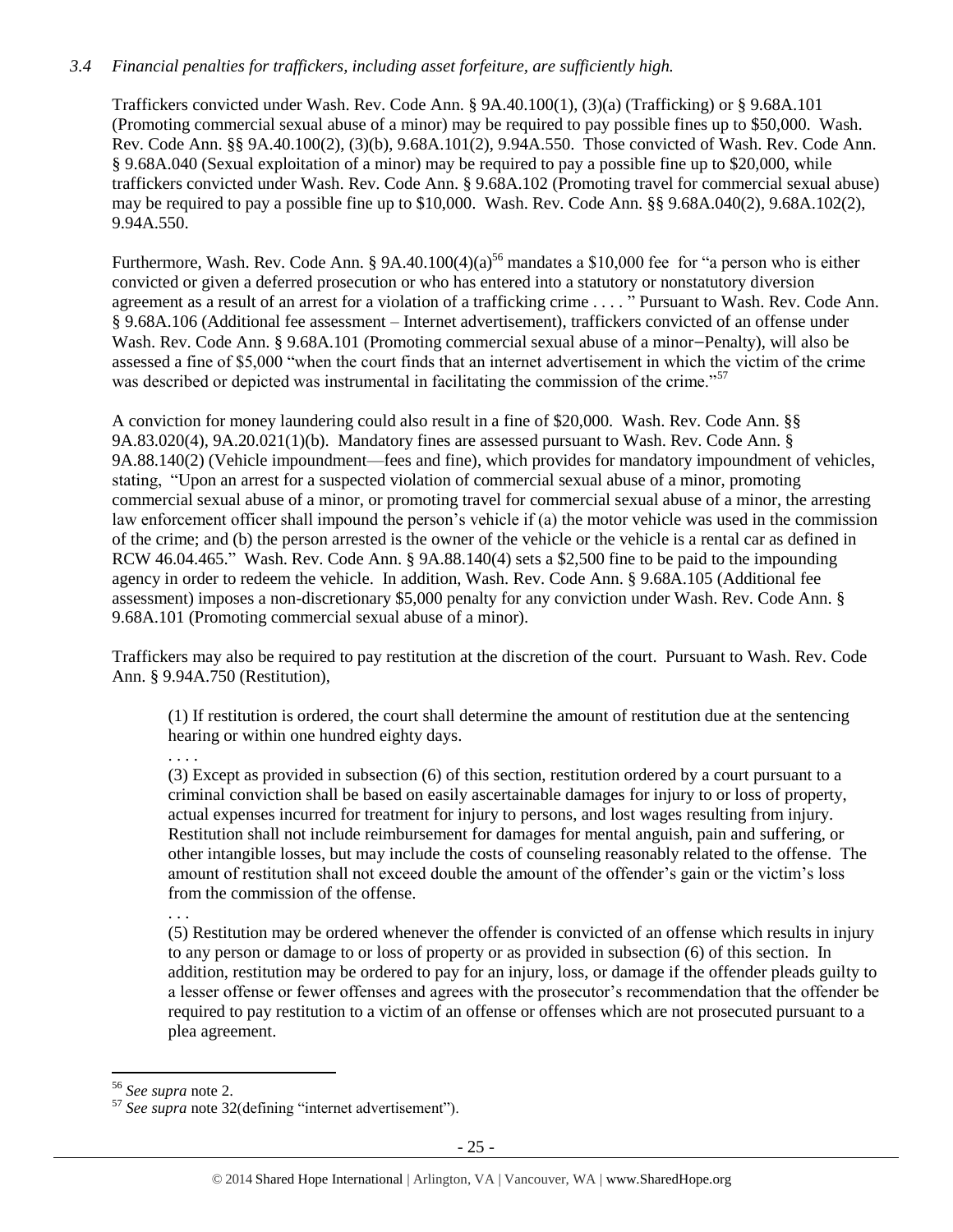(6) Restitution for the rape of a child in the first, second, or third degree, in which the victim becomes pregnant, shall include:

(a) All of the victim's medical expenses that are associated with the rape and resulting pregnancy; and

(b) child support for any child born as a result of the rape if child support is ordered pursuant to a proceeding in superior court or administrative order for support for that child. The clerk must forward any restitution payments made on behalf of the victim's child to the Washington state child support registry under chapter 26.23 RCW. Identifying information about the victim and child shall not be included in the order. The offender shall receive a credit against any obligation owing under the administrative or superior court order for support of the victim's child. . . .

. . . .

Traffickers also face asset forfeiture under several statutes. Wash. Rev. Code Ann. § 9A.88.140(2) (Vehicle impoundment—fees and fines) provides for mandatory impoundment of vehicles and states,

Upon an arrest for a suspected violation of commercial sexual abuse of a minor, promoting commercial sexual abuse of a minor, or promoting travel for commercial sexual abuse of a minor, the arresting law enforcement officer shall impound the person's vehicle if (a) the motor vehicle was used in the commission of the crime; and (b) the person arrested is the owner of the vehicle or the vehicle is a rental car as defined in RCW 46.04.465 [Rental car].

Wash. Rev. Code Ann. § 9A.88.140(4) sets a \$2,500 fine to the impounding agency to redeem the vehicle. Traffickers are also subject to a number of discretionary criminal forfeiture proceedings. Assets related to violations of Wash. Rev. Code Ann. § 9A.40.100 (Trafficking) and § 9.68A.100 (Commercial sexual abuse of a minor) are subject to criminal forfeiture. Wash. Rev. Code §§ 10.105.010(1), 10.105.900. Wash. Rev. Code Ann. § 10.105.010(1) (Seizure and forfeiture) states in part,

The following are subject to seizure and forfeiture and no property right exists in them: All personal property, including, but not limited to, any item, object, tool, substance, device, weapon, machine, vehicle of any kind, money, security, or negotiable instrument, which has been or was actually employed as an instrumentality in the commission of, or in aiding or abetting in the commission of any felony, or which was furnished or was intended to be furnished by any person in the commission of, as a result of, or as compensation for the commission of, any felony, or which was acquired in whole or in part with proceeds traceable to the commission of a felony. No property may be forfeited under this section until after there has been a superior court conviction of the owner of the property for the felony in connection with which the property was employed, furnished, or acquired.

. . . .

Wash. Rev. Code Ann. § 10.105.010(2) provides for seizure in the following manner:

Personal property subject to forfeiture under this chapter may be seized by any law enforcement officer of this state upon process issued by any superior court having jurisdiction over the property. Seizure of personal property without process may be made if:

(a) The seizure is incident to an arrest or a search under a search warrant;

(b) The property subject to seizure has been the subject of a prior judgment in favor of the state in a criminal injunction or forfeiture proceeding;

(c) A law enforcement officer has probable cause to believe that the property is directly dangerous to health or safety; or

(d) The law enforcement officer has probable cause to believe that the property was used or is intended to be used in the commission of a felony.

Disposition of the forfeited property is governed by Wash. Rev. Code Ann. § 10.105.010(6), which provides in relevant part,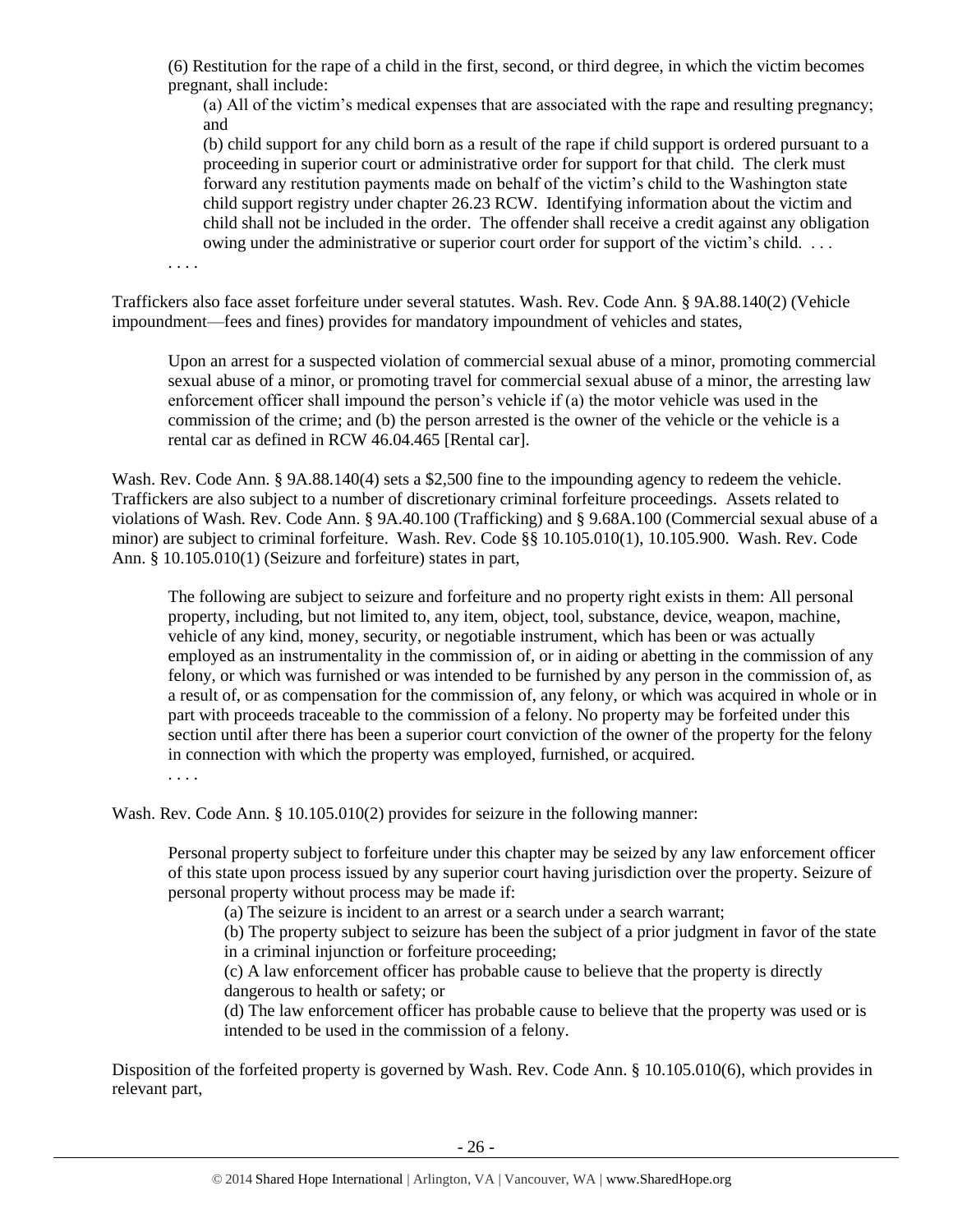When property is forfeited under this chapter, after satisfying any court-ordered victim restitution, the seizing law enforcement agency may:

(a) Retain it for official use or upon application by any law enforcement agency of this state release such property to such agency for the exclusive use of enforcing the criminal law; (b) Sell that which is not required to be destroyed by law and which is not harmful to the public.

Traffickers may face additional forfeiture penalties under Wash. Rev. Code Ann. § 9A.88.150 relating to seizure and forfeiture of property rights. Pursuant to § 9A.88.150,

. . . .

- (1) The following are subject to seizure and forfeiture and no property rights exist in them: (a) Any property or other interest acquired or maintained in violation of RCW 9.68A.100 [Commercial sexual abuse of a minor] . . . to the extent of the investment of funds, and any appreciation of income attributable to the investment, from a violation of RCW 9.68A.100 . . . . (b) All conveyances, including aircraft, vehicles, or vessels, which are used, or intended for use, in any manner to facilitate a violation of RCW 9.68A.100, 9.68A.101, or 9A.88.070, except that:
	- (i) No conveyance used by any person as a common carrier in the transaction of business as a common carrier is subject to forfeiture under this section unless it appears that the owner or other person in charge of the conveyance is a consenting party or privy to a violation of RCW 9.68A.100, 9.68A.101, or 9A.88.070.

(c) Any property, contractual right, or claim against property used to influence any enterprise that a person has established, operated, controlled, conducted, or participated in the conduct of, in violation of RCW 9.68A.100, 9.68A.101, or 9A.88.070;(d) All proceeds traceable to or derived from an offense defined in RCW 9.68A.100, 9.68A.101, or 9A.88.070 and all moneys, negotiable instruments, securities, and other things of value significantly used or intended to be used significantly to facilitate commission of the offense;

(e) All books, record, and research products and materials, including formulas, microfilm, tapes, and data which are used, or intended for use, in violation of RCW 9.68A.100, 9.68A.101, or 9A.88.070;

(f) All moneys, negotiable instruments, securities, or other tangible or intangible property of value furnished or intended to be furnished by any person in exchange for a violation of RCW 9.68A.100, 9.68A.101, or 9A.88.070, all tangible or intangible personal property, proceeds, or assets acquired in whole or in part with proceeds traceable to an exchange or series of exchanges in violation of RCW 9.68A.100, 9.68A.101, or 9A.88.070, and all moneys, negotiable instruments, and securities used of intended to be used to facilitate any violation of RCW 9.68A.100, 9.68A.101, or 9A.88.070. A forfeiture of money, negotiable instruments, securities, or other tangible or intangible property encumbered by a bona fide security interest is subject to the interest of the secured party if, at the time the security interest was created, the secured party neither had knowledge of nor consented to the act or omission. No personal property may be forfeited under this subsection (1) (f), to the extent of the interest of an owner, by reason of any act or omission, which that owner established was committed or omitted without the owner's knowledge or consent; and

(g) All real property, including any right title, and interest in the whole of any lot or tract of land, and any appurtenances or improvements which are being used with the knowledge of the owner for a violation of RCW 9.68A.100, 9.68A.101, or 9A.88.070, or which have been acquired in whole or in part in violation of RCW 9.68A.100, 9.68A.101, or 9A.88.070, if a substantial nexus exists between the violation and the real property. However:

(i) No property may be forfeited pursuant to this subsection  $(1)$   $(g)$ , to the extent of the interest of an owner, by reason of any act or omission committed or omitted without the owner's knowledge or consent;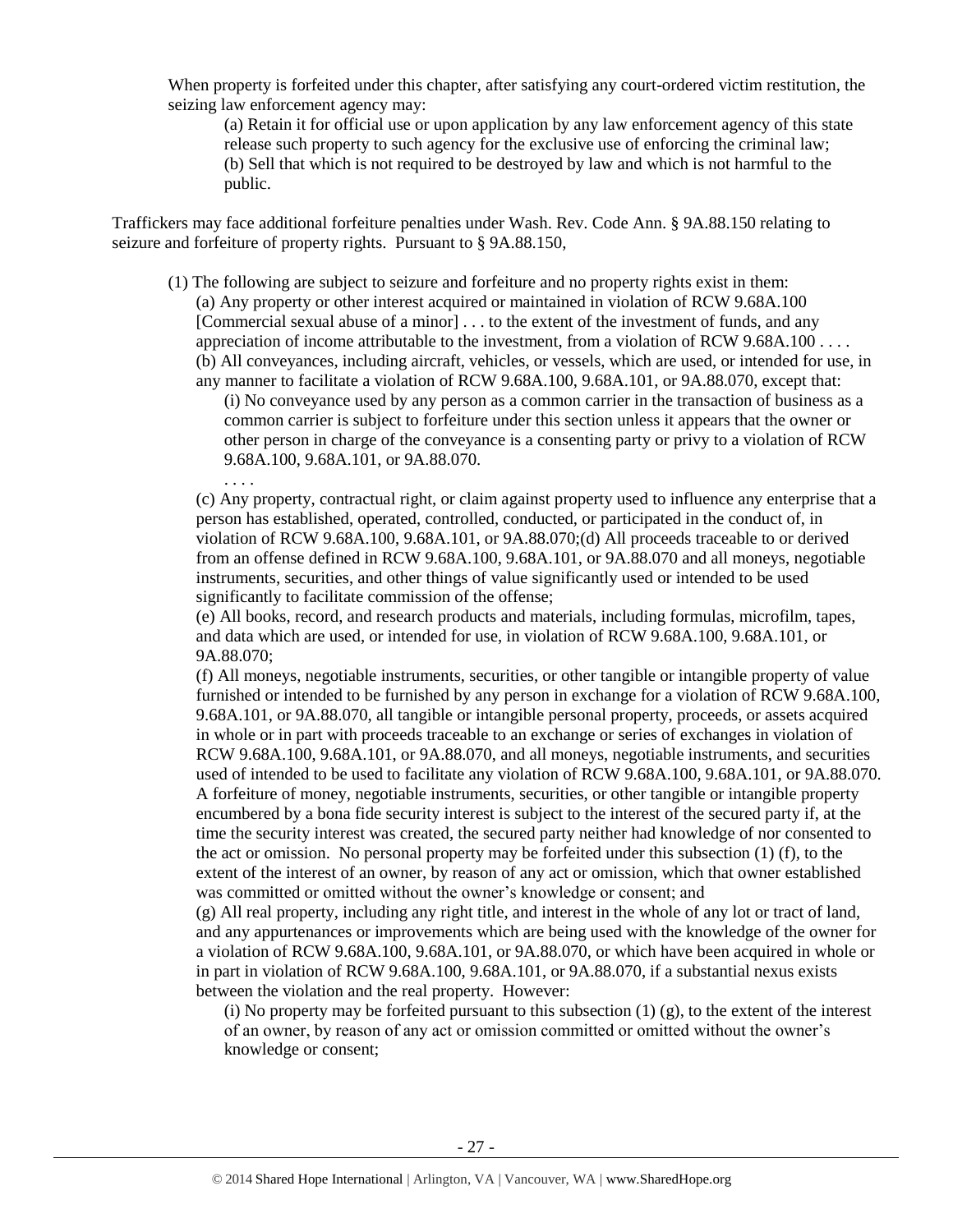(ii) A forfeiture of real property encumbered by a bona fide security interest is subject to the interest of the secured party if the secured party, at the time the security interest was created neither had knowledge or consented to the act or omission.

Pursuant to Wash. Rev. Code Ann. § 9A.88.150(7), "When property is forfeited under this chapter, the seizing law enforcement agency shall sell the property that is not required to be destroyed by law and that is not harmful to the public." "By January  $31<sup>st</sup>$  of each year, each seizing agency shall remit to the state treasurer the net proceeds of any property forfeited during the preceding calendar year. Money remitted shall be deposited in the prostitution prevention and intervention account under RCW 43.63A.740." Wash. Rev. Code Ann. § 9A.88.150(9).

Under Wash. Rev. Code Ann. § 9.68A.120 (Seizure and forfeiture of property) traffickers involved in child pornography may also be required to forfeit the following:

(1) All visual or printed matter that depicts a minor engaged in sexually explicit conduct.

(2) All raw materials, equipment, and other tangible personal property of any kind used or intended to be used to manufacture or process any visual or printed matter that depicts a minor engaged in sexually explicit conduct, and all conveyances, including aircraft, vehicles, or vessels that are used or intended for use to transport, or in any manner to facilitate the transportation of, visual or printed matter in violation of RCW 9.68A.050 [Dealing in depictions of minor engaged in sexually explicit conduct] or 9.68A.060 [Sending, bringing into state depictions of minor engaged in sexually explicit conduct] . . . . . . .

(3) All personal property, moneys, negotiable instruments, securities, or other tangible or intangible property furnished or intended to be furnished by any person in exchange for visual or printed matter depicting a minor engaged in sexually explicit conduct, or constituting proceeds traceable to any violation of this chapter.

. . . .

….

Disposition of the property under this section is governed by Wash. Rev. Code Ann. § 9.68A.120(9), which states that the seizing agency may retain the property for official use or sell that which is not required to be destroyed by law. Proceeds of the sale shall first be used to pay expenses arising from the investigation and forfeiture proceedings. Fifty percent of the money remaining after payment of expenses shall be deposited in the state general fund and fifty percent shall be deposited in the general fund of the state, county, or city of the seizing law enforcement agency. Wash. Rev. Code Ann. § 9.68A.120(9).

For further discussion of provisions of the asset forfeiture laws, and seizure in particular, see Section 2.8.

#### *3.5 Convicted traffickers are required to register as sex offenders.*

Wash. Rev. Code Ann. § 9A.44.130(1)(a) (Registration of sex offenders and kidnapping offenders) requires adults residing in Washington, among others, who have been "convicted of any sex offense or kidnapping offense" to register for the sex offender registry. Wash. Rev. Code Ann. § 9A.44.128(10) (Definitions applicable to RCW 9A.44.130 through 9A.44.145, 10.01.200, 43.43.540, 70.48.470, and 72.09.330), with its cross reference to the definition of "sex offense" in Wash. Rev. Code Ann. § 9.94A.030(46) (Definitions), defines "sex offense" to include, felony violations under chapter 9.68A (Sexual exploitation of children), including Wash. Rev. Code Ann. § 9.68A.100 (Commercial sexual abuse of a minor), § 9.68A.102 (Promoting commercial sexual abuse of a minor), § 9.68A.103 (Permitting commercial sexual abuse of a minor), § 9.68A.040 (Sexual exploitation of a minor), § 9.68A.050 (Dealing in depictions of minor engaged in sexually explicit conduct), and § 9.68A.060 (Sending, bringing into state depictions of minor engaged in sexually explicit conduct). Traffickers convicted of Wash. Rev. Code Ann. § 9A.40.100(1)(b)(ii) are required to register as sex offenders. The definition of a sex offense under Wash. Rev. Code Ann. § 9A.44.128 also includes Wash. Rev. Code Ann. § 9A.40.100(1)(b)(ii) (Trafficking) and "[a] violation under RCW 9A.88.070 (promoting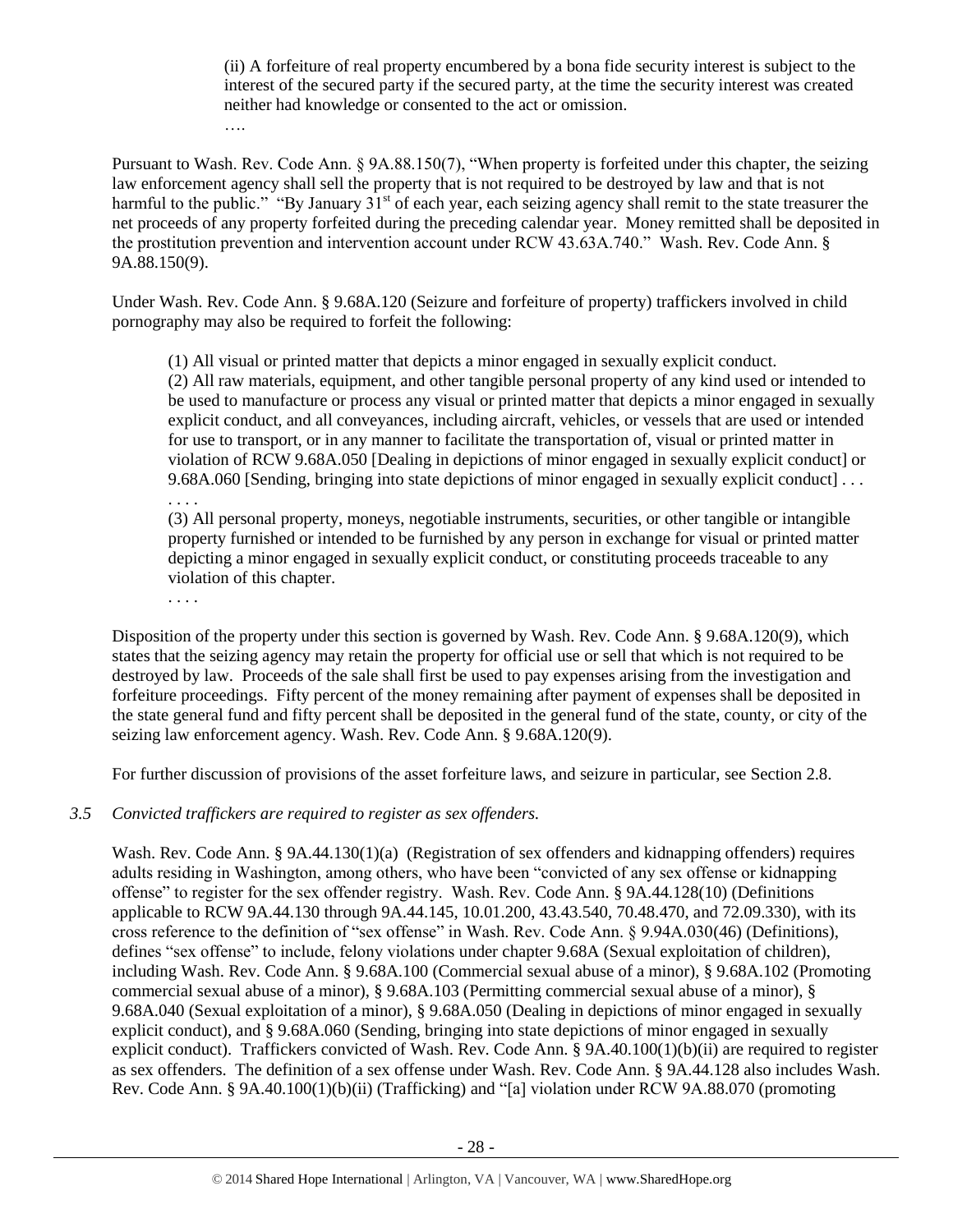prostitution in the first degree) or RCW 9A.88.080 (promoting prostitution in the second degree) if the person has a prior conviction for one of these offenses." Wash. Rev. Code Ann. § 9A.44.128(10)(c), (e).

*3.6 Laws relating to termination of parental rights for certain offenses include sex trafficking or commercial sexual exploitation of children (CSEC) offenses in order to remove the children of traffickers from their control and potential exploitation.* 

Washington's procedure for terminating parental rights specifically addresses human trafficking and CSEC crimes. Wash. Rev. Code Ann. § 13.34.132 (Petition seeking termination of parent-child relationship) and § 13.34.180 (Order terminating parent and child relationship) outline the grounds for terminating parental rights. Wash. Rev. Code Ann. § 13.34.132 sets out the requirements for termination of parental rights, and one prong states, "Because of the existence of aggravated circumstances, reasonable efforts to unify the family are not required. Notwithstanding the existence of aggravated circumstances, reasonable efforts may be required if the court or department determines it is in the best interests of the child. . . ." Wash. Rev. Code Ann. § 13.34.132(4). According to this provision, "In determining whether aggravated circumstances exist by clear, cogent, and convincing evidence, the court shall consider one or more" items. The list includes "[a] finding by a court that a parent is a sexually violent predator as defined in RCW 71.09.020,"<sup>58</sup> a "[c]onviction of the parent of trafficking, or promoting commercial sexual abuse of a minor when the victim of the crime is the child, the child's other parent, a sibling of the child, or another child . . .", and a "[c]onviction of the parent, when a child has been born of: (A) A sex offense under chapter 9A.44 RCW." Wash. Rev. Code Ann. § 13.34.132(4)(e)(g), (j). However, Wash. Rev. Code Ann. § 13.34.180(3) sets out convictions that may be alleged as part of a petition seeking to terminate parental rights, but Wash. Rev. Code Ann. § 9A.40.100, § 9.68A.102, and § 9.68A.040 are not included in the list.

<sup>58</sup> Pursuant to Wash. Rev. Stat. § 71.09.020(17) "'Sexually violent offense' means an act committed on, before, or after July 1, 1990, that is: (a) An act defined in Title 9A RCW as rape in the first degree, rape in the second degree by forcible compulsion, rape of a child in the first or second degree, statutory rape in the first or second degree, indecent liberties by forcible compulsion, indecent liberties against a child under age fourteen, incest against a child under age fourteen, or child molestation in the first or second degree; (b) a felony offense in effect at any time prior to July 1, 1990, that is comparable to a sexually violent offense as defined in (a) of this subsection, or any federal or out-of-state conviction for a felony offense that under the laws of this state would be a sexually violent offense as defined in this subsection; (c) an act of murder in the first or second degree, assault in the first or second degree, assault of a child in the first or second degree, kidnapping in the first or second degree, burglary in the first degree, residential burglary, or unlawful imprisonment, which act, either at the time of sentencing for the offense or subsequently during civil commitment proceedings pursuant to this chapter, has been determined beyond a reasonable doubt to have been sexually motivated, as that term is defined in RCW 9.94A.030; or (d) an act as described in chapter 9A.28 RCW, that is an attempt, criminal solicitation, or criminal conspiracy to commit one of the felonies designated in (a), (b), or (c) of this subsection.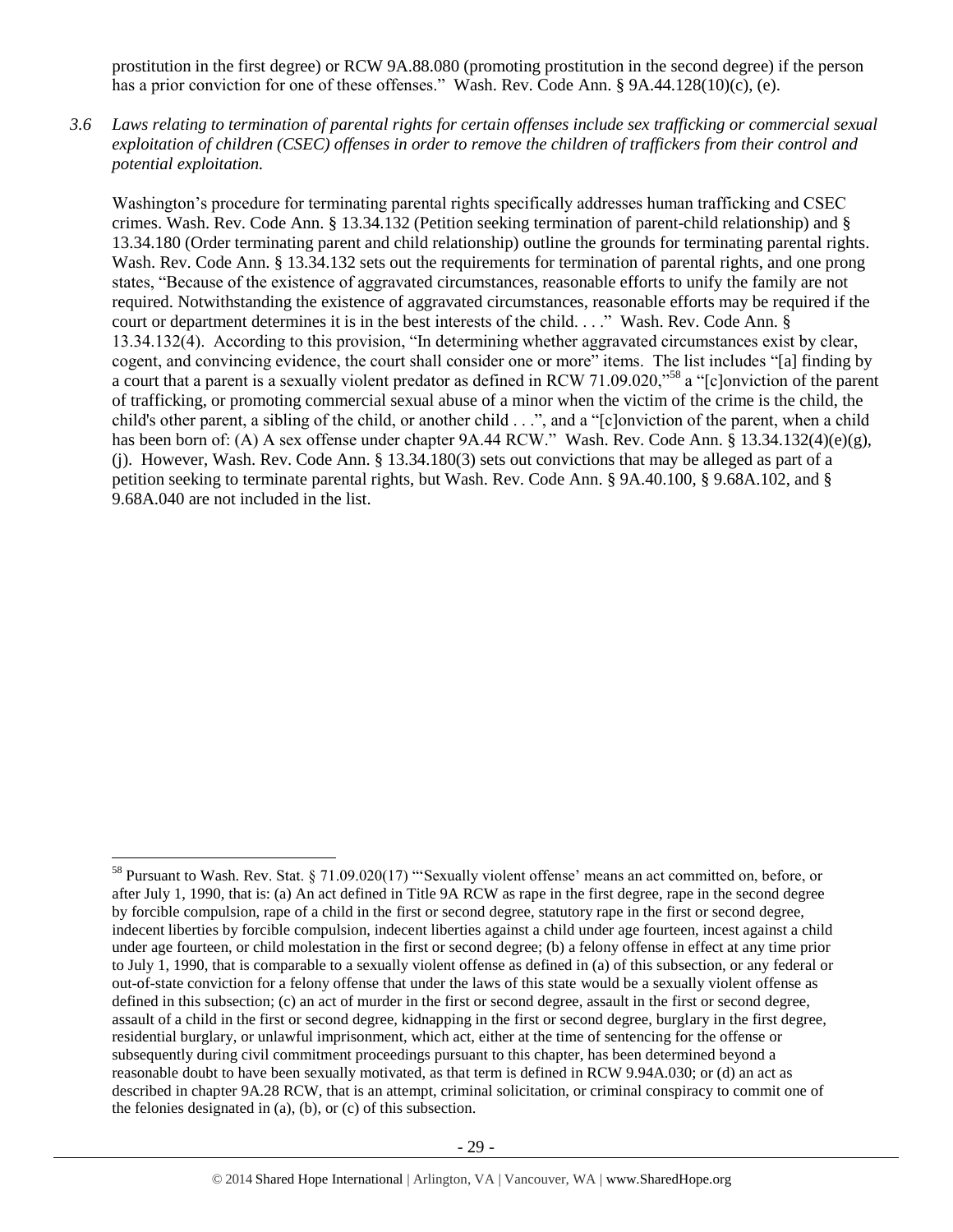# **FRAMEWORK ISSUE 4: CRIMINAL PROVISIONS FOR FACILITATORS**

#### *Legal Components:*

- *4.1 The acts of assisting, enabling, or financially benefitting from child sex trafficking are included as criminal offenses in the state sex trafficking statute.*
- *4.2 Financial penalties, including asset forfeiture laws, are in place for those who benefit financially from or aid and assist in committing domestic minor sex trafficking.*

*\_\_\_\_\_\_\_\_\_\_\_\_\_\_\_\_\_\_\_\_\_\_\_\_\_\_\_\_\_\_\_\_\_\_\_\_\_\_\_\_\_\_\_\_\_\_\_\_\_\_\_\_\_\_\_\_\_\_\_\_\_\_\_\_\_\_\_\_\_\_\_\_\_\_\_\_\_\_\_\_\_\_\_\_\_\_\_\_\_\_\_\_\_\_*

- *4.3 Promoting and selling child sex tourism is illegal.*
- *4.4 Promoting and selling child pornography is illegal.*

#### *Legal Analysis:*

*4.1 The acts of assisting, enabling, or financially benefitting from child sex trafficking are included as criminal offenses in the state sex trafficking statute.*

The provisions of Wash. Rev. Stat. § 9A.40.100(1)(a)(i), (3)(a)(ii) (Trafficking) specifically apply the human trafficking statute to facilitators. Wash. Rev. Code Ann. §  $9A.40.100(1)(a)$ - $(b)$ <sup>59</sup> states,

(1) A person is guilty of trafficking in the first degree when:

(a) Such person:

(i) Recruits, harbors, transports, transfers, provides, obtains, buys, purchases, or receives by any means another person knowing, or in reckless disregard of the fact, that force, fraud, or coercion as defined in RCW 9A.36.070 will be used to cause the person to engage in forced labor, involuntary servitude, a sexually explicit act,  $60$  or a commercial sex act, or that the person has not attained the age of eighteen years and is caused to engage in a sexually explicit act or a commercial sex act; or (ii) Benefits financially or by receiving anything of value from participation in a venture that has engaged in acts set forth in (a)(i) of this subsection; and

- (b) The acts or venture set forth in (a) of this subsection:
	- (i) Involve committing or attempting to commit kidnapping;

(ii) Involve a finding of sexual motivation under RCW 9.94A.835 [Special allegation sexual motivation—procedures];

- (iii) Involve the illegal harvesting or sale of human organs; or
- (iv) Result in a death.

A conviction under Wash. Rev. Code Ann. § 9A.40.100(1) is punishable as a Class A felony, seriousness level XIV, by imprisonment for 123–397 months and a possible fine up to \$50,000. Wash. Rev. Code Ann. §§ 9A.40.100(2), 9.94A.510, 9.94A.515, 9.94A.550.

Wash. Rev. Code Ann. § 9A.40.100(3)(a) states,

A person is guilty of trafficking in the second degree when such person:

(i) Recruits, harbors, transports, transfers, provides, obtains, buys, purchases, or receives by any means another person knowing, or in reckless disregard of the fact, that force, fraud, or coercion as defined in RCW 9A.36.070 will be used to cause the person to engage in forced labor, involuntary servitude, a sexually explicit  $\text{act}^6$ , or a commercial sex act, or that the person has not attained the age of eighteen years and is caused to engage in a sexually explicit act or a commercial sex act; or

<sup>59</sup> *See supra* note [2.](#page-0-0)

<sup>60</sup> *See supra* note [4.](#page-1-0)

<sup>61</sup> *See supra* note [4.](#page-1-0)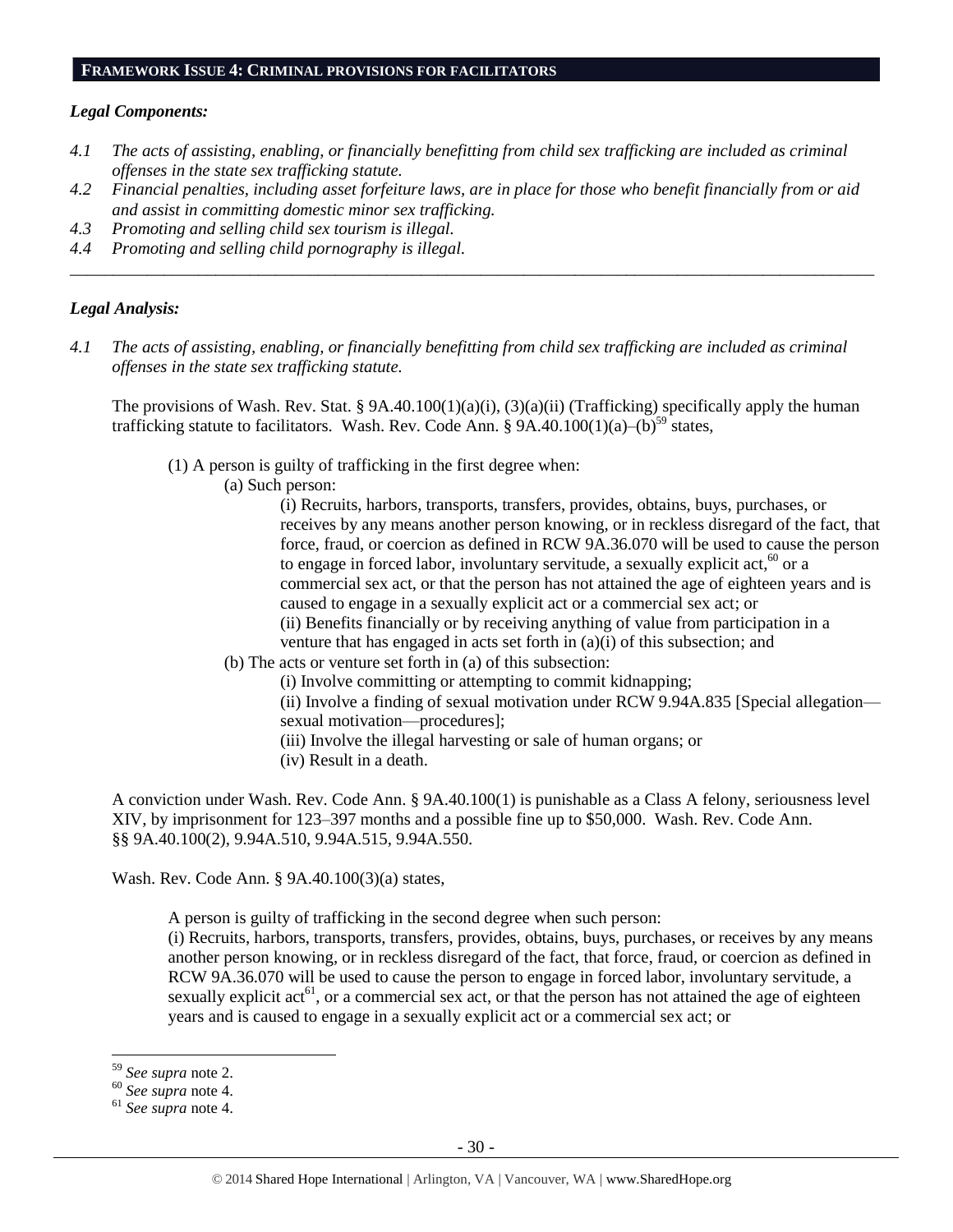(ii) Benefits financially or by receiving anything of value from participation in a venture that has engaged in acts set forth in (a)(i) of this subsection.

A conviction under Wash. Rev. Code Ann. § 9A.40.100(3) is punishable as a Class A felony, seriousness level XII, by imprisonment for 93–318 months and a possible fine up to \$50,000. Wash. Rev. Code Ann. §§ 9A.40.100(3)(b), 9.94A.510, 9.94A.515, 9.94A.550.

Under Wash. Rev. Code Ann. § 9.68A.101(1)<sup>62</sup> (Promoting commercial sexual abuse of a minor --Penalty), "A person is guilty of promoting commercial sexual abuse of a minor if he or she knowingly advances commercial sexual abuse or a sexually explicit act of a minor or profits from a minor engaged in sexual conduct or a sexually explicit act."<sup>63</sup> A conviction under Wash. Rev. Code Ann. § 9.68A.101(1) is punishable as a Class A felony, seriousness level XII, by imprisonment for 93–318 months and a possible fine up to \$50,000. Wash. Rev. Code Ann.§ 9.68A.101(2), 9.94A.510, 9.94A.515, 9.94A.550.

Wash. Rev. Code Ann. § 9.68A.102<sup>64</sup> (Promoting travel for commercial sexual abuse of a minor) may apply to facilitators, and a conviction is punishable as a Class C felony, unranked on the sentencing grid, by imprisonment up to 12 months and a possible fine up to \$10,000. Wash. Rev. Code Ann. § 9.68A.102(2), 9.94A.505(2)(b), 9.94A.550. Wash. Rev. Code Ann. § 9.68A.103 (Permitting commercial sexual abuse of a minor) is also available for prosecution of certain facilitators.<sup>65</sup> A conviction under Wash. Rev. Code Ann. § 9.68A.103(1) is punishable as a gross misdemeanor by imprisonment for up to 364 days, a possible fine up to \$5,000, or both imprisonment and a fine. Wash. Rev. Code Ann. §§ 9.68A.103(2), 9.92.020.

 $\overline{a}$ 

(3) For the purposes of this section:

(a) A person "advances commercial sexual abuse of a minor" if, acting other than as a minor receiving compensation for personally rendered sexual conduct or as a person engaged in commercial sexual abuse of a minor, he or she causes or aids a person to commit or engage in commercial sexual abuse of a minor, procures or solicits customers for commercial sexual abuse of a minor, provides persons or premises for the purposes of engaging in commercial sexual abuse of a minor, operates or assists in the operation of a house or enterprise for the purposes of engaging in commercial sexual abuse of a minor, or engages in any other conduct designed to institute, aid, cause, assist, or facilitate an act or enterprise of commercial sexual abuse of a minor. (b) A person "profits from commercial sexual abuse of a minor" if, acting other than as a minor receiving compensation for personally rendered sexual conduct, he or she accepts or receives money or other property pursuant to an agreement or understanding with any person whereby he or she participates or will participate in the proceeds of commercial sexual abuse of a minor. (c) A person "advances a sexually explicit act of a minor" if he or she causes or aids a sexually explicit act of a minor, procures or solicits customers for a sexually explicit act of a minor, provides persons or premises for the purposes of a sexually explicit act of a minor, or engages in any other conduct designed to institute, aid, cause, assist, or facilitate a sexually explicit act of a minor.

(d) A "sexually explicit act" is a public, private, or live photographed, recorded, or videotaped act or show intended to arouse or satisfy the sexual desires or appeal to the prurient interests of patrons and for which something of value is given or received.

(e) A "patron" is a person who pays or agrees to pay a fee to another person as compensation for a sexually explicit act of a minor or who solicits or requests a sexually explicit act of a minor in return for a fee.

(5) For purposes of this section, "sexual conduct" means sexual intercourse or sexual contact, both as defined in chapter 9A.44 RCW.

- *See supra* not[e 13](#page-4-0) (defining sexual intercourse and sexual conduct).
- <sup>64</sup> *See supra* Section 1.2 for the relevant provisions.

. . . .

<sup>65</sup> *See supra* Section 1.2 for the relevant provisions.

<sup>62</sup> *See supra* note [13.](#page-4-0)

 $63$  Wash. Rev. Code Ann. § 9.68A.101(3), (5) states,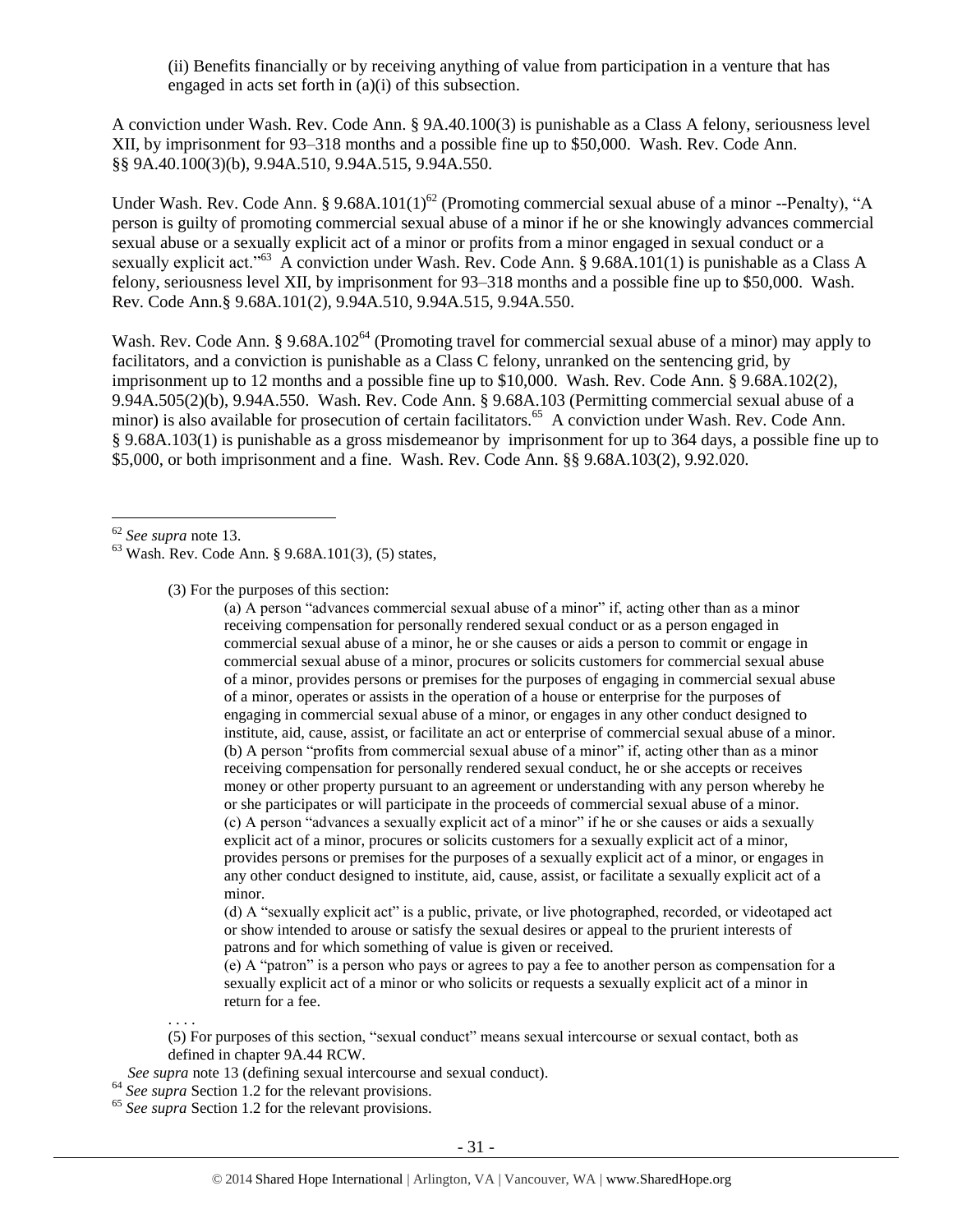A facilitator could also be convicted under Wash. Rev. Code Ann. § 9A.83.020 (Money laundering), which states,

(1) A person is guilty of money laundering when that person conducts or attempts to conduct a financial transaction involving the proceeds<sup>66</sup> of specified unlawful activity<sup>67</sup> and:

(a) Knows the property is proceeds of specified unlawful activity; or

(b) Knows that the transaction is designed in whole or in part to conceal or disguise the nature, location, source, ownership, or control of the proceeds, and acts recklessly as to whether the property is proceeds of specified unlawful activity; or

(c) Knows that the transaction is designed in whole or in part to avoid a transaction reporting requirement under federal law.

A conviction for money laundering is punishable as a Class B felony by imprisonment up to 10 years, a fine of \$20,000, or both. Wash. Rev. Code Ann. §§ 9A.83.020(4), 9A.20.021(1)(b).

*4.2 Financial penalties, including asset forfeiture laws, are in place for those who benefit financially from or aid and assist in committing domestic minor sex trafficking.*

Facilitators convicted under Wash. Rev. Code Ann. § 9A.40.100(1), (3)(a) (Trafficking) or § 9.68A.101 (Promoting commercial sexual abuse of a minor) may be required to pay possible fines up to \$50,000. Wash. Rev. Code Ann. §§ 9A.40.100(2), (3)(b), 9.68A.101(2), 9.94A.550. Those convicted under Wash. Rev. Code Ann. § 9.68A.102 (Promoting travel for commercial sexual abuse) may be required to pay a possible fine up to \$10,000. Wash. Rev. Code Ann. §§ 9.68A.040(2), 9.68A.102(2), 9.94A.550. A conviction for money laundering could also result in a fine of \$20,000. Wash. Rev. Code Ann. §§ 9A.83.020(4), 9A.20.021(1)(b). Wash. Rev. Code Ann. § 9A.40.100(4)(a)<sup>68</sup> mandates a \$10,000 fee for "a person who is either convicted or given a deferred prosecution or who has entered into a statutory or nonstatutory diversion agreement as a result of an arrest for a violation of a trafficking crime . . . ."

Furthermore, pursuant to Wash. Rev. Code Ann. § 9.68A.106, facilitators who are convicted of an offense under Wash. Rev. Code Ann. §§ 9.68A.101 (Promoting commercial sexual abuse of a minor--Penalty), 9.68A.102 (Promoting travel for commercial sexual abuse of a minor—Penalty) will receive an additional fine of \$5,000 "per offense when the court finds that an internet advertisement in which the victim of the crime was described or depicted was instrumental in facilitating the commission of the crime."<sup>69</sup>

Facilitators may also be required to pay restitution at the discretion of the court. Pursuant to Wash. Rev. Code Ann. § 9.94A.750 (Restitution),

(1) If restitution is ordered, the court shall determine the amount of restitution due at the sentencing hearing or within one hundred eighty days.

. . . .

(3) Except as provided in subsection (6) of this section, restitution ordered by a court pursuant to a criminal conviction shall be based on easily ascertainable damages for injury to or loss of property, actual expenses incurred for treatment for injury to persons, and lost wages resulting from injury. Restitution shall not include reimbursement for damages for mental anguish, pain and suffering, or other intangible losses, but may include the costs of counseling reasonably related to the offense. The amount of restitution shall not exceed double the amount of the offender's gain or the victim's loss from the commission of the offense.

. . .

 $\overline{a}$ <sup>66</sup> *See supra* note [44.](#page-21-0)

<sup>67</sup> *See supra* note [45.](#page-21-1)

<sup>68</sup> *See supra* note [2.](#page-0-0)

<sup>69</sup> *See supra* note [35](#page-15-0) (defining "internet advertisement").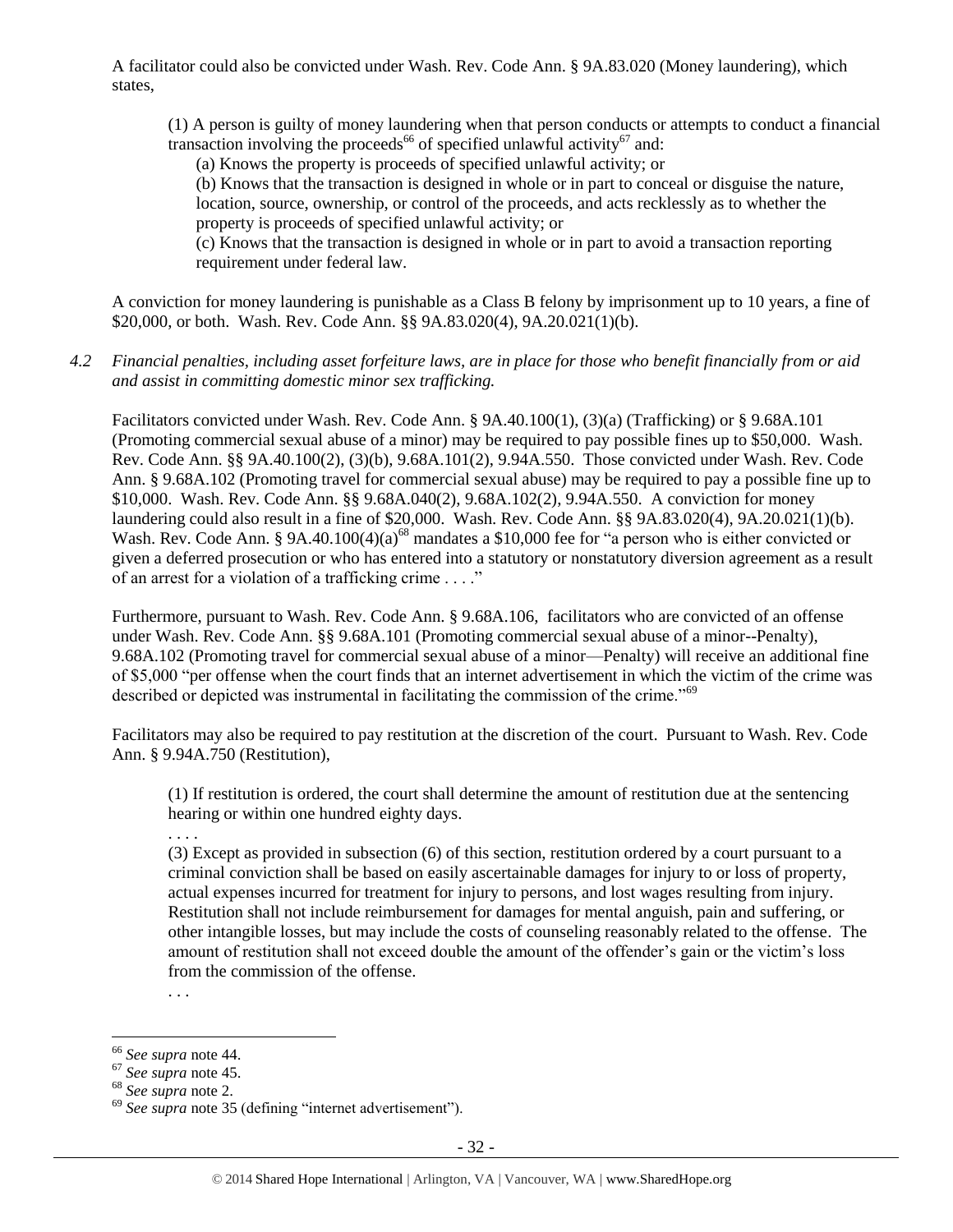(5) Restitution may be ordered whenever the offender is convicted of an offense which results in injury to any person or damage to or loss of property or as provided in subsection (6) of this section. In addition, restitution may be ordered to pay for an injury, loss, or damage if the offender pleads guilty to a lesser offense or fewer offenses and agrees with the prosecutor's recommendation that the offender be required to pay restitution to a victim of an offense or offenses which are not prosecuted pursuant to a plea agreement.

(6) Restitution for the rape of a child in the first, second, or third degree, in which the victim becomes pregnant, shall include:

(a) All of the victim's medical expenses that are associated with the rape and resulting pregnancy; and

(b) child support for any child born as a result of the rape if child support is ordered pursuant to a proceeding in superior court or administrative order for support for that child. The clerk must forward any restitution payments made on behalf of the victim's child to the Washington state child support registry under chapter 26.23 RCW. Identifying information about the victim and child shall not be included in the order. The offender shall receive a credit against any obligation owing under the administrative or superior court order for support of the victim's child. . . .

. . . .

Facilitators also face asset forfeiture under several statutes since Wash. Rev. Code Ann. § 10.105.010 (Seizure and forfeiture) applies to most felonies, including Wash. Rev. Code Ann. § 9A.40.100 (Trafficking) and Wash. Rev. Code Ann. § 9.68A.102 (Promoting travel for commercial sexual abuse).<sup>70</sup>

Facilitators may forfeit vehicles for suspected violations of promoting commercial sexual abuse of a minor or promoting travel for commercial sexual abuse of a minor. Wash. Rev. Code Ann. § 9A.88.140(2) (Vehicle impoundment—fees and fines). Personal property "used as an instrumentality in the commission of, or in aiding or abetting in the commission of any felony, or which was furnished or was intended to be furnished by any person in the commission of, as a result of, or as compensation for the commission of, any felony, or which was acquired in whole or in part with proceeds traceable to the commission of a felony," is also subject to forfeiture. Wash. Rev. Code §§ 10.105.010(1), 10.105.900. Wash. Rev. Code Ann. § 10.105.010(1) (Seizure and forfeiture). See Section 2.8 for a full discussion of Washington's asset forfeiture laws as they apply to human trafficking.

#### *4.3 Promoting and selling child sex tourism is illegal.*

Wash. Rev. Code Ann. § 9.68A.102(1) (Promoting travel for commercial sexual abuse of a minor) makes it a Class C felony if a person "knowingly sells or offers to sell travel services that include or facilitate travel for the purpose of engaging in what would be commercial sexual abuse of a minor or promoting commercial sexual abuse of a minor, if occurring in [Washington]." A conviction under Wash. Rev. Code Ann. § 9.68A.102(1) is punishable as a Class C felony, unranked on the sentencing grid, by imprisonment for up to 12 months and a possible fine up to \$10,000. Wash. Rev. Code Ann. §§ 9.68A.102(2), 9.94A.505(2)(b), 9.94A.550.

#### *4.4 Promoting and selling child pornography is illegal.*

While promoting child pornography is not expressly made illegal, the distribution of child pornography is illegal under Wash. Rev. Code Ann. § 9.68A.050 (Dealing in depictions of minor engaged in sexually explicit conduct) and § 9.68A.060 (Sending, bringing into state depictions of minor engaged in sexually explicit conduct).<sup>71</sup> Wash. Rev. Code Ann. § 9.68A.050(1)(a) and § 9.68A.060(1)(a) are punishable as Class B felonies, seriousness level VII, by imprisonment for 15–116 months and a possible fine up to \$20,000. Wash. Rev. Code Ann. §§ 9.68A.050(1)(b), 9.68A.060(1)(b), 9.94A.515, 9.94A.510, 9.94A.550. Wash. Rev. Code Ann. § 9.68A.050(2)(a) and § 9.68A.060(2)(a) are punishable as Class C felonies, seriousness level of V, by

<sup>70</sup> *See* Section 2.8 *supra* for a full discussion of the forfeiture and seizure provisions.

<sup>71</sup> *See supra* Section 3.2 for the relevant provisions.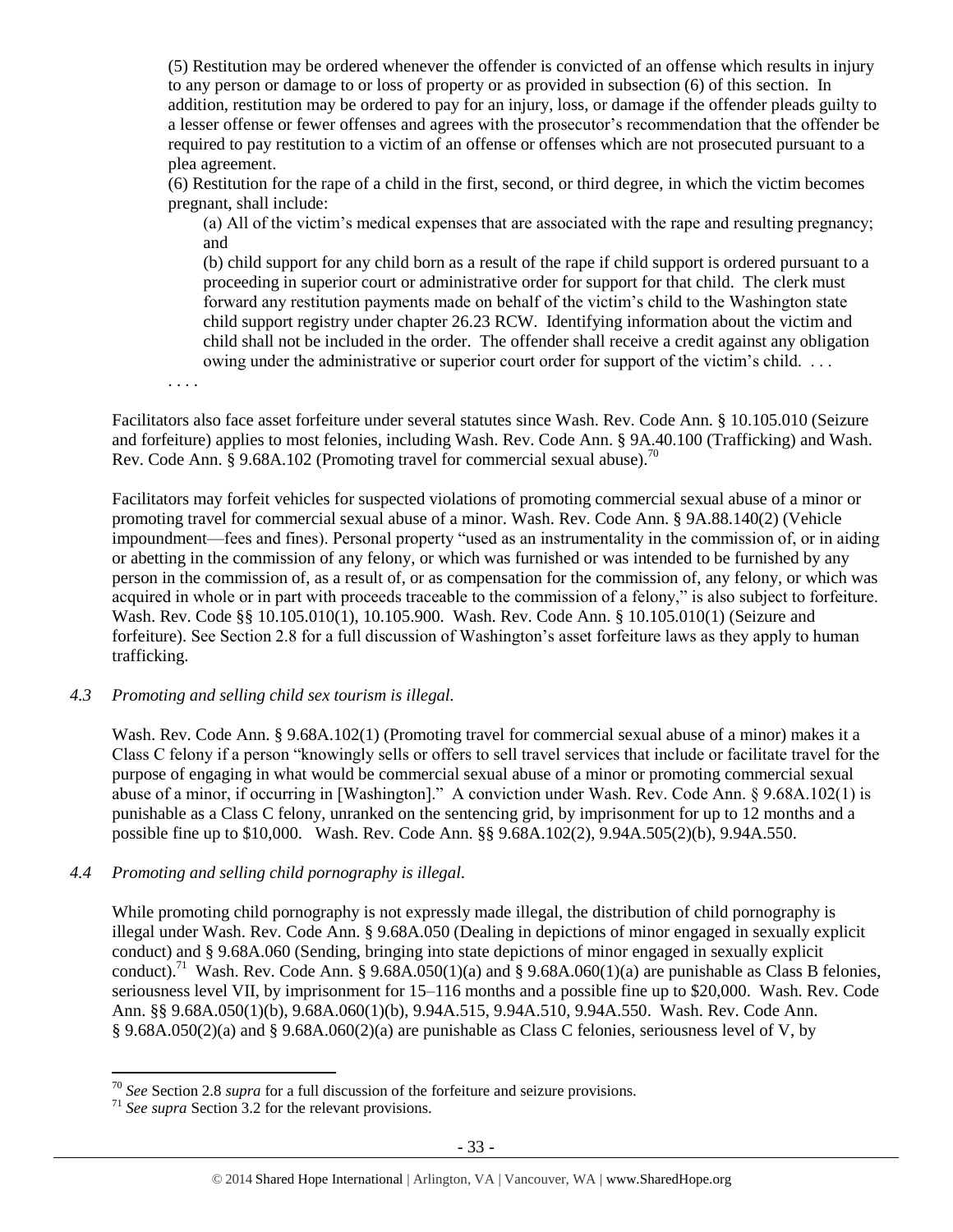imprisonment for 6–60 months and a possible fine up to \$10,000. Wash. Rev. Code Ann. §§ 9.68A.050(2)(b), 9.68A.060(2)(b), 99.94A.515, 9.94A.510, 9.94A.550.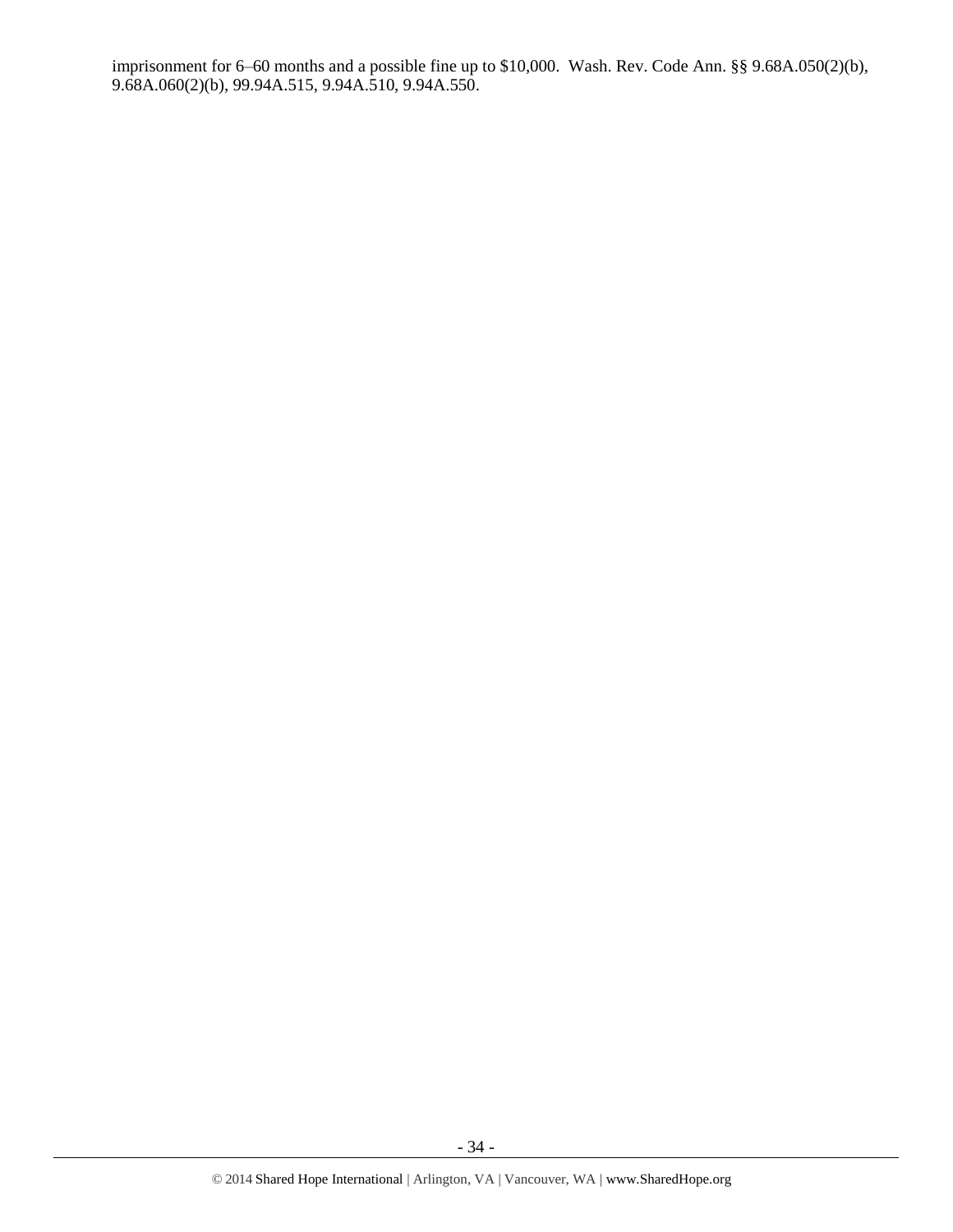# **FRAMEWORK ISSUE 5: PROTECTIVE PROVISIONS FOR THE CHILD VICTIMS**

# *Legal Components:*

- *5.1 Statutorily-mandated victim services define "victim" to specifically include victims of domestic minor sex trafficking or commercial sexual exploitation of children (CSEC) to ensure prompt identification and access to victims' rights and services.*
- *5.2 The state sex trafficking statute expressly prohibits a defendant from raising consent of the minor to the commercial sex acts as a defense.*
- *5.3 Prostitution laws apply only to adults, making minors under 18 specifically immune from this offense.*
- *5.4 Child victims of sex trafficking or commercial sexual exploitation are provided with a child protection response, including specialized shelter and services, and are not detained in juvenile detention facilities.*
- *5.5 Commercial sexual exploitation is identified as a type of abuse and neglect within child protection statutes.*
- *5.6 The definition of "caregiver" (or similar term) in the child welfare statutes is broad enough to include a trafficker who has custody or control of a child in order to bring a trafficked child into protection of child protective services.*
- *5.7 Crime victims' compensation is specifically available to a child victim of sex trafficking or commercial sexual exploitation of children (CSEC) without regard to ineligibility factors.*
- *5.8 Victim-friendly procedures and protections are provided in the trial process for minors under 18.*
- *5.9 Expungement or sealing of juvenile delinquency records resulting from arrests or adjudications for prostitution-related offenses committed as a result of, or in the course of, the commercial sexual exploitation of a minor is available within a reasonable time after turning 18.*
- *5.10 Victim restitution and civil remedies for victims of domestic minor sex trafficking or commercial sexual exploitation of children (CSEC) are authorized by law.*
- *5.11 Statutes of limitations for civil and criminal actions for child sex trafficking or commercial sexual exploitation of children (CSEC) offenses are eliminated or lengthened sufficiently to allow prosecutors and victims a realistic opportunity to pursue criminal action and legal remedies.*

*\_\_\_\_\_\_\_\_\_\_\_\_\_\_\_\_\_\_\_\_\_\_\_\_\_\_\_\_\_\_\_\_\_\_\_\_\_\_\_\_\_\_\_\_\_\_\_\_\_\_\_\_\_\_\_\_\_\_\_\_\_\_\_\_\_\_\_\_\_\_\_\_\_\_\_\_\_\_\_\_\_\_\_\_\_\_\_\_\_\_\_\_\_\_*

# *Legal Analysis:*

*5.1 Statutorily-mandated victim services define "victim" to specifically include victims of domestic minor sex trafficking or commercial sexual exploitation of children (CSEC) to ensure prompt identification and access to victims' rights and services.*

A commercially sexually exploited child is defined as a victim throughout Washington's laws. Pursuant to Wash. Rev. Code Ann. § 70.125.030(9), "'[v]ictim' means any person who suffers physical, emotional, financial, and psychological impact as a proximate result of a sexual assault." "Sexual assault" is defined under Wash. Rev. Code Ann. § 70.125.030(7)(h), (i) to include, "sexual exploitation or commercial sex abuse of a minor."

Wash. Rev. Code Ann. § 7.68.060(6)(b) (Applications for benefits—accrual of rights) clarifies that

[a] person identified as the "minor" in the charge of commercial sexual abuse of a minor under RCW 9.68A.100, promoting commercial sexual abuse of a minor under RCW 9.68A.101, or promoting travel for commercial sexual abuse of a minor under RCW 9.68A.102 is considered a victim of a criminal act for the purpose of the right to benefits under this chapter even if the person is also charged with prostitution under RCW 9A.88.030.

For purposes of victim restitution, Wash. Rev. Code Ann. § 9.94A.753(7) (Restitution—application dates) refers to the definition of victim in Wash. Rev. Code Ann. § 7.68.060(6)(b), in stating,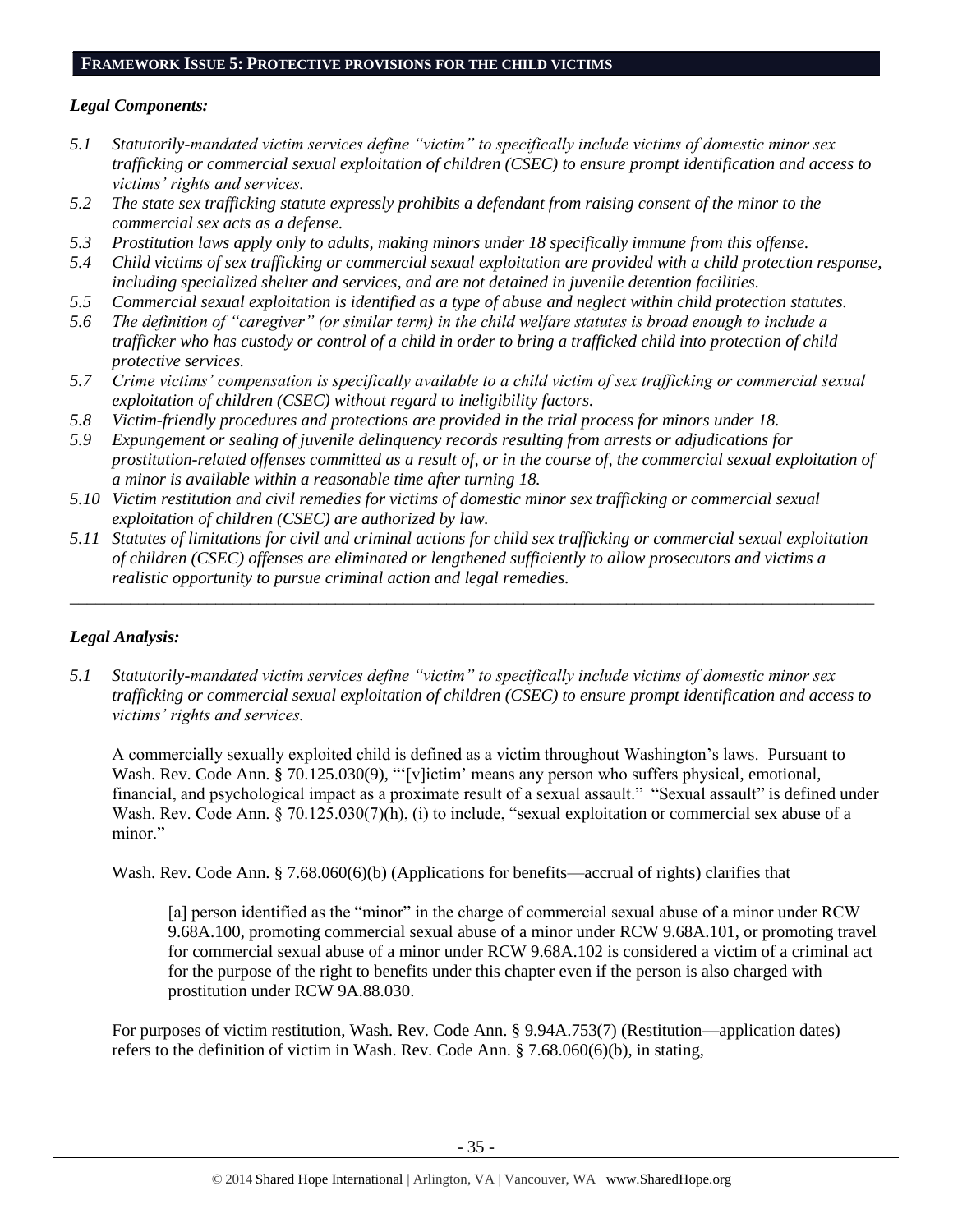Regardless of the provisions of subsections (1) through (6) of this section, the court shall order restitution in all cases where the victim is entitled to benefits under the crime victims' compensation act, chapter RCW 7.68 [Victims of crimes—compensation, assistance]. If the court does not order restitution and the victim of the crime has been determined to be entitled to benefits under the crime victims' compensation act, the department of labor and industries, as administrator of the crime victims' compensation program, may petition the court within one year of entry of the judgment and sentence for entry of a restitution order.

Wash. Rev. Code Ann. § 13.32A.030(17) (Definitions—regulating leave from semi-secure facility) contains a specific provision defining a "sexually exploited child" to mean "any person under the age of eighteen who is a victim of the crime of commercial sex abuse of a minor under RCW 9.68A.100, promoting commercial sexual abuse of a minor under RCW 9.68A.101, or promoting travel for commercial sexual abuse of a minor under RCW 9.68A.102." Wash. Rev. Code Ann. § 13.40.219 (Arrest for prostitution or prostitution loitering), while implicitly allowing juveniles to be arrested for prostitution, specifies,

In any proceeding under this chapter [Juvenile Justice Act of 1977] related to an arrest for prostitution or prostitution loitering, there is a presumption that the alleged offender meets the criteria for a certification as a victim of a severe form of trafficking in persons as defined in section 7105 of Title 22 of the United States code [Trafficking Victims Protection Act of 2000], and that the alleged offender is also a victim of commercial sex abuse of a minor.

Although the provision does not prohibit the arrest of a minor who is actually a victim, the presumption further defines a prostituted child as a victim of domestic minor sex trafficking.

# *5.2 The state sex trafficking statute expressly prohibits a defendant from raising consent of the minor to the commercial sex acts as a defense.*

Washington's trafficking and CSEC laws prohibit the defendant from raising the consent of the minor to the sex acts as a defense. Under Wash. Rev. Code Ann. § 9A.40.100(5)<sup>72</sup> (Trafficking), "[i]f the victim of any offense identified in this section is a minor, . . . consent to the sexually explicit act or commercial sex act does not constitute a defense."<sup>73</sup> Furthermore, "Consent of a minor to the sexually explicit act or sexual conduct does not constitute a defense" to promoting the commercial sexual abuse of a minor under Wash. Rev. Code Ann. § 9.68A.101(4)<sup>74</sup> and "[c]onsent of a minor to the sexual conduct does not constitute a defense . . . ", under Wash. Rev. Code Ann. § 9.68A.100(1)<sup>75</sup> (Commercial sexual abuse of a minor). Under Wash. Rev. Code Ann. § 9.68A.102(1) (Promoting travel for commercial sexual abuse of a minor), "Consent of a minor to the travel for commercial sexual abuse, or the sexually explicit act or sexual conduct itself, does not constitute a defense . . . ." Wash. Rev. Code Ann. § 9.68A.102(3). Lastly, pursuant to Wash. Rev. Code Ann. § 9.68A.103(1) (Permitting commercial sexual abuse of a minor), "Consent of a minor to the sexually explicit act or sexual conduct does not constitute a defense . . . . " Wash. Rev. Code Ann. § 9.68A.103(3).

<sup>72</sup> *See supra* note [2.](#page-0-0)

<sup>73</sup> Wash. Rev. Code Ann. § 9A.40.100(6)(a) defines "Commercial sex act" as "any act of sexual contact or sexual intercourse, both as defined in chapter 9A.44 RCW, for which something of value is given or received by any person ...." Wash. Rev. Code Ann. § 9A.40.100(6)(b) defines "Sexually explicit act" as "a public, private, or live photographed, recorded, or videotaped act or show intended to arouse or satisfy the sexual desires or appeal to the prurient interests of patrons for which something of value is given or received."

<sup>74</sup> *See supra* note [13.](#page-4-0)

<sup>75</sup> *See supra* note [10.](#page-2-0)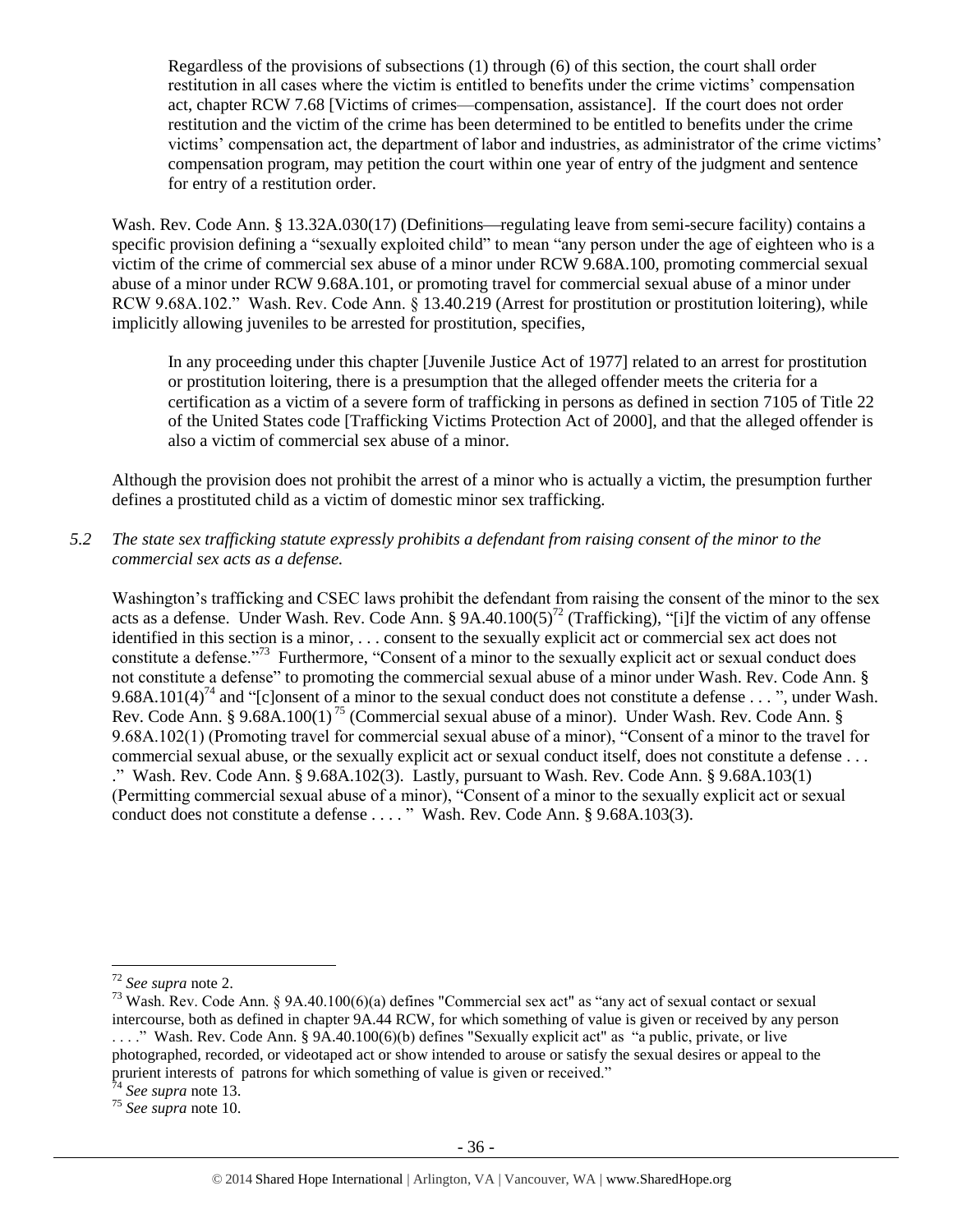# *5.3 Prostitution laws apply only to adults, making minors under 18 specifically immune from this offense.*

Wash. Rev. Code Ann. § 9A.88.030 (Prostitution) is age neutral and fails to specifically make minors immune from prosecution for prostitution. However, pursuant to Wash. Rev. Code Ann. § 9A.88.040,

In any prosecution for prostitution under RCW 9A.88.030, it is an affirmative defense that the actor committed the offense as a result of being a victim of trafficking, RCW 9A.40.100, promoting prostitution in the first degree, RCW 9A.88.070, or trafficking in persons under the trafficking victims protection act of 2000, 22 U.S.C. Sec. 7101 et seq. Documentation that the actor is named as a current victim in an information or the investigative records upon which a conviction is obtained for trafficking, promoting prostitution in the first degree, or trafficking in persons shall create a presumption that the person's participation in prostitution was a result of having been a victim of trafficking, promoting prostitution in the first degree or trafficking in persons.

- 5.3.1 Recommendation: Amend Wash. Rev. Code Ann. § 9A.88.030 (Prostitution) to make minors under 18 specifically immune from prosecution for the offense.
- *5.4 Child victims of sex trafficking or commercial sexual exploitation are provided with a child protection response, including specialized shelter and services, and are not detained in juvenile detention facilities.*

# **Child Identified as Youth in Need of Care (Abused/Neglected)**

Pursuant to Wash. Rev. Code Ann. § 26.44.020(1),<sup>76</sup> a sexually exploited child is likely to be identified as abused or neglected, however, even if a child is identified as abused or neglected, the definition of "caregiver" under the DSHS Practices and Procedures Guide<sup>77</sup> is not sufficiently broad to involve Child Protective Services in investigations where the child is in the custody or control of a non-family trafficker.

*I. Initial Custody:* 

 $\overline{a}$ 

a. Authority for initial custody

Under Wash. Rev. Code Ann. § 26.44.056(1), "An administrator of a hospital or similar institution or any physician, licensed pursuant to chapters 18.71 or 18.57 Wash. Rev. Code Ann., may detain a child without consent of a person legally responsible for the child whether or not medical treatment is required, if the circumstances or conditions of the child are such that the detaining individual has reasonable cause to believe that permitting the child to continue in his or her place of residence or in the care and custody of the parent, guardian, custodian or other person legally responsible for the child's care would present an imminent danger to that child's safety."

If an administrator or physician does detain a child under Wash. Rev. Code Ann. § 26.44.056(1), the administrator or physician must notify law enforcement or child protective services as soon as possible, but no later than seventy-two hours after the child has been detained.

Law enforcement officers are permitted to "take, or cause to be taken, a child into custody without a court order if there is probable cause to believe that the child is abused or neglected and that the child would be injured or could not be taken into custody if it were necessary to first obtain a court order pursuant to RCW 13.34.050." Wash. Rev. Code Ann. § 26.44.050.

Under Wash. Rev. Code Ann. § 13.34.050(1), "The court may enter an order directing a law enforcement officer, probation counselor, or child protective services official to take a child into custody if:

<sup>76</sup> See *infra* section 5.5 for a full analysis of the definition of "abuse" as it relates to identification of sexually exploited children.

 $77$  See *infra* section 5.6 for a full analysis of the definition of "caregiver."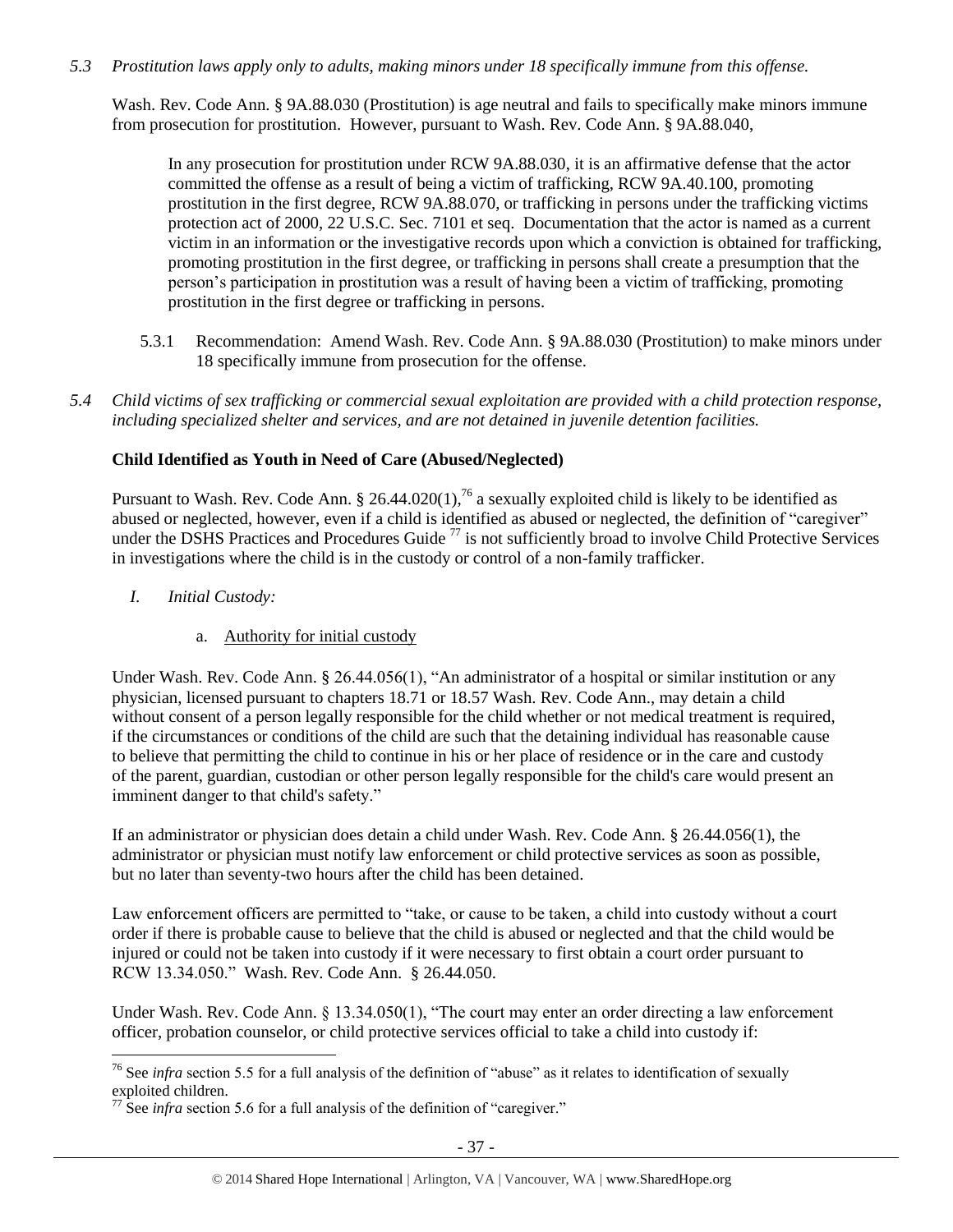(a) A petition is filed with the juvenile court alleging that the child is dependent and that the child's health, safety, and welfare will be seriously endangered if not taken into custody; (b) an affidavit or declaration is filed by the department in support of the petition setting forth specific factual information evidencing reasonable grounds that the child's health, safety, and welfare will be seriously endangered if not taken into custody and at least one of the grounds set forth demonstrates a risk of imminent harm to the child. "Imminent harm" for purposes of this section shall include, but not be limited to, circumstances of sexual abuse, sexual exploitation as defined in Wash. Rev. Code Ann. § 26.44.020 and a parent's failure to perform basic parental functions, obligations, and duties as the result of substance abuse; and (c) the court finds reasonable grounds to believe the child is dependent and that the child's health, safety, and welfare will be seriously endangered if not taken into custody.

#### b. Placement:

Under Wash. Rev. Code Ann. § 13.34.060(1), "A child taken into custody pursuant to…Wash. Rev. Code Ann. § 26.44.050 shall be immediately placed in shelter care. In no case may a child who is taken into custody pursuant to… § [26.44.050](http://apps.leg.wa.gov/rcw/default.aspx?cite=26.44.050) be detained in a secure detention facility."

#### *II. Process following initial custody:*

 $\overline{a}$ 

Following initial custody, a petition can be filed with the court alleging dependency of the child. Pursuant to Wash. Rev. Code. Ann. § 13.34.040,

(1) Any person may file with the clerk of the superior court a petition showing that there is within the county, or residing within the county, a dependent child and requesting that the superior court deal with such child as provided in this chapter. There shall be no fee for filing such petitions. (2) In counties having paid probation officers, these officers shall, to the extent possible, first determine if a petition is reasonably justifiable. Each petition shall be verified and contain a statement of facts constituting a dependency, and the names and residence, if known to the petitioner, of the parents, guardian, or custodian of the alleged dependent child.

#### *III. Placement process pending adjudication/ investigation:*

Pursuant to Wash. Rev. Code Ann. § 13.34.065(1)(a), "When a child is taken into custody, the court shall hold a shelter care hearing within seventy-two hours, excluding Saturdays, Sundays, and holidays. The primary purpose of the shelter care hearing is to determine whether the child can be immediately and safely returned home while the adjudication of the dependency is pending."

In determining where to place the child, "the paramount consideration for the court shall be the health, welfare, and safety of the child…" Wash. Rev. Code Ann. § 13.34.065(4).

The court has several placement options, as provided in Wash. Rev. Code Ann. § 13.34.065(5). These options include:

(a) release to the child's parent, guardian, or legal custodian<sup>78</sup>

 $78$  The court will not place the child with the child's parents or legal guardian if, in accordance with Wash Rev. Code Ann. § 13.34.065(5)(a) "the court finds there is reasonable cause to believe that: (i) After consideration of the specific services that have been provided, reasonable efforts have been made to prevent or eliminate the need for removal of the child from the child's home and to make it possible for the child to return home; and (ii)(A) The child has no parent, guardian, or legal custodian to provide supervision and care for such child; or (B) The release of such child would present a serious threat of substantial harm to such child, notwithstanding an order entered pursuant to RCW [26.44.063;](http://apps.leg.wa.gov/rcw/default.aspx?cite=26.44.063) or (C) The parent, guardian, or custodian to whom the child could be released has been charged with violating RCW [9A.40.060](http://apps.leg.wa.gov/rcw/default.aspx?cite=9A.40.060) or [9A.40.070.](http://apps.leg.wa.gov/rcw/default.aspx?cite=9A.40.070)"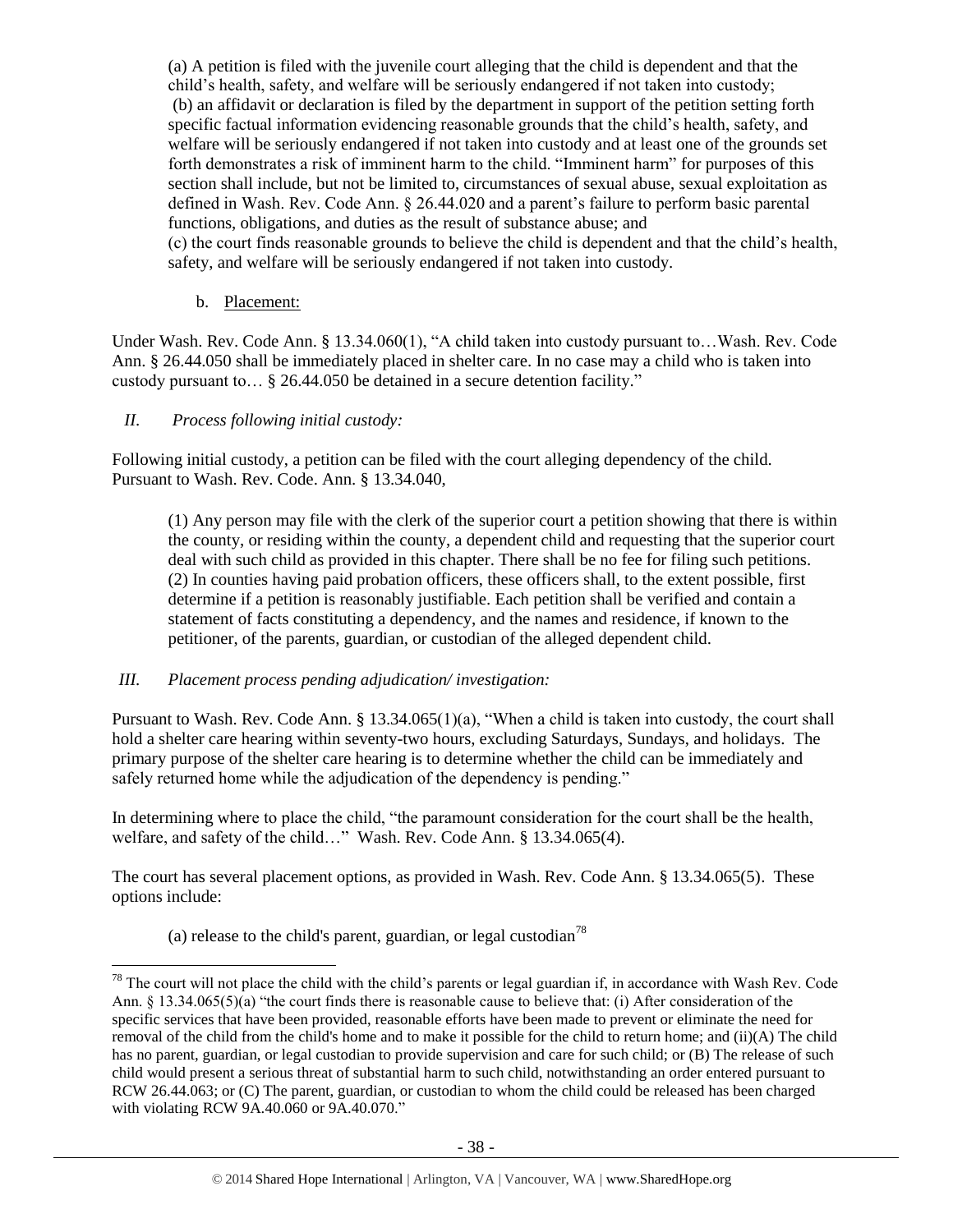- (b) placement with a relative or other suitable person<sup>79</sup>
- (c) continued shelter care, if other options are not possible.

# *IV. Adjudication:*

Once a petition alleging dependency of a child has been filed with the court, the court has seventy-five days to hold a fact-finding hearing on the petition. Wash. Rev. Code Ann. § 13.34.070.

The court will hold a disposition hearing immediately after the entry of the findings of fact. Wash. Rev. Code Ann. § 13.34.110. As part of the disposition hearing, the court will order a social study pursuant to Wash. Rev. Code Ann. § 13.34.120(1), which states:

To aid the court in its decision on disposition, a social study shall be made by the person or agency filing the petition. A parent may submit a counselor's or health care provider's evaluation of the parent, which shall either be included in the social study or considered in conjunction with the social study. The study shall include all social files and may also include facts relating to the child's cultural heritage, and shall be made available to the court. The court shall consider the social file, social study, guardian ad litem report, the court-appointed special advocate's report, if any, and any reports filed by a party at the disposition hearing in addition to evidence produced at the fact-finding hearing…

# *V. Outcomes*

 $\overline{a}$ 

After a disposition hearing has been held, the court will enter an order of disposition pursuant to Wash. Rev. Code Ann. § 13.34.130. Pursuant to Wash. Rev. Code Ann. § 13.34.130(1)(a), the court may order a disposition that maintains the child in his or her home, which shall provide a program designed to alleviate the immediate danger to the child, to mitigate or cure any damage the child has already suffered, and to aid the parents so that the child will not be endangered in the future. In determining the disposition, the court should choose services to assist the parents in maintaining the child in the home, including housing assistance, if appropriate, that least interfere with family autonomy and are adequate to protect the child. Alternatively, pursuant to Wash, Rev. Code Ann. § 13.34.130(1)(b)(i), the court may order the child to be removed from his or her home and into the custody, control, and care of a relative or other suitable person, the department, or a supervising agency for supervision of the child's placement.

If the court orders the child into the custody, control, and care of a department or supervising agency, the department must follow the requirements of Wash. Rev. Code Ann. § 13.34.130(1)(b)(ii), which provides that:

The department or supervising agency has the authority to place the child, subject to review and approval by the court:

(A) with a relative...,

<sup>&</sup>lt;sup>79</sup> Wash. Rev. Code Ann § 13.34.065(5)(b): "If the court does not release the child to his or her parent, guardian, or legal custodian, the court shall order placement with a relative or other suitable person as described in RCW [13.34.130\(](http://apps.leg.wa.gov/rcw/default.aspx?cite=13.34.130)1)(b), unless there is reasonable cause to believe the health, safety, or welfare of the child would be jeopardized or that the efforts to reunite the parent and child will be hindered. If such relative or other suitable person appears otherwise suitable and competent to provide care and treatment, the fingerprint-based background check need not be completed before placement, but as soon as possible after placement. The court must also determine whether placement with the relative or other suitable person is in the child's best interests. The relative or other suitable person must be willing and available to:(i) Care for the child and be able to meet any special needs of the child; (ii) Facilitate the child's visitation with siblings, if such visitation is part of the supervising agency's plan or is ordered by the court; and (iii) Cooperate with the department or supervising agency in providing necessary background checks and home studies."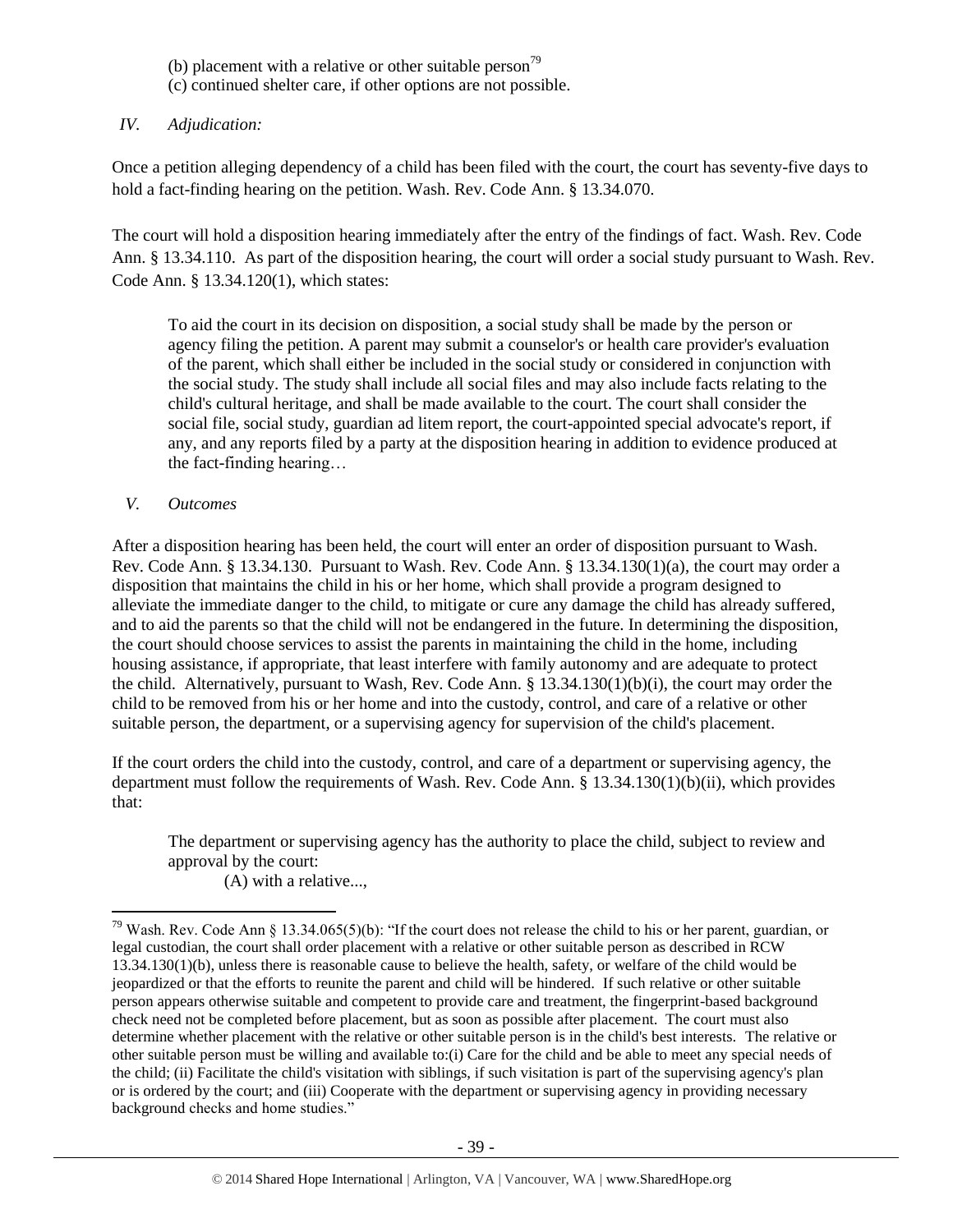(B) in the home of another suitable person if the child or family has a preexisting relationship with that person, and the person has completed all required criminal history background checks and otherwise appears to the department or supervising agency to be suitable and competent to provide care for the child, or (C) in a foster family home or group care facility...

"The department may also consider placing the child, subject to review and approval by the court, with a person with whom the child's sibling or half-sibling is residing or a person who has adopted the sibling or half-sibling of the child being placed as long as the person has completed all required criminal history background checks and otherwise appears to the department or supervising agency to be competent to provide care for the child." Wash. Rev. Code Ann. § 13.34.130(1)(b)(iii).

If a dispositional order places a child in out-of-home care, Wash. Rev. Code Ann. § 13.34.130(1) requires the department to "…continue to encourage the parent, guardian, or custodian of the child to engage in services and maintain contact with the child."

Pursuant to Wash. Rev. Code Ann. § 13.34.138(1),

The status of all children found to be dependent shall be reviewed by the court at least every six months from the beginning date of the placement episode or the date dependency is established, whichever is first. The purpose of the hearing shall be to review the progress of the parties and determine whether court supervision should continue.

The court may order a petition seeking termination of the parent-child relationship. Pursuant to Wash. Rev. Code Ann. § 13.34.132, there are several circumstances in which the court may do so, including:

… (e) Conviction of the parent of trafficking, or promoting commercial sexual abuse of a minor when the victim of the crime is the child, the child's other parent, a sibling of the child, or another child.

#### **Child Identified as Youth in Need of Intervention**

Wash. Rev. Code Ann. § 13.32A.030(5)(d), (17) includes "sexually exploited child" in the definition of "child in need of services" (CHINS) and defines "sexually exploited child," as "any person under the age of eighteen who is a victim of the crime of commercial sex abuse of a minor under RCW 9.68A.100, promoting commercial sexual abuse of a minor under RCW 9.68A.101, or promoting travel for commercial sexual abuse of a minor under RCW 9.68A.102."

- *I. Initial Custody:* 
	- a. Authority for initial custody

Wash. Rev. Code Ann. § 13.32A.050(1) states,

(1) A law enforcement officer shall take a child into custody:

(a) If a law enforcement agency has been contacted by the parent of the child that the child is absent from parental custody without consent; or

(b) If a law enforcement officer reasonably believes, considering the child's age, the location, and the time of day, that a child is in circumstances which constitute a danger to the child's safety or that a child is violating a local curfew ordinance; or

. . .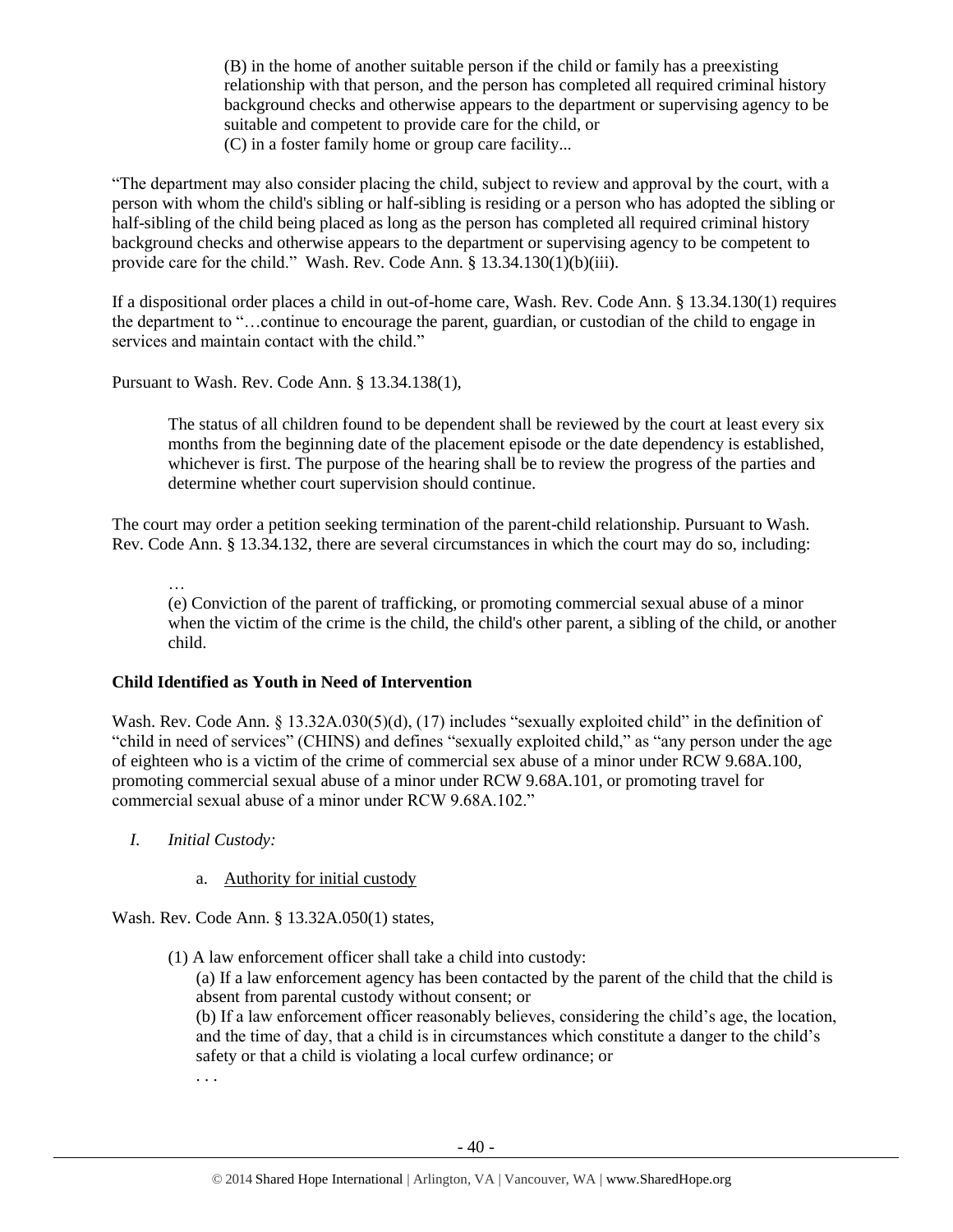(d) If a law enforcement agency has been notified by the juvenile court that the court finds probable cause exists to believe that the child has violated a court placement order issued under this chapter or chapter 13.34 RCW or that the court has issued an order for law enforcement pick-up of the child under this chapter or chapter 13.34 RCW.

*b.* Placement:

If a child is taken into custody for a reason specified under Wash. Rev. Code § 13.32A.050(1) (a) or (b), the child must be transported to "his or her home or to a parent at his or her place of employment, if no parent is at home," although the parent may request for the child to be taken to a shelter or other places specified in the statute. Wash. Rev. Code Ann. § 13.32A.060(1)(a).

Otherwise, the officer may take the child to a shelter if he has attempted to notify the parent and if, among other things, the "child expresses fear or distress at the prospect of being returned to his or her home which leads the officer to believe there is a possibility that the child is experiencing some type of abuse or neglect." Wash. Rev. Code Ann. § 13.32A.060(1)(b)(i).

If a child is taken into custody under subsection (c) or (d), the child "may [be] release[d]  $\dots$  to the supervising agency, or shall [be] take[n] . . . to a designated crisis residential center's secure facility" for a subsection (c) custodial situation or taken to a detention facility for a subsection (d) custodial situation. Wash. Rev. Code Ann. § 13.32A.060(2).

Furthermore, under RCW § 13.32A.050(6), "If a law enforcement officer has a reasonable suspicion that a child is being unlawfully harbored in violation of RCW 13.32A.080, the officer shall remove the child from the custody of the person harboring the child and shall transport the child to one of the locations specified in RCW 13.32A.060."

*II. Process following initial custody:*

Under Wash. Rev. Code Ann. § 13.32A.130(1),

A child admitted to a secure facility located in a juvenile detention center shall remain in the facility for at least twenty-four hours after admission but for not more than five consecutive days. A child admitted to a secure facility not located in a juvenile detention center or a semi-secure facility may remain for not more than fifteen consecutive days. If a child is transferred between a secure and semi-secure facility, the aggregate length of time a child may remain in both facilities shall not exceed fifteen consecutive days per admission, and in no event may a child's stay in a secure facility located in a juvenile detention center exceed five days per admission.

This provision also sets out guidelines for determining when to transfer children to semi-secure facilities. However, under Wash. Rev. Code Ann. § 13.32A.128, "The department may take a runaway youth to a secure facility after attempting to notify the parent of the child's whereabouts. The department may not take a child to a secure facility if the department has reasonable cause to believe that the reason for the child's runaway status is the result of abuse or neglect."

Wash. Rev. Code Ann. § 13.32A.140 sets out the procedures for DSHS to file a CHINS petition for outof-home placement.

The parents of a child may also file a petition with the court seeking services for the child. Under Wash. Rev. Code Ann. § 13.32A.191(1), "A child's parent may file with the juvenile court a petition in the interest of a child alleged to be an at-risk youth."

*III. Placement process pending adjudication:*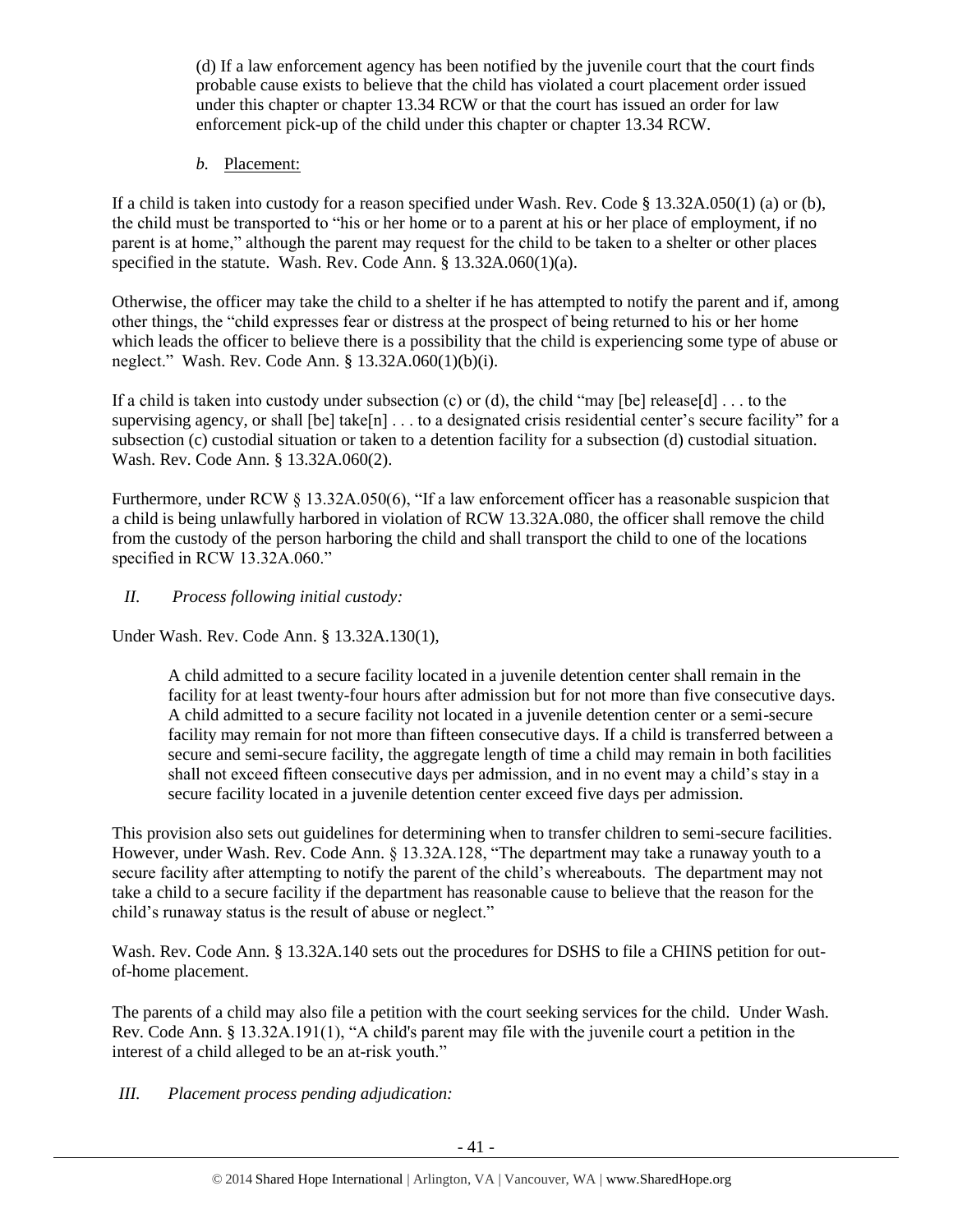Under Wash. Rev. Code Ann. § 13.32A.060(4), "Whenever an officer transfers custody of a child to a crisis residential center or the department, the child may reside in the crisis residential center or may be placed by the department in an out-of-home placement for an aggregate total period of time not to exceed seventy-two hours excluding Saturdays, Sundays, and holidays. Thereafter, the child may continue in out-of-home placement only if the parents have consented, a child in need of services petition has been filed, or an order for placement has been entered under chapter 13.34 RCW."

Once a petition has been filed, the juvenile court is authorized to place the child in accordance with Wash. Rev. Code Ann. § 13.32A.160(2), which states,

Upon filing of a child in need of services petition, the child may be placed, if not already placed, by the department in a crisis residential center, foster family home, group home facility licensed under chapter 74.15 RCW, or any other suitable residence other than a HOPE center to be determined by the department. The court may place a child in a crisis residential center for a temporary out-of-home placement as long as the requirements of RCW 13.32A.125 are met.

Wash. Rev. Code Ann. § 74.15.255(2) requires each crisis residential center to have a staff member, or "access to, a person who has been trained to work with the needs of sexually exploited children." Under Wash. Rev. Code Ann. § 74.13.034(1), "A child taken into custody and taken to a crisis residential center established pursuant to RCW 74.13.032 may, if the center is unable to provide appropriate treatment, supervision, and structure to the child, be taken at department expense to another crisis residential center, the nearest regional secure crisis residential center, or a secure facility with which it is collocated under RCW 74.13.032. Placement in both locations shall not exceed fifteen consecutive days from the point of intake as provided in RCW 13.32A.130."

Pursuant to Wash. Rev. Code Ann. § 13.32A.160(3), "If the child has been placed in a foster family home or group care facility under chapter 74.15 RCW, the child shall remain there, or in any other suitable residence as determined by the department, pending resolution of the petition by the court. Any placement may be reviewed by the court within three judicial days upon the request of the juvenile or the juvenile's parent."

- *IV. Adjudication or referral to alternate process:* 
	- a. Adjudication:

Under Wash Rev. Code Ann. § 13.32A.160(1), when a child in need of services petition has been filed, the juvenile court must schedule a fact finding hearing to be held within five calendar days, excluding Saturday, Sunday, and holidays, if the child is not residing in his or her parent's home or an out-of-home placement. If the child is living at home or in an out-of-home placement, the fact-finding hearing must be scheduled within ten calendar days of the filing date of the petition.

Wash. Rev. Code Ann. § 13.32A.179(1) requires that "a disposition hearing shall be held no later than fourteen days after the approval of the temporary out-of-home placement."

*V. Outcomes (Final permanent placement)"*

Pursuant to Wash. Rev. Code Ann. § 13.32A.179(2),

At the conclusion of the disposition hearing, the court may:

(a) Reunite the family and dismiss the petition;

(b) approve an at-risk youth petition filed by the parents and dismiss the child in need of services petition;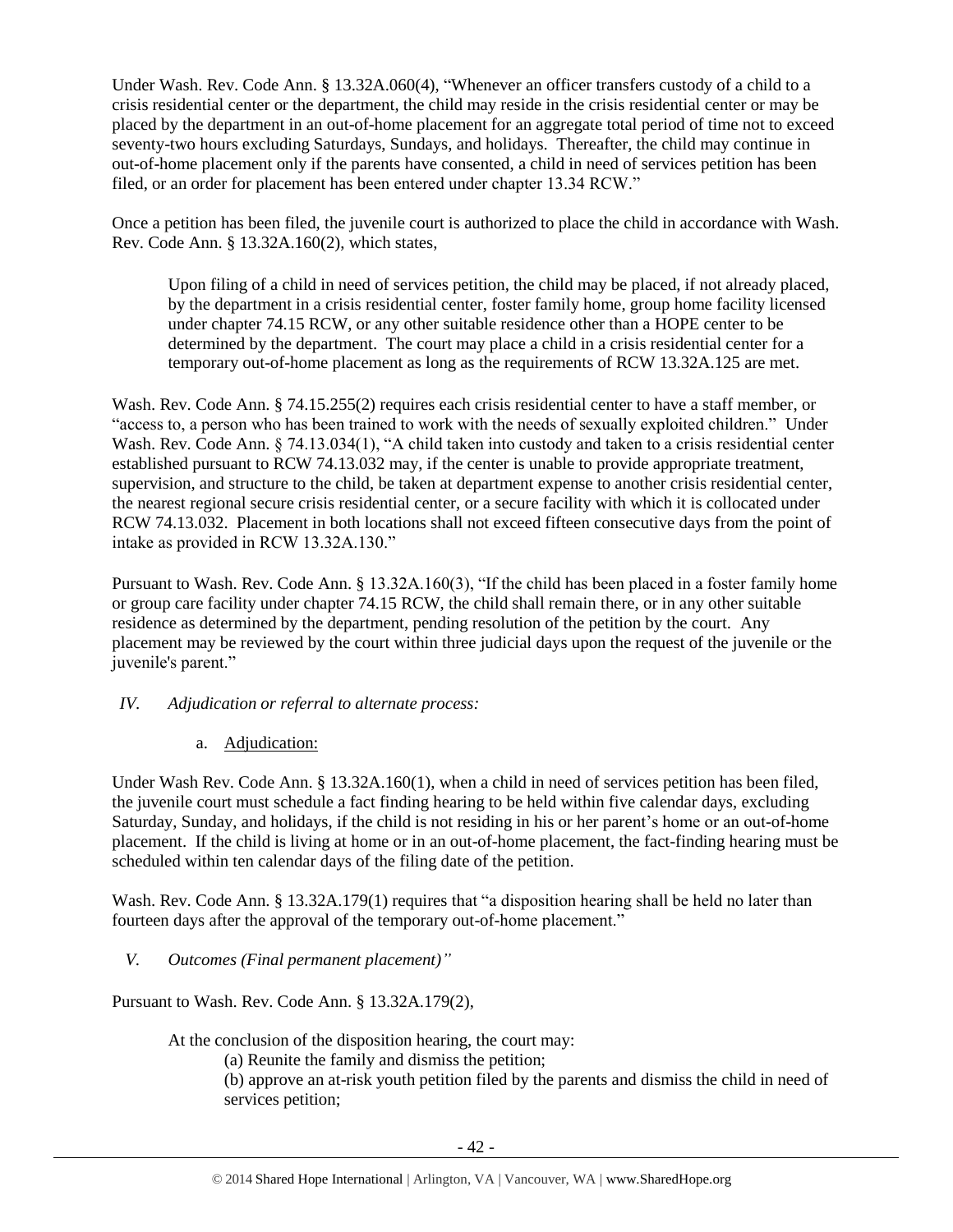(c) approve an out-of-home placement requested in the child in need of services petition by the parents; or

(d) order an out-of-home placement at the request of the child or the department not to exceed ninety days.

Wash. Rev. Code Ann. § 13.32A.180(2) states, "No placement made pursuant to this section may be in a secure residence as defined by the federal Juvenile Justice and Delinquency Prevention Act of 1974."

Under Wash. Rev. Code Ann. § 13.32A.196(2),

At the dispositional hearing regarding an adjudicated at-risk youth, the court shall consider the recommendations of the parties and the recommendations of any dispositional plan submitted by the department. The court may enter a dispositional order that will assist the parent in maintaining the care, custody, and control of the child and assist the family to resolve family conflicts or problems.

Wash. Rev. Code Ann. § 13.32A.196(3) sets forth the conditions the court may impose upon a child adjudicated to be at risk, including requiring:

- (a) Regular school attendance;
- (b) Counseling;
- (c) Participation in a substance abuse or mental health outpatient treatment program;

(d) Reporting on a regular basis to the department or any other designated person or agency; and (e) Any other condition the court deems an appropriate condition of supervision including but not limited to: Employment, participation in an anger management program, and refraining from using alcohol or drugs.

Pursuant to Wash. Rev. Code Ann. § 13.32A.196(4), "No dispositional order or condition of supervision ordered by a court pursuant to this section shall include involuntary commitment of a child for substance abuse or mental health treatment."

#### **Child Identified as Juvenile Offender**

- *I. Initial Custody:* 
	- a. Authority for initial custody

Pursuant to Wash. Rev. Code Ann. § 13.40.040 (Taking juvenile into custody, grounds—Detention of, grounds—Detention pending disposition—Release on bond, conditions—Bail jumping),

(1) A juvenile may be taken into custody:

(a) Pursuant to a court order if a complaint is filed with the court alleging, and the court finds probable cause to believe, that the juvenile has committed an offense or has violated terms of a disposition order or release order; or

(b) Without a court order, by a law enforcement officer if grounds exist for the arrest of an adult in identical circumstances. Admission to, and continued custody in, a court detention facility shall be governed by subsection (2) of this section; or

(c) Pursuant to a court order that the juvenile be held as a material witness; or

(d) Where the secretary or the secretary's designee has suspended the parole of a juvenile offender.

*b.* Placement: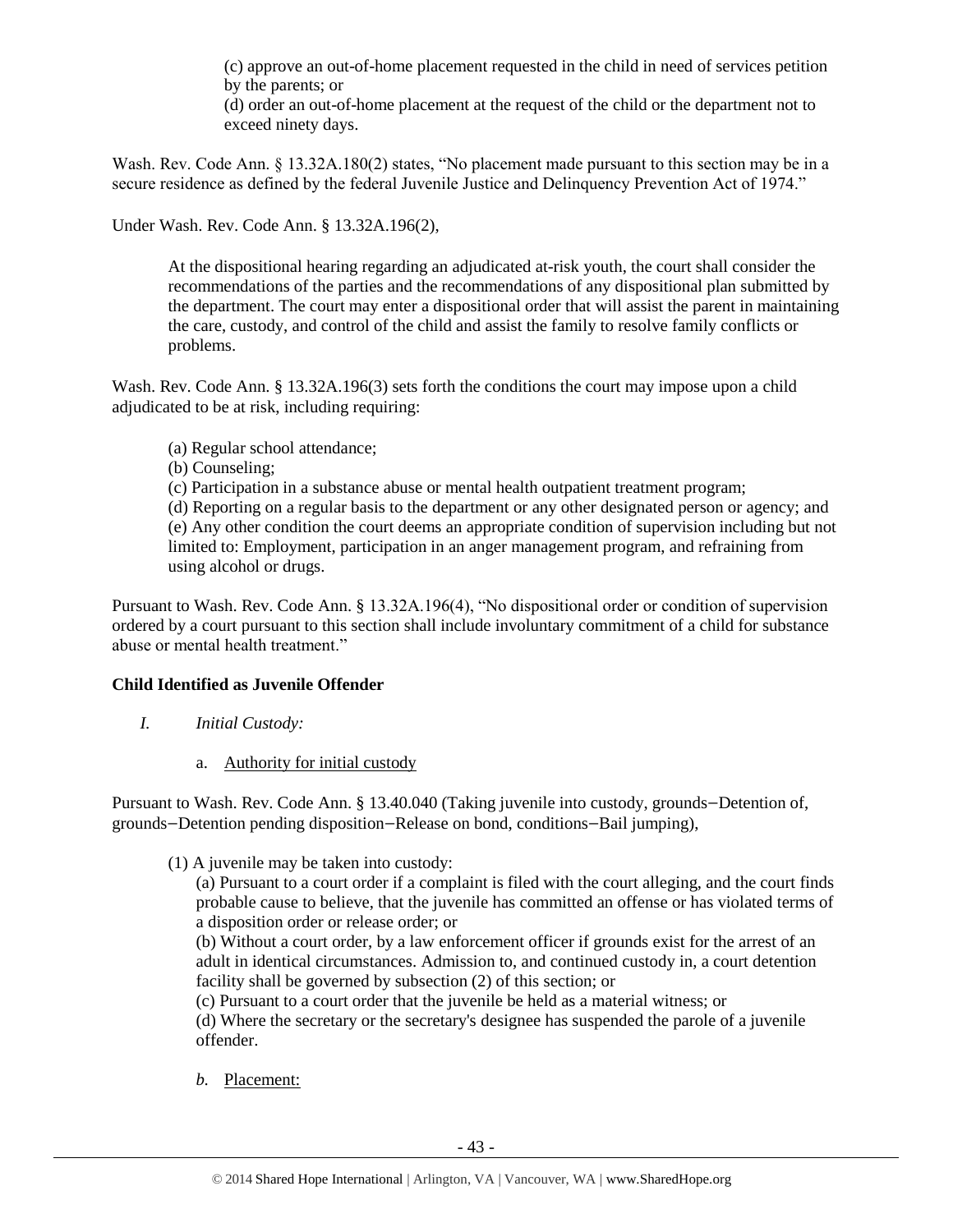Pursuant to Wash. Rev. Code Ann. § 13.40.040 (Taking juvenile into custody, grounds—Detention of, grounds—Detention pending disposition—Release on bond, conditions—Bail jumping),

(2) A juvenile may not be held in detention unless there is probable cause to believe that:

- (a) The juvenile has committed an offense or has violated the terms of a disposition order; and (i) The juvenile will likely fail to appear for further proceedings; or
	- (ii) Detention is required to protect the juvenile from himself or herself; or

(iii) The juvenile is a threat to community safety; or

(iv) The juvenile will intimidate witnesses or otherwise unlawfully interfere with the administration of justice; or

(v) The juvenile has committed a crime while another case was pending; or

- (b) The juvenile is a fugitive from justice; or
- (c) The juvenile's parole has been suspended or modified; or
- (d) The juvenile is a material witness.

. . . .

(4) Upon a finding that members of the community have threatened the health of a juvenile taken into custody, at the juvenile's request the court may order continued detention pending further order of the court.

# *II. Process following initial custody:*

After a juvenile has been taken into custody and is held in detention, Wash. Rev. Code Ann. § 13.40.050(1)(a) provides that,

An information, a community supervision modification or termination of diversion petition, or a parole modification petition shall be filed within seventy-two hours, Saturdays, Sundays, and holidays excluded, or the juvenile shall be released.

# *III. Placement process pending adjudication:*

Once a petition has been filed, "A detention hearing, a community supervision modification or termination of diversion petition, or a parole modification petition shall be held within seventy-two hours, Saturdays, Sundays, and holidays excluded, from the time of filing the information or petition, to determine whether continued detention is necessary under RCW 13.40.040." Wash. Rev. Code Ann. § 13.40.050(1)(b). If the court finds that continued detention is not necessary, the juvenile will be released pursuant to Wash. Rev. Code Ann. § 13.40.050(5). The court may impose the most appropriate of the following conditions pursuant to Wash. Rev. Code Ann. § 13.040.050(6) if the juvenile is released:

(a) Place the juvenile in the custody of a designated person agreeing to supervise such juvenile;

(b) Place restrictions on the travel of the juvenile during the period of release;

(c) Require the juvenile to report regularly to and remain under the supervision of the juvenile court;

(d) Impose any condition other than detention deemed reasonably necessary to assure appearance as required;

(e) Require that the juvenile return to detention during specified hours; or

(f) Require the juvenile to post a probation bond set by the court under terms and conditions as provided in RCW [13.40.040\(](http://apps.leg.wa.gov/rcw/default.aspx?cite=13.40.040)4).

"A juvenile may be released only to a responsible adult or the department." Wash. Rev. Code Ann. § 13.40.050(7).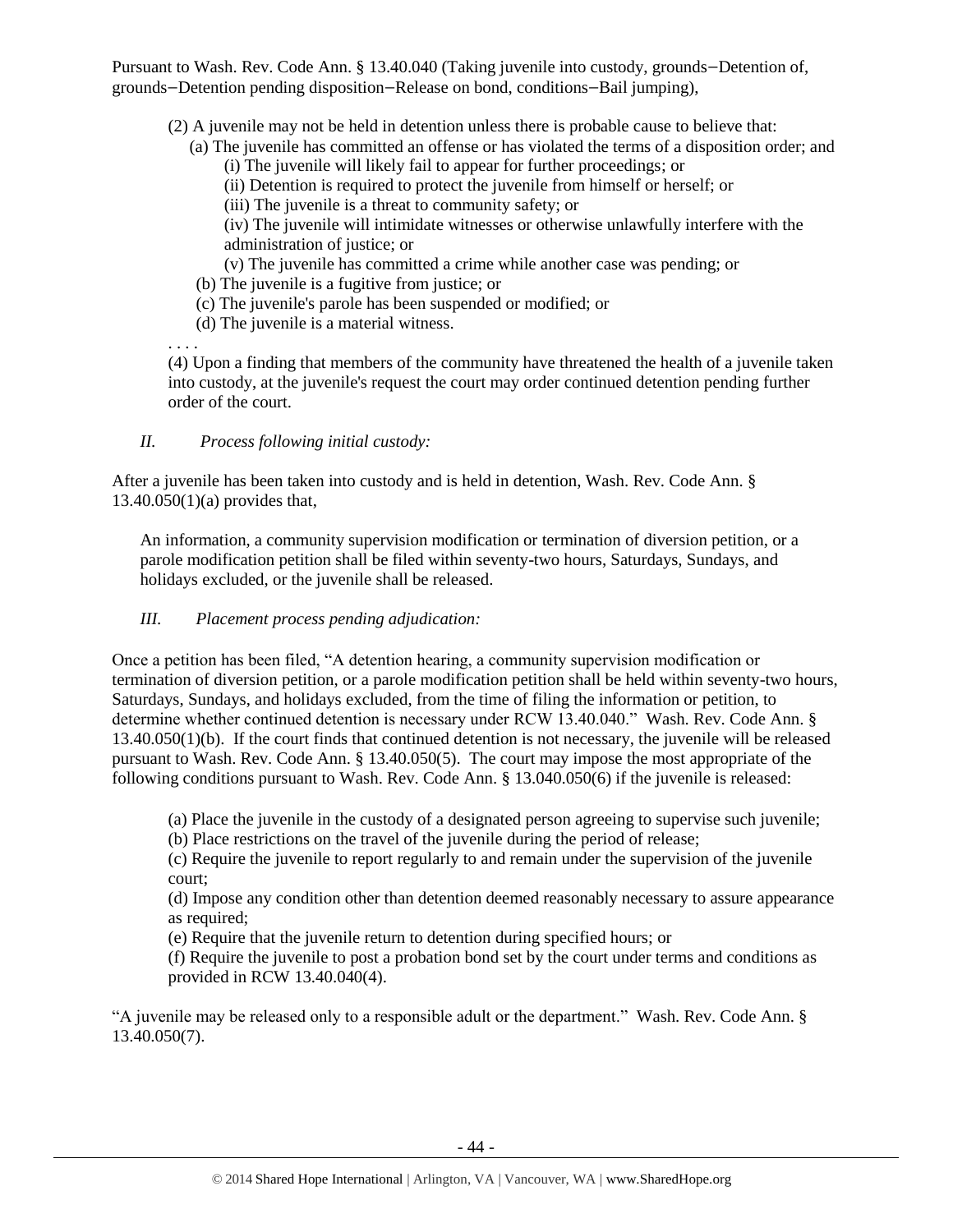At a preliminary hearing, the court will determine whether to proceed to a delinquency hearing, or treat the matter as a diversion case under Wash. Rev. Code Ann. § 13.40.080. Wash. Rev. Code Ann. 13.40.050(4).

# *IV. Adjudication or referral to alternate process:*

a. Adjudication:

Pursuant to Wash. Rev. Code Ann. § 13.40.150(1), in disposition hearings all relevant and material evidence, including oral and written reports, may be received by the court and may be relied upon to the extent of its probative value, even though such evidence may not be admissible in a hearing on the information.

# b. Diversion:

An alternative response that may keep the minor out of a juvenile detention facility is diversion. Wash. Rev. Code Ann. § 13.40.070(7) (Complaints—screening—filing information—diversion) and § 13.40.213 (Juveniles alleged to have committed offenses of prostitution or prostitution loitering—diversion) provide for diversion in cases of prostitution offenses for juveniles.<sup>80</sup> Wash. Rev. Code Ann. § 13.40.070(7) states that "[w]here a case is legally sufficient to charge an alleged offender with either prostitution or prostitution loitering and the alleged offense is the offender's first prostitution or prostitution loitering offense, the prosecutor shall divert the case." Wash. Rev. Code Ann. § 13.40.213(1) states,

When a juvenile is alleged to have committed the offenses of prostitution or prostitution loitering, and the allegation, if proved, would not be the juvenile's first offense, a prosecutor may divert the offense if the county in which the offense is alleged to have been committed has a comprehensive program that provides:

- (a) Safe and stable housing;
- (b) Comprehensive on-site case management;
- (c) Integrated mental health and chemical dependency services, including specialized trauma recovery services;
- (d) Education and employment training delivered on-site; and
- (e) Referrals to off-site specialized services, as appropriate.

Since diversion under Wash. Rev. Code Ann. § 13.40.213(2) is optional for subsequent offenses in counties that have a comprehensive program in place, minors may be charged with a prostitution crime after their first offense. Accordingly, a child could be held in a juvenile detention facility for prostitution and related offenses after a first offense.

 $\overline{a}$ <sup>80</sup> House Bill 1505 passed in the 61st Regular Session in 2009, which enacted Wash. Rev. Code Ann. § 13.40.213, makes the following statement in Section 1:

The legislature finds that juveniles involved in the commercial sex trade are sexually exploited and that they face extreme threats to their physical and emotional well-being. In order to help them break out of the isolation, fear, and danger of the commercial sex trade and to assist them in their recovery from the resulting mental and physical harm and in the development of skills that will allow them to become independent and achieve long-term security, these juveniles are in critical need of comprehensive services, including housing, mental health counseling, education, employment, chemical dependency treatment, and skill building. The legislature further finds that a diversion program to provide these comprehensive services, working within existing resources in the counties which prosecute juveniles for prostitution and prostitution loitering, may be an appropriate alternative to the prosecution of juveniles involved in the commercial sex trade.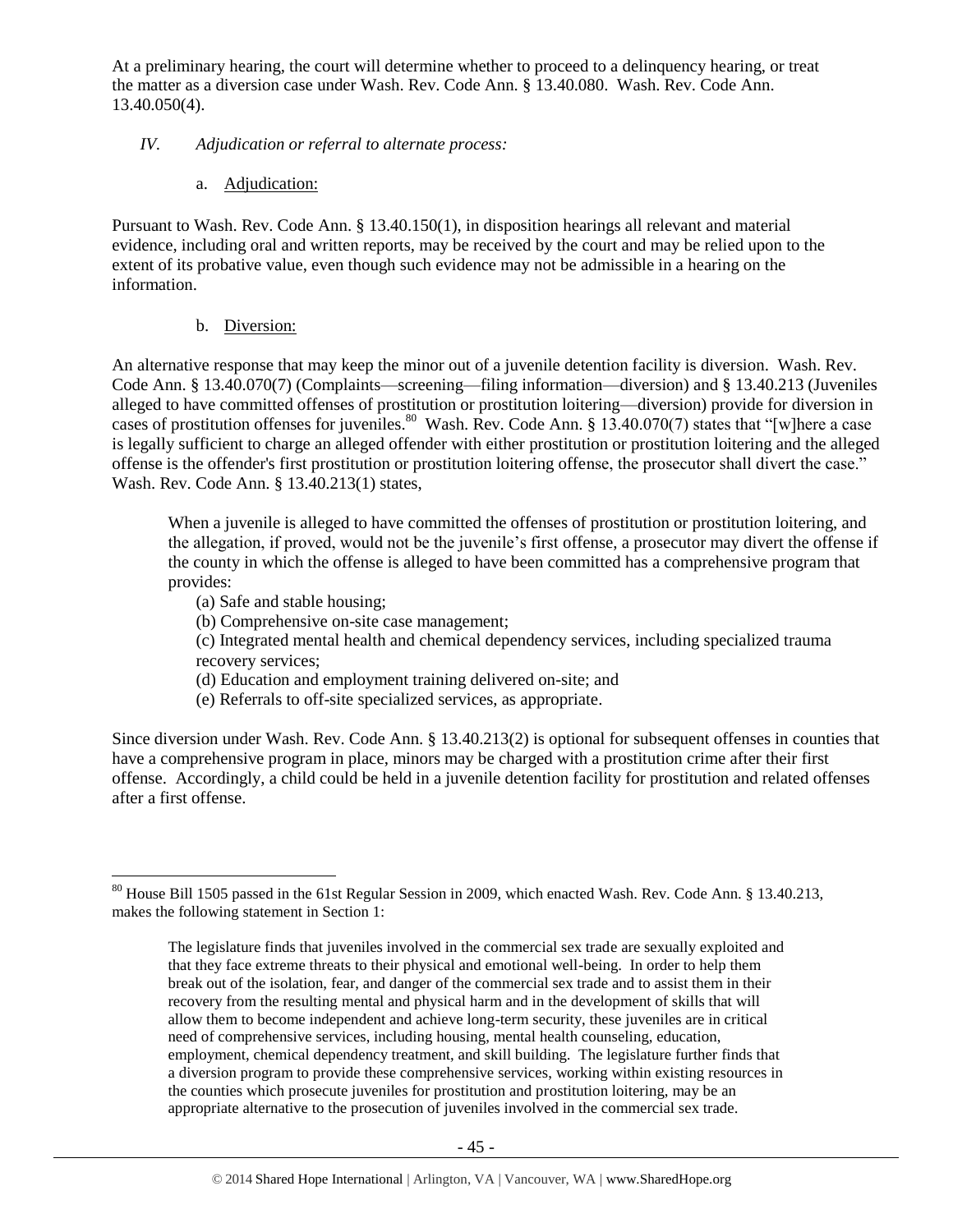However, if diverted under Wash. Rev. Code Ann. § 13.40.070(7), sexually exploited youth must be directed to specialized services. Wash. Rev. Code Ann. § 13.40.087 states that "[w]ithin available funding, when a youth who has been diverted under RCW 13.40.070 for an alleged offense of prostitution or prostitution loitering is referred to the department, the department shall connect that youth with the services and treatment specified in RCW 74.14B.060 [Repealed]<sup>81</sup> and 74.14B.070." However, since Wash. Rev. Code 74.14B.060 (Sexually abused children—Treatment services), which required that "the department of community, trade, and economic development shall provide, subject to available funds, comprehensive sexual assault services to sexually abused children and their families. . . [and] treatment services by qualified, registered, certified, or licensed professionals," was repealed in 2012 by Senate Bill  $6100$ , $^{82}$  only the services provided under § 74.14B.070 are mandated. Pursuant to Wash. Rev. Code Ann. § 74.14B.070 (Child victims of sexual assault or sexual abuse— Early identification, treatment),

The department of social and health services through its division of children and family services shall, subject to available funds,<sup>83</sup> establish a system of early identification and referral to treatment of child victims of sexual assault or sexual abuse. The system shall include schools, physicians, sexual assault centers, domestic violence centers, child protective services, and foster parents. A mechanism shall be developed to identify communities that have experienced success in this area and share their expertise and methodology with other communities statewide.

Another possible outcome is a deferred disposition under Wash. Rev. Code Ann. § 13.40.127 (Deferred disposition), which states,

- (1) A juvenile is eligible for deferred disposition unless he or she:
	- (a) Is charged with a sex or violent offense;
	- (b) Has a criminal history which includes any felony;
	- (c) Has a prior deferred disposition or deferred adjudication; or
	- (d) Has two or more adjudications.

 $\overline{a}$ 

. . . .

- (2) Activities that can be funded through this grant program are limited to those that:
	- (a) Provide effective services to victims of sexual assault;

 $81$  Wash, Rev, Code Ann. § 74.14B.060 (Sexually abused children – treatment services) was repealed by Senate Bill 6100 passed during the 2012 Regular Session of the  $62<sup>nd</sup>$  Washington legislature, 2012 Wa. Ch. 29, which came into (effective June 7, 2012). Pursuant to 2012 Wa. Ch. 29, some of the language used in Wash, Rev, Code Ann. 74.14B.060 was reincorporated into Wash Rev. Code Ann. §§ 43.280.010 (Intent), 43.280.011 (Intent, approval of committee recommendations, distribution of services), 43.280.020 (Grant program – funding), and 43.280.080 (Office of crime victims advocacy), 70.125.020 (Legislative findings – program objectives).

Senate Bill 6100 passed during the 2012 Regular Session of the  $62<sup>nd</sup>$  Washington legislature, 2012 Wa. Ch. 29 (effective June 7, 2012).

 $\frac{83}{100}$  Senate Bill 6100 also amended Wash. Rev. Code Ann. § 43.280.010 to state in part, "The legislature recognizes the need to increase the services available to the victims of sexual assault . . . The legislature intends to enhance the community-based services available to the victims of sexual assault by: (1) Providing consolidated funding support for local programs which provide services to victims of sexual assault, as defined in RCW 70.125.030." Pursuant to Wash. Rev. Code Ann. § 43.280.020,

<sup>(1)</sup> The department of commerce is authorized to distribute funds that have been allocated to the grant program that it administers for serving victims of sexual assault.

<sup>(3)</sup> Funding for core, specialized and underserved populations services, as defined in RCW 70.125.030, must be distributed through a funding formula to those applicants that emphasize providing stable, victimcentered sexual assault services and possess the qualifications to provide those services.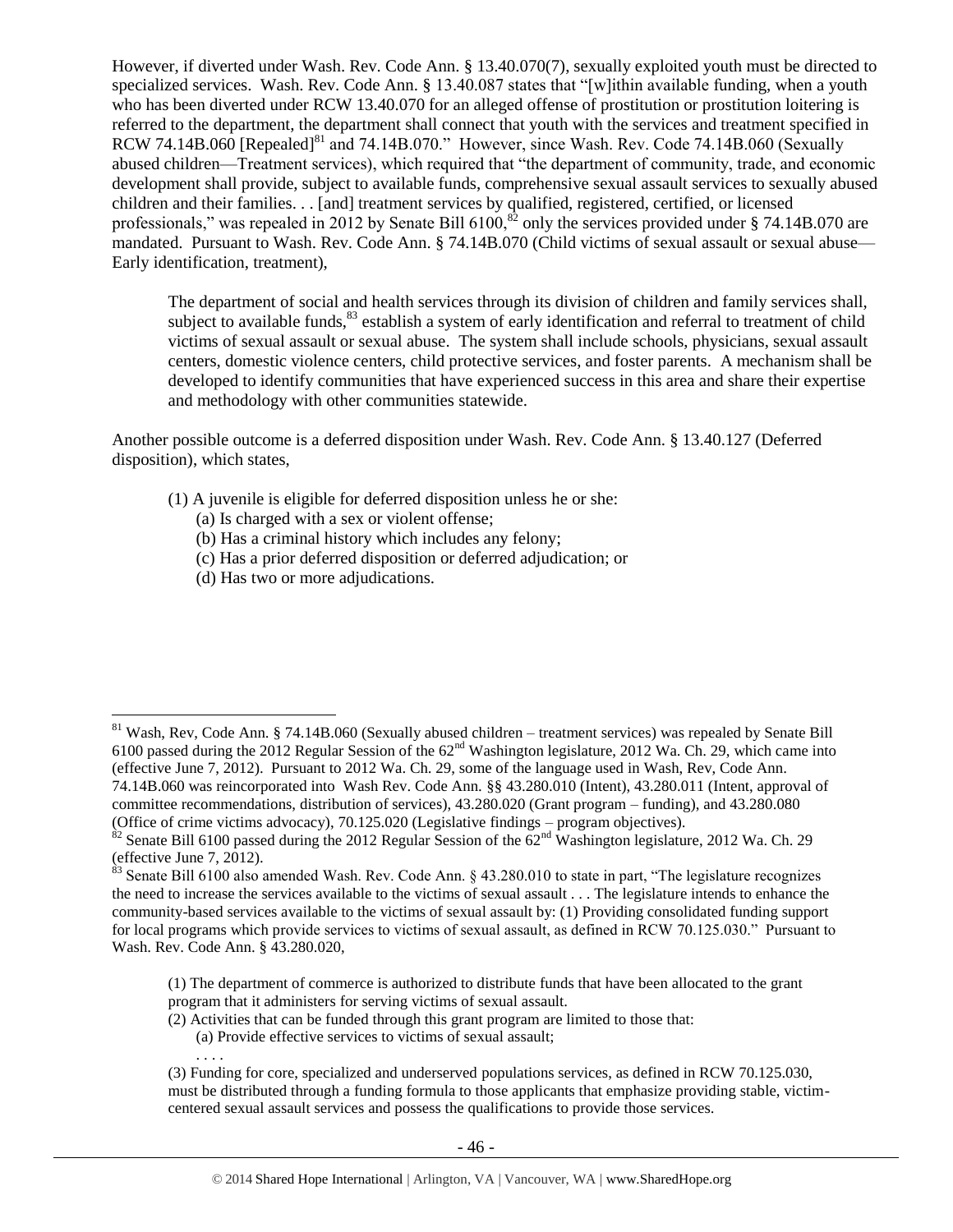If a disposition is deferred, the juvenile will be placed under community supervision pursuant to Wash. Rev. Code Ann. § 13.40.127(5).<sup>84</sup> The court may order a variety of dispositions in accordance with the sentencing standards found in Wash. Rev. Code Ann. § 13.40.0357.

*5.5 Commercial sexual exploitation is identified as a type of abuse and neglect within child protection statutes.*

For purposes of Washington's child abuse reporting laws, Wash. Rev. Code Ann. § 26.44.020(1) (Definitions) defines "abuse or neglect" as

sexual abuse, sexual exploitation, or injury of a child by any person under circumstances which cause harm to the child's health, welfare, or safety, excluding conduct permitted under RCW 9A.16.100 [Use of force on children—policy—actions presumed unreasonable]; or the negligent treatment or maltreatment of a child by a person responsible for or providing care to the child. An abused child is a child who has been subjected to child abuse or neglect as defined in this section.

Wash. Rev. Code Ann. § 26.44.020(22) defines "sexual exploitation" as "(a) Allowing, permitting, or encouraging a child to engage in prostitution by any person; or (b) allowing, permitting, encouraging, or engaging in the obscene or pornographic photographing, filming, or depicting of a child by any person." Pursuant to Wash. Rev. Code Ann. § 26.44.030 (Reports—duty and authority to make—duty of receiving agency—duty to notify), DSHS has jurisdiction to report and investigate most reported instances of abuse or neglect, which, under these definitions, would include situations of pimp-controlled domestic minor sex trafficking.

*5.6 The definition of "caregiver" (or similar term) in the child welfare statutes is broad enough to include a trafficker who has custody or control of a child in order to bring a trafficked child into protection of child protective services.*

The DSHS Practices and Procedures Guide defines a "caregiver" as

 $\overline{a}$ 

an adult living in the home permanently or semi-permanently and has routine responsibility for childcare. This may be the other legally responsible adult, another adult relative or a live-in partner. It may also be any other adult with regular ongoing time in the home and has routine responsibility for childcare.<sup>85</sup>

- 5.6.1 Recommendation: Clarify that child protection laws reach traffickers by amending the definition of "caregiver" to include a person who physically possesses or controls a child.
- *5.7 Crime victims' compensation is specifically available to a child victim of sex trafficking or commercial sexual exploitation of children (CSEC) without regard to ineligibility factors.*

Washington's crime victims' compensation account is established by Wash. Rev. Code Ann. § 7.68.045 (Crime victims' compensation account) and set forth in chapter 7.68 (Victims of crimes—compensation, assistance). Wash. Rev. Code Ann. § 7.68.060(6)(b) (Applications for benefits—accrual of rights) clarifies,

A person identified as the "minor" in the charge of commercial sexual abuse of a minor under RCW 9.68A.100, promoting commercial sexual abuse of a minor under RCW 9.68A.101, or promoting travel for commercial sexual abuse of a minor under RCW 9.68A.102 is considered a victim of a criminal

 $84$  Wash. Rev. Code Ann. § 13.40.127(5): "Any juvenile granted a deferral of disposition under this section shall be placed under community supervision. The court may impose any conditions of supervision that it deems appropriate including posting a probation bond…"

<sup>85</sup> Washington State Department of Social and Human Services, *Practices and Procedures Guide, Appendix A: Definitions*, http://www.dshs.wa.gov/ca/pubs/mnl\_pnpg/definitions.asp (last visited November 25, 2011).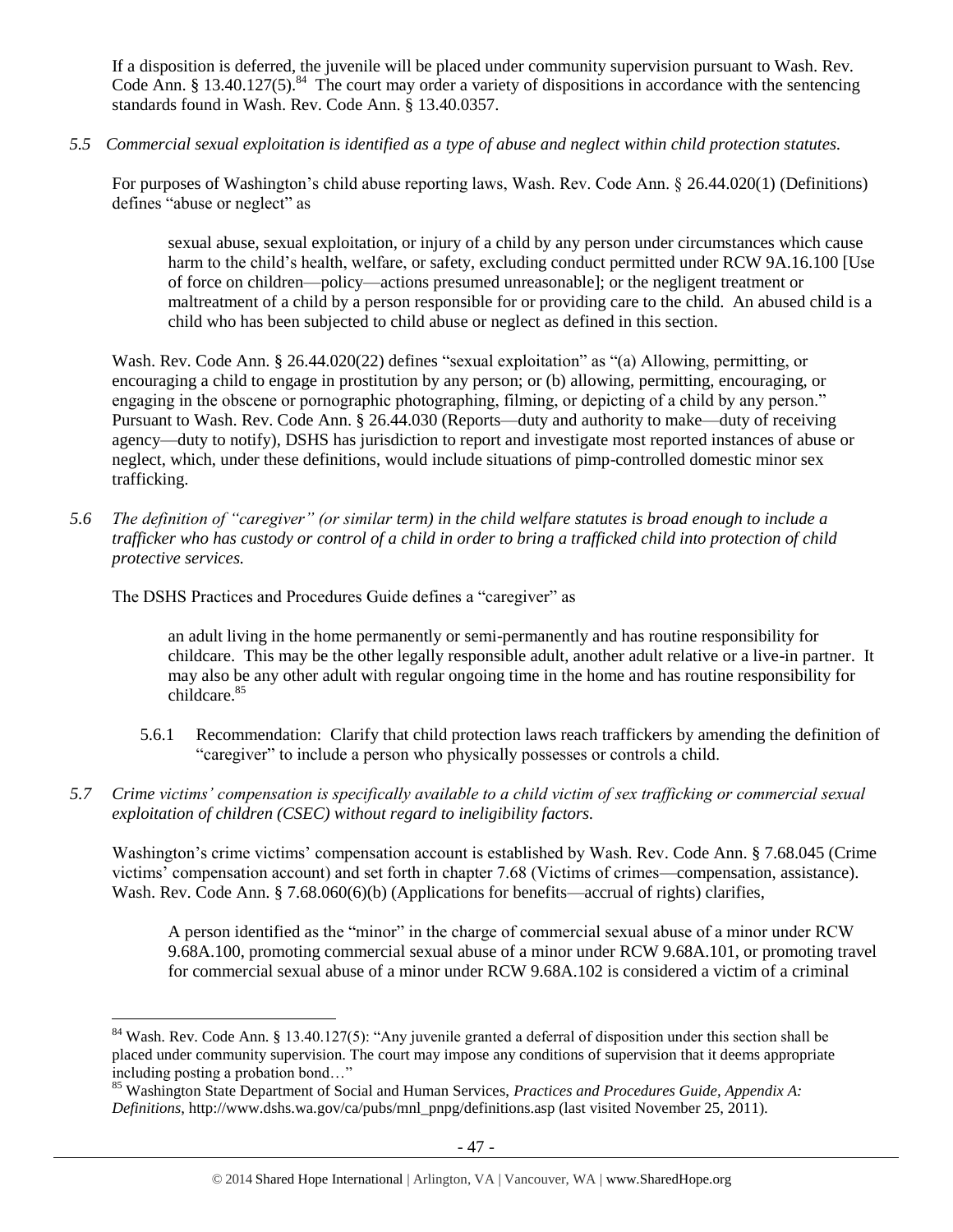$act<sup>86</sup>$  for the purpose of the right to benefits under this chapter even if the person is also charged with prostitution under RCW 9A.88.030.

This amendment is designed to prevent domestic minor sex trafficking victims from being found ineligible to receive compensation for injuries suffered as a result of being a victim of commercial sexual exploitation. Wash. Rev. Code Ann. § 7.68.060 also outlines the application procedures and time limits. The time limit to receive applications is no later than two years after the crime is reported to law enforcement "or the date the rights of beneficiaries accrued, unless the director has determined that 'good cause' exists to expand the time permitted to receive the application." Wash. Rev. Code Ann. § 7.68.060(1)(a). Wash. Rev. Code Ann.  $§ 7.68.060(1)(a)$  states, in part,

"Good cause" shall be determined by the department on a case-by-case basis and may extend the period of time in which an application can be received for up to five years after the date the criminal act was reported to a local police department or sheriff's office or the date the rights of beneficiaries accrued.

However, Wash. Rev. Code Ann. § 7.68.060(5) states,

 $\overline{a}$ 

Because victims of childhood criminal acts may repress conscious memory of such criminal acts far beyond the age of eighteen, the rights of adult victims of childhood criminal acts shall accrue at the time the victim discovers or reasonably should have discovered the elements of the crime. In making determinations as to reasonable time limits, the department shall give greatest weight to the needs of the victim.

Wash. Rev. Code Ann. § 7.68.070(1) (Benefits—right to and amount—limitations) limits the total compensation available to \$50,000.

# *5.8 Victim-friendly procedures and protections are provided in the trial process for minors under 18.*

Several victim-friendly criminal justice procedures and protections are statutorily provided for certain minor victim-witnesses, such as, when possible, secure waiting areas, the presence of "an advocate<sup>87</sup> or support person ... prior to and during any court proceedings," the appointment of CASA and guardians ad litem, <sup>88</sup> a prohibition (with some exceptions) on releasing names and addresses of the victim-witnesses without permission, and restrictions on reputation evidence (commonly called the "rape shield law"). Wash. Rev. Code Ann. §§ 7.69A.030(2)–(4), 13.34.100(1), 9A.44.020(3). Closed circuit television testimony is also available for a child under 14 years of age if "[t]he testimony will . . . [d]escribe a violation of RCW 9A.40.100 (trafficking) or any offense identified in chapter 9.68A RCW (sexual exploitation of children)." Wash. Rev. Code Ann. § 9A.44.150(1)(a)(iii).

Under Wash. Rev. Code Ann. § 9A.44.020(3) (Testimony—Evidence—Written motion—Admissibility),

In any prosecution for the crime of rape, trafficking pursuant to RCW 9A.40.100 [Trafficking], or any of the offenses in chapter 9.68A RCW [Sexual Exploitation of Children], or for an attempt to commit, or an assault with an intent to commit any such crime evidence of the victim's past sexual behavior including but not limited to the victim's marital behavior, divorce history, or general reputation for promiscuity, nonchastity, or sexual mores contrary to community standards is not admissible if offered

 $86$  "Criminal act" is defined in Wash. Rev. Code Ann. § 7.68.020(5) and includes the crime of trafficking in Wash. Rev. Code Ann. § 9A.40.100.

 $87$  Wash. Rev. Code Ann. § 7.69A.020(6) defines "advocate" as "any person, including a family member not accused of a crime, who provides support to a child victim or child witness during any legal proceeding."

<sup>&</sup>lt;sup>88</sup> Wash. Rev. Code Ann. § 13.34.100(1) (Appointment of guardian ad litem) provides for the appointment of guardians ad litem in actions under Wash. Rev. ch. 13.34 (Dependency and termination of parent-child relationship), "unless a court for good cause finds the appointment unnecessary."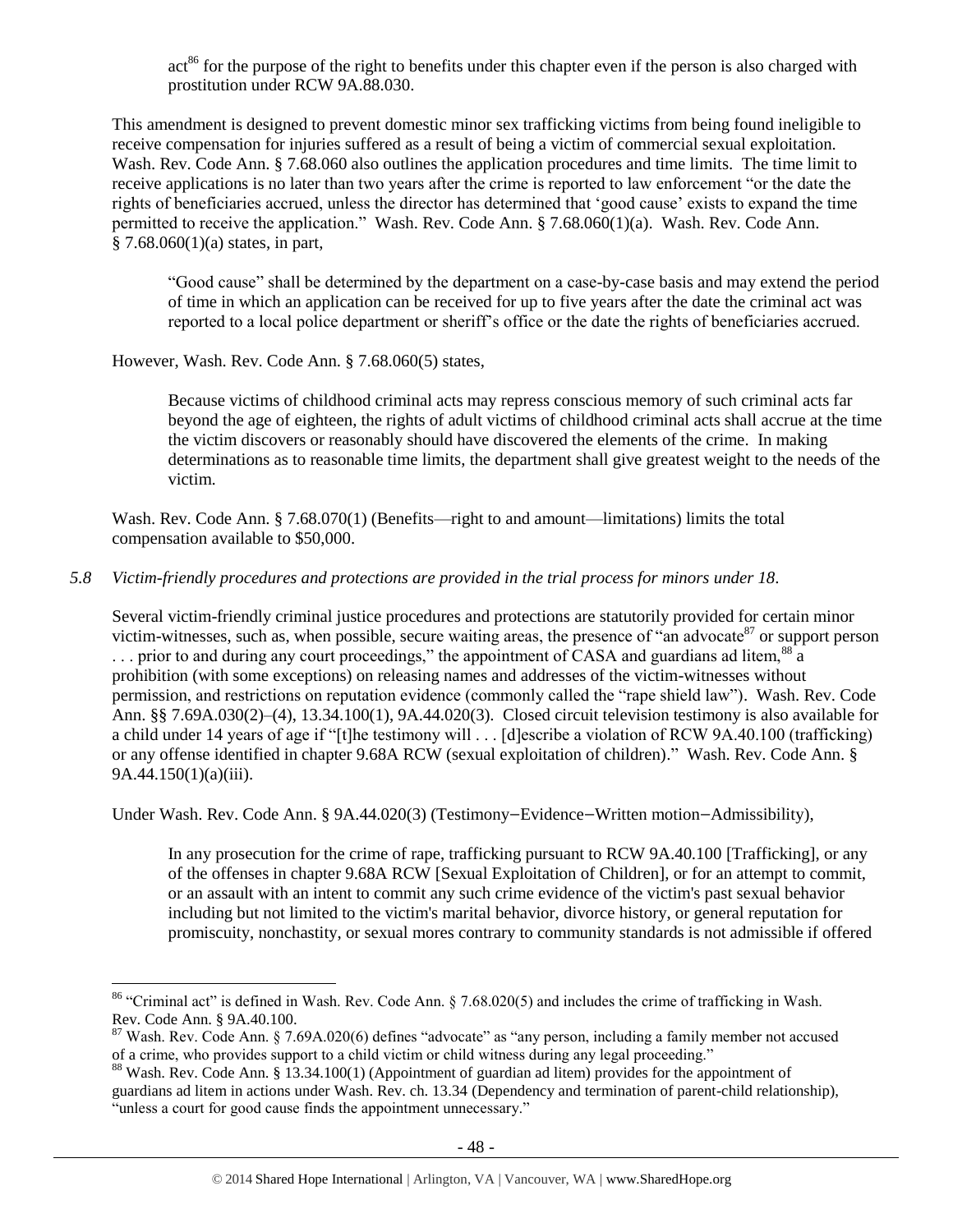to attack the credibility of the victim and is admissible on the issue of consent, except where prohibited in the underlying criminal offense . . . .

Pursuant to Wash. Rev. Code Ann. § 70.125.060 (Personal representative may accompany victim during treatment or proceedings), "If the victim of a sexual assault so desires, a personal representative<sup>89</sup> of the victim's choice may accompany the victim to the hospital or other health care facility, and to proceedings concerning the alleged assault, including police and prosecution interviews and court proceedings." Wash. Rev. Code Ann. § 70.125.030(9) defines "[v]ictim" as "any person who suffers physical, emotional, financial, and psychological impact as a proximate result of a sexual assault," and "[s]exual assault" is defined under Wash. Rev. Code Ann. § 70.125.030(7)(h), (i) to include, "sexual exploitation or commercial sex abuse of a minor." Wash. Rev. Code Ann. § 70.125.065 (Records of community sexual assault program and underserved populations provider not available as part of discovery – Exceptions), which provides additional protections for minor victim witnesses' communications with service providers, states

Records maintained by a community sexual assault program and underserved populations provider shall not be made available to any defense attorney as part of discovery in a sexual assault case unless:

(1) A written pretrial motion is made by the defendant to the court stating that the defendant is requesting discovery of the community sexual assault program or underserved populations provider records;

(2) The written motion is accompanied by an affidavit or affidavits setting forth specifically the reasons why the defendant is requesting discovery of the community sexual assault program or underserved populations provider records;

(3) The court reviews the community sexual assault program or underserved populations provider records in camera to determine whether the community sexual assault program or underserved populations provider records are relevant and whether the probative value of the records is outweighed by the victim's privacy interest in the confidentiality of such records taking into account the further trauma that may be inflicted upon the victim by the disclosure of the records to the defendant; and

(4) The court enters an order stating whether the records or any part of the records are discoverable and setting forth the basis for the court's findings.

*5.9 Expungement or sealing of juvenile delinquency records resulting from arrests or adjudications for prostitution-related offenses committed as a result of, or in the course of, the commercial sexual exploitation of a minor is available within a reasonable time after turning 18.*

There is no automatic sealing or expungement of juvenile records.<sup>90</sup> Wash. Rev. Code Ann. § 13.50.050 (Records relating to commission of juvenile offenses) outlines the procedure and requirements for petitioning the court to seal juvenile records. A person must make a motion to the court to have his or her juvenile record sealed which, if granted, covers the juvenile court file, the social file, and other records relating to the case. Wash. Rev. Code Ann. § 13.50.050(11).

Wash. Rev. Code Ann. § 13.50.050(14)(a) explains that an order to seal means,

 $\overline{a}$ 

[T]he proceedings in the case shall be treated as if they never occurred, and the subject of the records may reply accordingly to any inquiry about the events, records of which are sealed. Any agency shall

<sup>&</sup>lt;sup>89</sup> Wash. Rev. Code Ann. § 70.125.030(5) defines "[p]ersonal representative" as "a friend, relative, attorney, or employee or volunteer from a community sexual assault program or specialized treatment service provider."

 $^{90}$  Senate Bill 6561, introduced in 2009, included automatic sealing of eligible juvenile records. The bill was stripped in committee of this provision due to the high staff level of effort (up to 30 minutes per case) in automatically reviewing juvenile records for sealing. S. Comm. on Human Serv. & Corr. & S. Comm. on Ways & Means, S. Bill Rep. SB 6561, 2010 Reg. Sess. at 4 (Wash. 2010), http://apps.leg.wa.gov/documents/billdocs/2009- 10/Pdf/Bill%20Reports/Senate/6561%20SBR%20WM%2010.pdf (last visited June 22, 2012).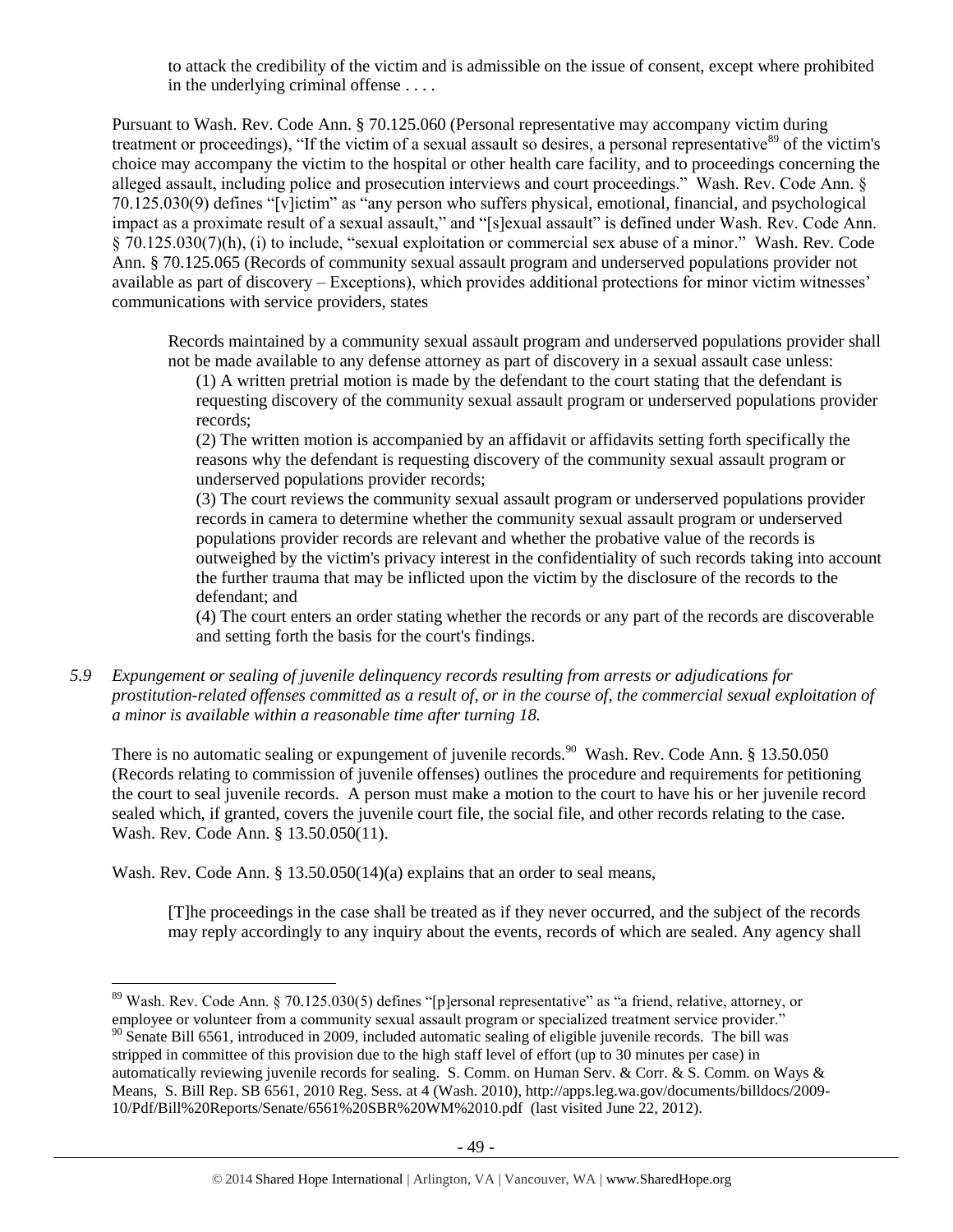reply to any inquiry concerning confidential or sealed records that records are confidential, and no information can be given about the existence or nonexistence of records concerning an individual.

Wash. Rev. Code Ann. § 13.50.050(17), (23) provide for destruction of certain records related to diversion only. Wash. Rev. Code Ann. § 13.50.050(12) more generally states,

(a) The court shall not grant any motion to seal records for class A offenses made pursuant to subsection  $(11)^{91}$  of this section that is filed on or after July 1, 1997, unless:

(i) Since the last date of release from confinement, including full-time residential treatment, if any, or entry of disposition, the person has spent five consecutive years in the community without committing any offense or crime that subsequently results in an adjudication or conviction;

(ii) No proceeding is pending against the moving party seeking the conviction of a juvenile offense or a criminal offense;

(iii) No proceeding is pending seeking the formation of a diversion agreement with that person;

(iv) The person has not been convicted of a sex offense; and

(v) Full restitution has been paid.

(b) The court shall not grant any motion to seal records for class B, C, gross misdemeanor and misdemeanor offenses and diversions made under subsection (11) of this section unless:

(i) Since the date of last release from confinement, including full-time residential treatment, if any, entry of disposition, or completion of the diversion agreement, the person has spent two consecutive years in the community without being convicted of any offense or crime; (ii) No proceeding is pending against the moving party seeking the conviction of a juvenile offense or a criminal offense;

(iii) No proceeding is pending seeking the formation of a diversion agreement with that person;

(iv) The person has not been convicted of a sex offense; and

(v) Full restitution has been paid.

(c) Notwithstanding the requirements in (a) or (b) of this subsection, the court shall grant any motion to seal records of any deferred disposition vacated under RCW 13.40.127(9) prior to the effective date of this section if restitution has been paid and the person is eighteen years of age or older at the time of the motion.

- 5.9.1 Recommendation: Provide automatic expungement of eligible juvenile records to enable survivors of sex trafficking to fully clear any record incurred as a result of their being trafficked.
- *5.10 Victim restitution and civil remedies for victims of domestic minor sex trafficking or commercial sexual exploitation of children (CSEC) are authorized by law.*

Victims may receive restitution from the offenders, at the discretion of the court. Pursuant to Wash. Rev. Code Ann. § 9.94A.750 (Restitution),

<sup>91</sup> Wash. Rev. Code Ann. § 13.50.050(11) states,

In any case in which an information has been filed pursuant to RCW 13.40.100 [Summons or other notification issued upon filing of information] or a complaint has been filed with the prosecutor and referred for diversion pursuant to RCW 13.40.070 [Complaints—screening—filing information diversion], the person the subject of the information or complaint may file a motion with the court to have the court vacate its order and findings, if any, and, subject to subsection (23) of this section, order the sealing of the official juvenile court file, the social file, and records of the court and of any other agency in the case.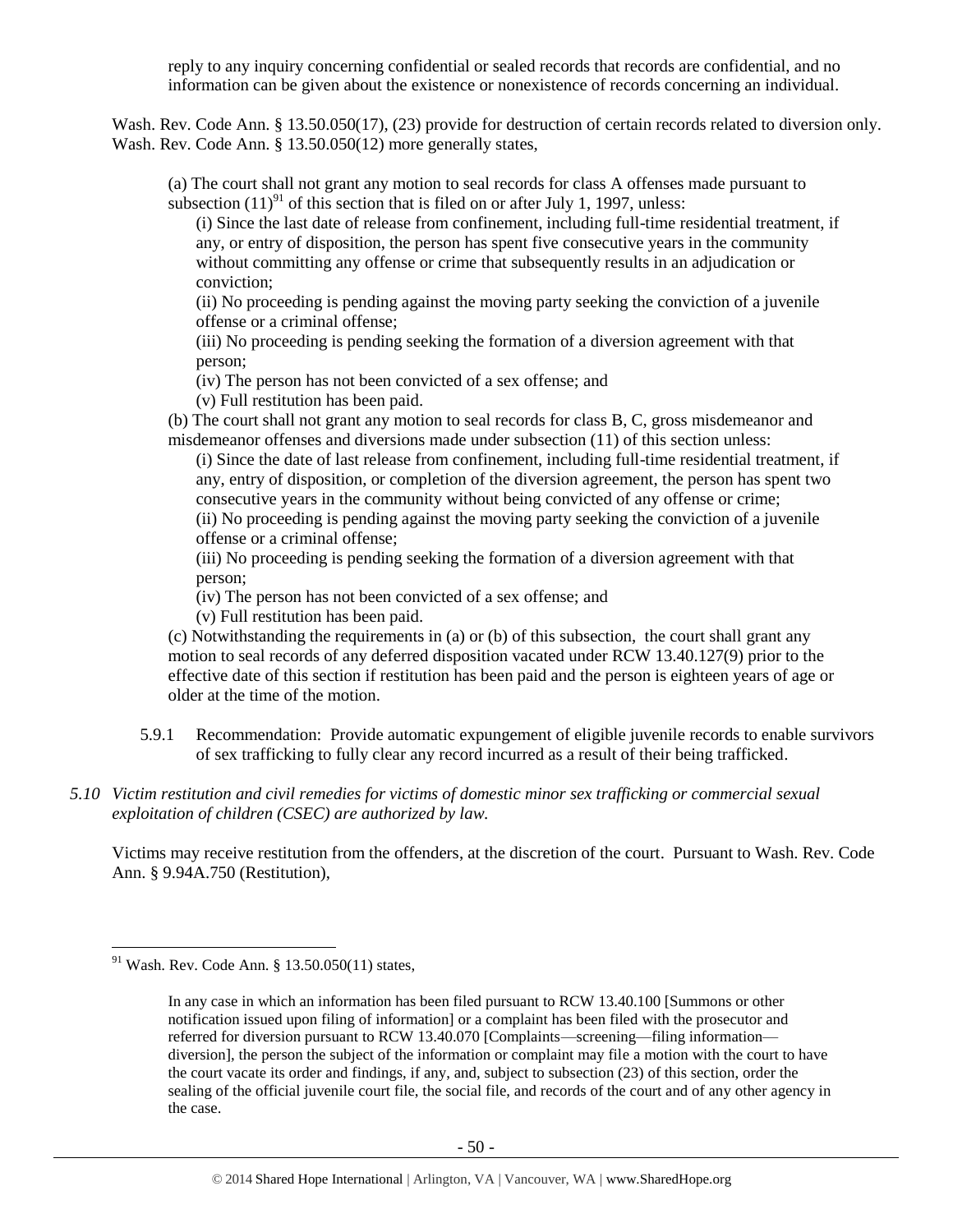(1) If restitution is ordered, the court shall determine the amount of restitution due at the sentencing hearing or within one hundred eighty days.

. . . .

(3) Except as provided in subsection (6) of this section, restitution ordered by a court pursuant to a criminal conviction shall be based on easily ascertainable damages for injury to or loss of property, actual expenses incurred for treatment for injury to persons, and lost wages resulting from injury. Restitution shall not include reimbursement for damages for mental anguish, pain and suffering, or other intangible losses, but may include the costs of counseling reasonably related to the offense. The amount of restitution shall not exceed double the amount of the offender's gain or the victim's loss from the commission of the offense.

. . .

(5) Restitution may be ordered whenever the offender is convicted of an offense which results in injury to any person or damage to or loss of property or as provided in subsection (6) of this section. In addition, restitution may be ordered to pay for an injury, loss, or damage if the offender pleads guilty to a lesser offense or fewer offenses and agrees with the prosecutor's recommendation that the offender be required to pay restitution to a victim of an offense or offenses which are not prosecuted pursuant to a plea agreement.

Wash. Rev. Code Ann. § 9.94A.753(7) (Restitution—application dates) states,

Regardless of the provisions of subsections (1) through (6) of this section, the court shall order restitution in all cases where the victim is entitled to benefits under the crime victims' compensation act, chapter RCW 7.68 [Victims of crimes—compensation, assistance]. If the court does not order restitution and the victim of the crime has been determined to be entitled to benefits under the crime victims' compensation act, the department of labor and industries, as administrator of the crime victims' compensation program, may petition the court within one year of entry of the judgment and sentence for entry of a restitution order.

Wash. Rev. Code Ann. § 9A.82.100(1)(a) (Remedies and procedures) states,

(1)(a) A person who sustains injury to his or her person, business, or property by an act of criminal profiteering that is part of a pattern of criminal profiteering activity, or by an offense defined in RCW 9A.40.100 [Human trafficking], 9.68A.100 [Commercial sexual abuse of a minor—Penalties], 9.68A.101 [Promoting commercial sexual abuse of a minor—Penalty], or 9A.88.070 [Promoting prostitution in the first degree], or by a violation of RCW 9A.82.060 or 9A.82.080 may file an action in superior court for the recovery of damages and the costs of the suit, including reasonable investigative and attorney's fees.

#### . . . .

(4) Following the determination of liability, orders may include, but are not limited to:

. . .

(e) Ordering the payment of all costs and expenses of the prosecution and investigation of . . . an offense defined in RCW 9A.40.100, 9.68A.100, 9.68A.101, or 9A.88.070, activity or a violation of RCW 9A.82.060 or 9A.82.080, civil and criminal, incurred by the state or county, including any costs of defense provided at public expense, as appropriate to the state general fund . . . (f) Ordering forfeiture first as restitution to any person damaged by . . . an offense defined in RCW 9A.40.100, then to the state general fund . . . , as appropriate, to the extent not already ordered to be paid in other damages, of the following:

(i) Any property or other interest acquired or maintained in violation of RCW 9A.82.060 or 9A.82.080 to the extent of the investment of funds, and any appreciation or income attributable to the investment, from a violation of RCW 9A.82.060 or 9A.82.080.

(ii) Any property, contractual right, or claim against property used to influence any enterprise that a person has established, operated, controlled, conducted or participated in the conduct of, in violation of RCW of 9A.82.060 or 9A.82.080.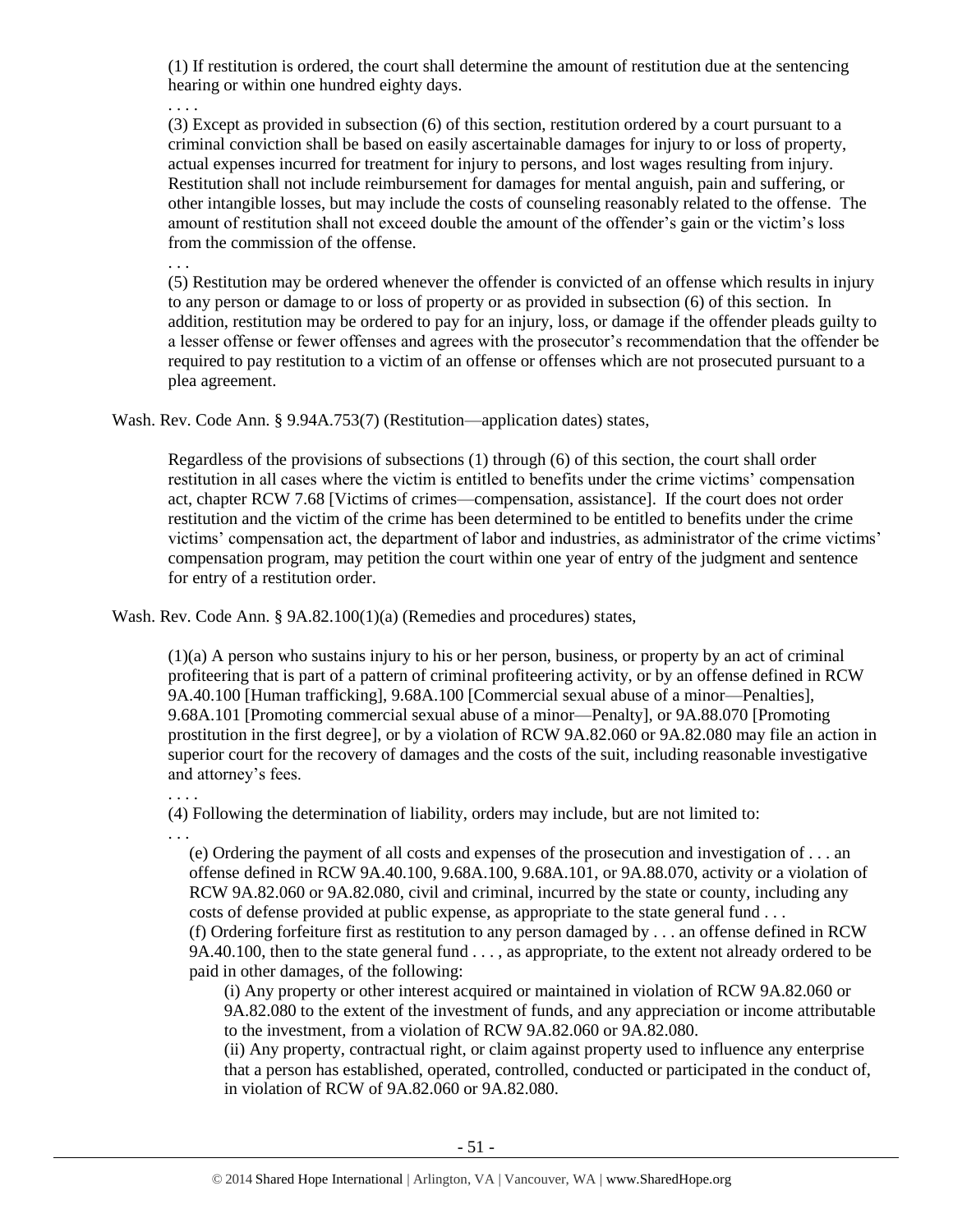(iii) All proceeds are traceable to or derived from an offense included in . . . an offense defined in RCW 9A.40.100, 9.68A.100, 9.68A.101, or 9A.88.070, and all moneys, negotiable instruments, securities, and other things of value significantly used or intended to be used significantly to facilitate commission of the offense.

. . . .

Wash. Rev. Code Ann. § 9A.82.100(13) explains that "[p]rivate civil remedies provided under this section are supplemental and not mutually exclusive."

Lastly, Wash. Rev. Code Ann. § 13.32A.085 provides a civil remedy for parents against an "unlicensed youth shelter or unlicensed runaway and homeless youth program" that fails to fulfill their duty to report missing children under Wash. Rev. Code Ann. § 13.32A.082(1)(a)-(c).<sup>92</sup>

*5.11 Statutes of limitations for civil and criminal actions for child sex trafficking or commercial sexual exploitation of children (CSEC) offenses are eliminated or lengthened sufficiently to allow prosecutors and victims a realistic opportunity to pursue criminal action and legal remedies.*

Statutes of limitations have not been eliminated for victims of domestic minor sex trafficking. Wash. Rev. Code Ann. § 9A.04.080 (Limitation of action) provides a 3-year statute of limitations for felony actions, unless otherwise noted in the statute.

Wash. Rev. Code Ann. § 9A.04.080(1)(c) allows a prosecution for a violation of Wash. Rev. Code Ann. §§ 9.68A.040 (Sexual exploitation of a minor), 9A.44.040 (Rape in the first degree), 9A.44.050 (Rape in the second degree), 9A.44.073 (Rape of a child in the first degree), 9A.44.076 (Rape of a child in the second degree), 9A.44.079 (Rape of a child in the third degree), 9A.44.083 (Child molestation in the first degree), 9A.44.086 (Child molestation in the second degree), ((9A.44.070, 9A.44.080)) 9A.44.089 (Child molestation in the third degree), 9A.44.100(1)(b) (Indecent liberties), ((9A.44.079, 9A.44.089, or)) 9A.64.020 (Incest), or 9.68A.040 (Sexual exploitation of a minor) to be commenced "up to the victim's thirtieth birthday", when the crime was committed against a victim under the age of 18.

Wash. Rev. Code Ann. § 4.16.340(1) (Actions based on childhood sexual abuse) states,

All claims or causes of action based on intentional conduct brought by any person for recovery of damages for injury suffered as a result of childhood sexual abuse  $93$  shall be commenced within the later of the following periods:

(a) Within three years of the act alleged to have caused the injury or condition;

(b) Within three years of the time the victim discovered or reasonably should have discovered that the injury or condition was caused by said act; or

(c) Within three years of the time the victim discovered that the act caused the injury for which the claim is brought:

PROVIDED, That the time limit for commencement of an action under this section is tolled for a child until the child reaches the age of eighteen years.

Wash. Rev. Code Ann. § 9A.82.100(7) (Remedies and procedures) states,

<sup>92</sup> *See infra* Section 6.1(quoting Wash. Rev. Code Ann. § 13.32A.082).

<sup>93</sup> Wash. Rev. Code Ann. § 4.16.340(5) states,

As used in this section, "childhood sexual abuse" means any act committed by the defendant against a complainant who was less than eighteen years of age at the time of the act and which act would have been a violation of chapter 9A.44 RCW or RCW 9.68A.040 or prior laws of similar effect at the time the act was committed.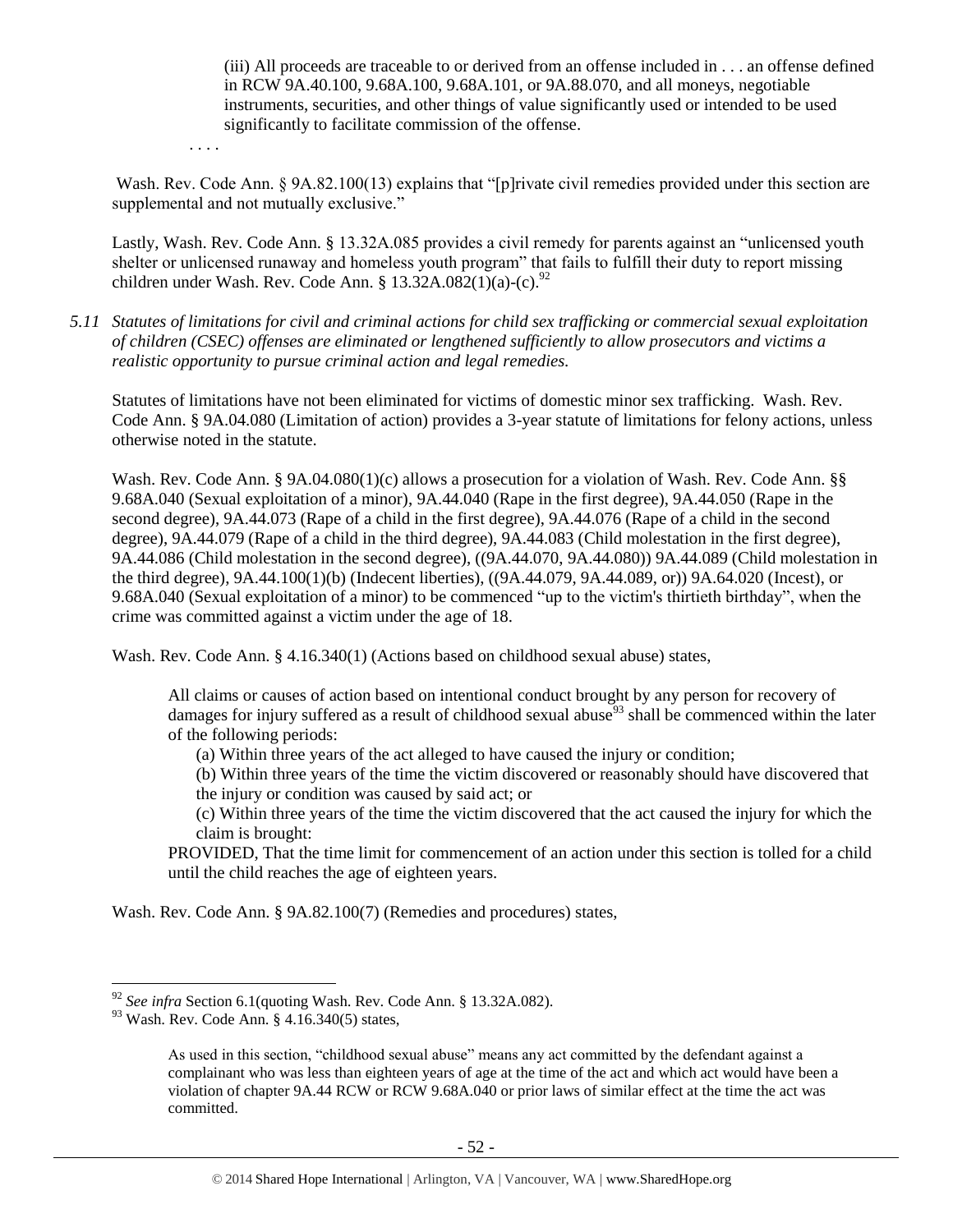The initiation of civil proceedings under this section shall be commenced within three years after discovery of the pattern of criminal profiteering activity or after the pattern should reasonably have been discovered or, in the case of an offense that is defined in RCW 9A.40.100, within three years after the final disposition of any criminal charges relating to the offense, whichever is later.

5.11.1 Recommendation: Add Wash. Rev. Code Ann. § 9A.40.100 (Trafficking) to Wash. Rev. Code Ann. § 9A.04.080(1)(a) or (b) (Limitation of action), which would create either no statute of limitations or a 10 year statute of limitation for prosecution of human trafficking. Also, add commercial sexual abuse of minor offenses and trafficking with sexual motivation of minors to the definition of "childhood sexual abuse" in Wash. Rev. Code Ann. § 4.16.340 (Actions based on childhood sexual abuse) for statute of limitations in civil actions in order to give appropriate time for the discovery of injuries suffered through domestic minor sex trafficking.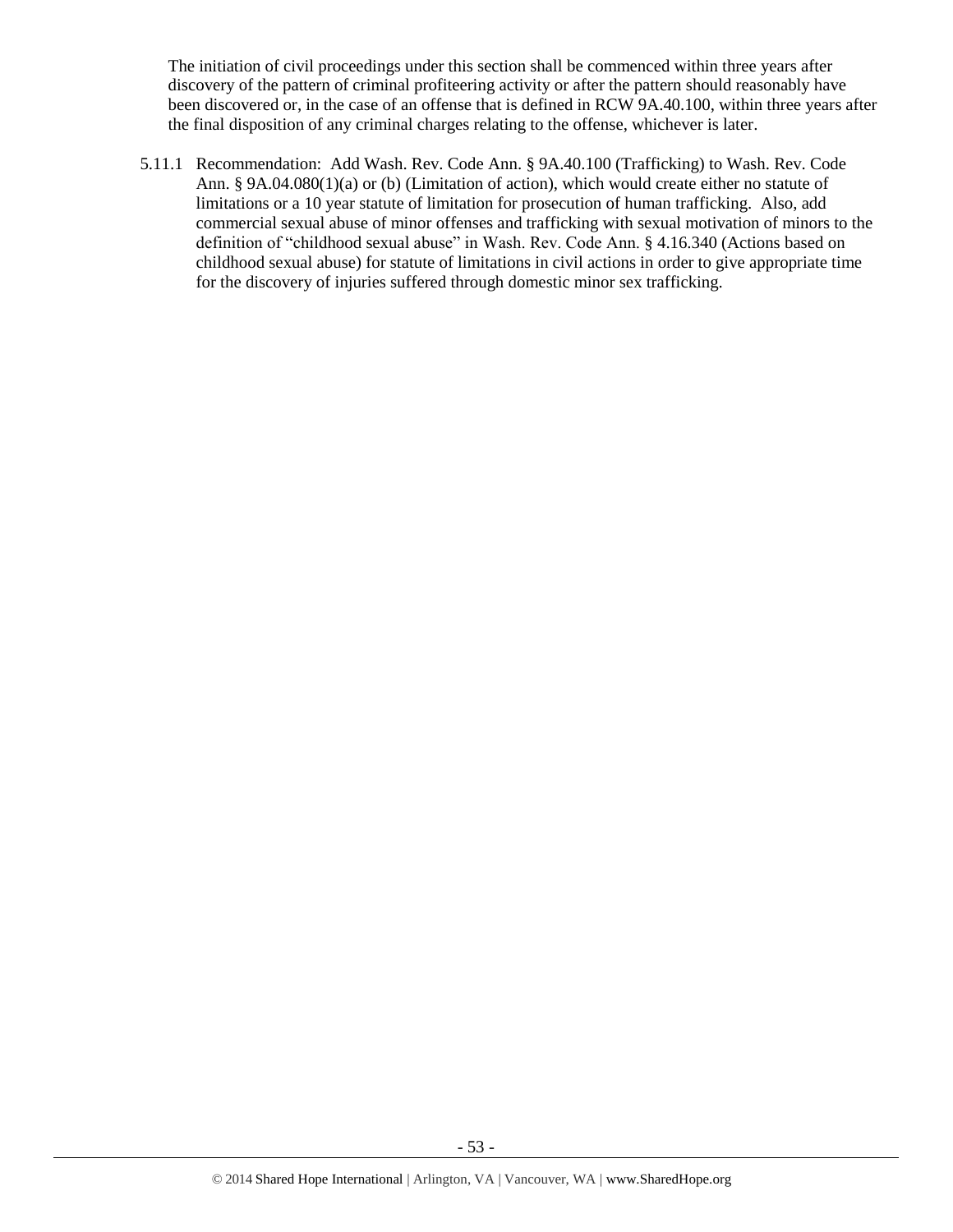#### **FRAMEWORK ISSUE 6: CRIMINAL JUSTICE TOOLS FOR INVESTIGATION AND PROSECUTIONS**

#### *Legal Components:*

- *Training on human trafficking and domestic minor sex trafficking for law enforcement is statutorily mandated*  6.1 *or authorized.*
- 6.2 *Single party consent to audio-taping is permitted in law enforcement investigations.*
- 6.3 *Wiretapping is an available tool to investigate domestic minor sex trafficking.*
- 6.4 *Using a law enforcement posing as a minor to investigate buying or selling of commercial sex acts is not a defense to soliciting, purchasing, or selling sex with a minor.*
- *Using the Internet to investigate buyers and traffickers is a permissible investigative technique.* 6.5
- *Law enforcement and child welfare agencies are mandated to promptly report missing and recovered children. \_\_\_\_\_\_\_\_\_\_\_\_\_\_\_\_\_\_\_\_\_\_\_\_\_\_\_\_\_\_\_\_\_\_\_\_\_\_\_\_\_\_\_\_\_\_\_\_\_\_\_\_\_\_\_\_\_\_\_\_\_\_\_\_\_\_\_\_\_\_\_\_\_\_\_\_\_\_\_\_\_\_\_\_\_\_\_\_\_\_\_\_\_\_*

#### *Legal Analysis:*

 $\overline{a}$ 

*Training on human trafficking and domestic minor sex trafficking for law enforcement is statutorily mandated* 6.1 *or authorized.*

Sec. 16 of 2010 Wa. Ch. 289 required law enforcement to develop a model policy on procedures relating to identifying and responding to victims of domestic minor sex trafficking by December 1, 2010, if funds are appropriated, and develop training on the model policy by January 1,  $2011$ .<sup>94</sup>

 $6.2$ *Single party consent to audiotaping is permitted in law enforcement investigations.*

Single party audiotaping is a violation of Wash. Rev. Code Ann. § 9.73.030 (Intercepting, recording, or divulging private communication—consent required—exceptions), except in certain situations of an emergency nature set out in that section and chapter 9.73 (Privacy, violating right of).

However, Wash. Rev. Code Ann. § 9.73.090(2) (Certain emergency response personnel exempted from RCW 9.73.030 through 9.73.080—standards—court authorizations—admissibility) states in part,

It shall not be unlawful for a law enforcement officer acting in the performance of the officer's official duties to intercept, record, or disclose an oral communication or conversation where the officer is a party to the communication or conversation or one of the parties to the communication or conversation has given prior consent to the interception, recording, or disclosure: PROVIDED, That prior to the interception, transmission, or recording the officer shall obtain written or telephonic authorization from a judge or magistrate, who shall approve the interception, recording, or disclosure of communications or conversations with a nonconsenting party for a reasonable and specified period of time, if there is probable cause to believe that the nonconsenting party has committed, is engaged in, or is about to commit a felony . . . .

Any recording or interception of a communication or conversation incident to a lawfully recorded or intercepted communication or conversation pursuant to this subsection shall be lawful and may be divulged.

Wash. Rev. Code Ann. § 9.73.210(1) (Intercepting, transmitting, or recording conversations concerning controlled substances or commercial sexual abuse of a minor) states,

<sup>&</sup>lt;sup>94</sup> S.B. 6476, 61st Leg., 2010 Reg. Sess. § 16 (Wash. 2010) (partial veto), signed into law on April 1, 2010, http://apps.leg.wa.gov/documents/billdocs/2009-10/Pdf/Bills/Session%20Law%202010/6476-S.SL.pdf (last visited July 5, 2012).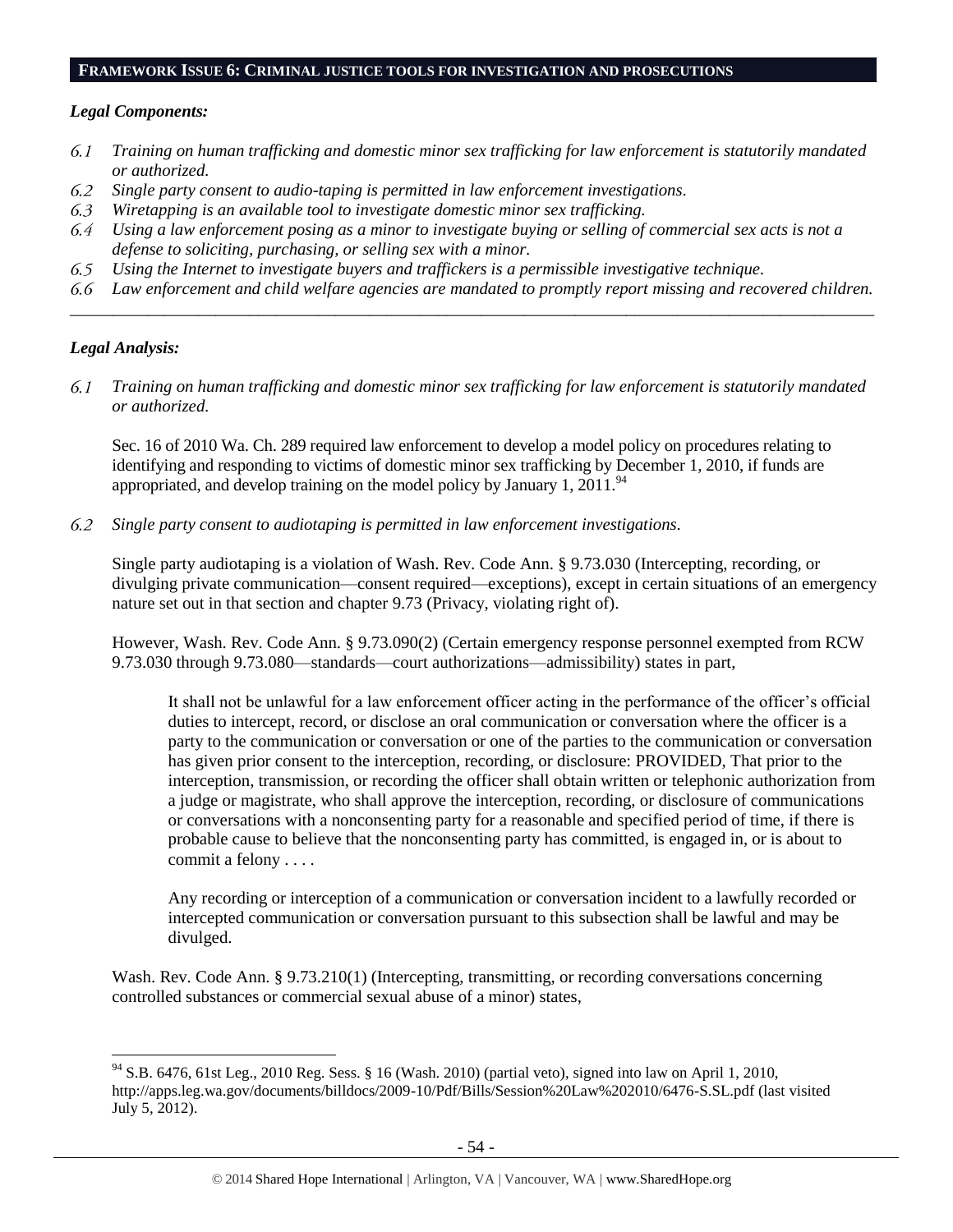If a police commander or officer above the rank of first line supervisor has reasonable suspicion that the safety of the consenting party is in danger, law enforcement personnel may, for the sole purpose of protecting the safety of the consenting party, intercept, transmit, or record a private conversation or communication concerning:

. . . . (b) Person(s) engaging in the commercial sexual abuse of a minor under RCW 9.68A.100, or promoting commercial sexual abuse of a minor under RCW 9.68A.101, or promoting travel for commercial sexual abuse of a minor under RCW 9.68A.102.

#### 6.3 *Wiretapping is an available tool to investigate domestic minor sex trafficking.*

Wash. Rev. Code Ann. § 9.73.050 (Admissibility of intercepted communication in evidence) restricts admissibility of evidence gained through illegal wiretapping; however, Wash. Rev. Code Ann. § 9.73.090(3) (Certain emergency response personnel exempted from RCW 9.73.030 through 9.73.080) states that "[c]ommunications or conversations authorized to be intercepted, recorded, or disclosed by this section shall not be inadmissible under RCW 9.73.050." Absent a court order, intercepted communications are illegal and evidence obtained through them is inadmissible.

Pursuant to Wash. Rev. Code Ann. § 9.73.040 (Intercepting private communication),

(1) An ex parte order for the interception of any communication or conversation listed in RCW 9.73.030 may be issued by any superior court judge in the state upon verified application of either the state attorney general or any county prosecuting attorney setting forth fully facts and circumstances upon which the application is based and stating that:

(a) There are reasonable grounds to believe that national security is endangered, that a human life is in danger, that arson is about to be committed, or that a riot is about to be committed, and

(b) There are reasonable grounds to believe that evidence will be obtained essential to the

protection of national security, the preservation of human life, or the prevention of arson or a riot, and

(c) There are no other means readily available for obtaining such information.

6.3.1 Recommendation: Amend Wash. Rev. Code Ann. § 9.73.040 (Intercepting private communication) to allow for wiretapping in investigations of sex trafficking and CSEC crimes.

# *Using a law enforcement posing as a minor to investigate buying or selling of commercial sex acts is not a defense to soliciting, purchasing, or selling sex with a minor.*

Washington does not have a statute expressly allowing law enforcement decoys. Wash. Rev. Code Ann. § 9.68A.090(1) (Communication with minor for immoral purposes) states that "a person who communicates with a minor for immoral purposes, or a person who communicates with someone the person believes to be a minor for immoral purposes, is guilty of a gross misdemeanor." Under Wash. Rev. Code Ann. § 9.68A.090(2), the penalty is elevated to a Class C felony, "[I]f the person communicates with a minor or with someone the person believes to be a minor for immoral purposes, including the purchase or sale of commercial sex acts and sex trafficking, through the sending of an electronic communication."<sup>95</sup> The use of the term "believes to be a minor" appears to indicate that law enforcement may pose as a minor decoy.

 $\overline{a}$ <sup>95</sup> Pursuant to Wash. Rev. Code Ann. § 9.68A.090(3), "For the purposes of this section, 'electronic communication' has the same meaning as defined in RCW 9.61.260." Wash. Rev. Code Ann. § 9.61.260(5) defines "electronic communication" as "the transmission of information by wire, radio, optical cable, electromagnetic, or other similar means. 'Electronic communication' includes, but is not limited to, electronic mail, internet-based communications, pager service, and electronic text messaging."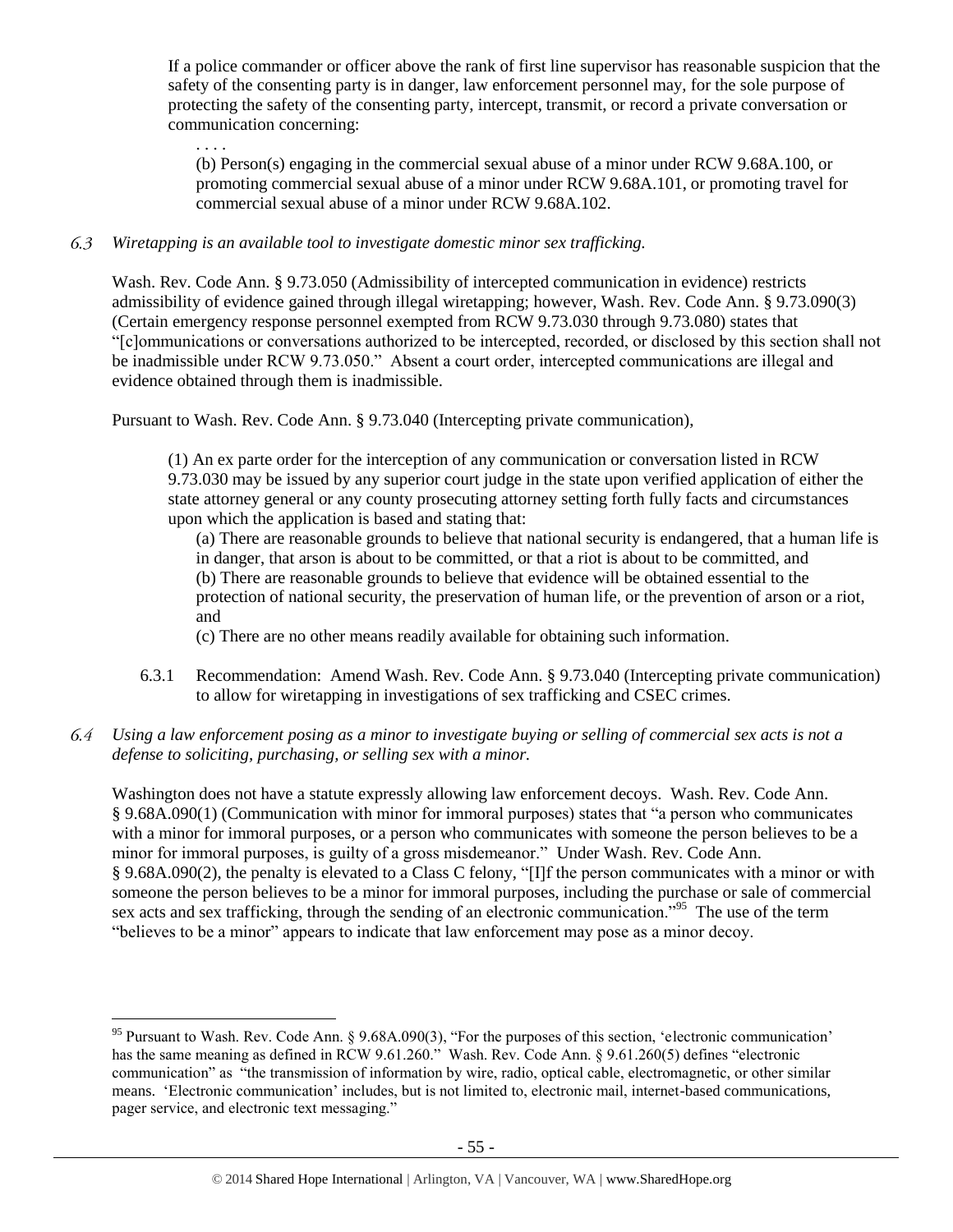# *Using the Internet to investigate buyers and traffickers is a permissible investigative technique.*

Wash. Rev. Code Ann. § 9.68A.090(1) (Communication with minor for immoral purposes) states that "a person who communicates with a minor for immoral purposes, or a person who communicates with someone the person believes to be a minor for immoral purposes, is guilty of a gross misdemeanor." The penalty is heightened to a Class C felony "if the person communicates with a minor or with someone the person believes to be a minor for immoral purposes, including the purchase or sale of commercial sex acts and sex trafficking, through the sending of an electronic communication." Wash. Rev. Code Ann. § 9.68A.090(2).<sup>96</sup> The use of the term "believes to be a minor" appears to indicate that law enforcement may use Internet decoys.

# *Law enforcement and child welfare agencies are mandated to promptly report missing and recovered children.*

Wash. Rev. Code Ann. § 13.60.020 (Entry of information on missing children into missing person computer network—access) requires local law enforcement agencies to "file an official missing person report and enter biographical information into the state missing person computerized network within six hours after notification of a missing child or endangered person is received under" certain provisions of Wash. Rev. Code Ann. § 13.32A.050 (Officer taking child into custody—when authorized—maximum time of custody—transporting to crisis residential center—report on suspected abuse or neglect), "or an endangered missing person received pursuant to the state endangered missing person advisory plan".<sup>97</sup> Wash. Rev. Code Ann. § 13.60.020 further states,

The patrol shall collect such information as will enable it to retrieve immediately the following information about a missing child or endangered child: Name, date of birth, social security number, fingerprint classification, relevant physical descriptions, and known associates and locations. Access to the preceding information shall be available to appropriate law enforcement agencies, and to parents and legal guardians, when appropriate.

Wash. Rev. Code Ann. § 13.60.040 (Children receiving services from department of social and health services) directs DSHS to do the following:

[D]evelop a procedure for reporting missing children information to the missing children clearinghouse on children who are receiving departmental services in each of its administrative regions. . . . When the department has obtained information that a minor child has been located at a facility funded by the department, the department shall notify the clearinghouse and the child's legal custodian, advising the custodian of the child's whereabouts or that the child is subject to a dependency action. The department shall inform the clearinghouse when reunification occurs.

Wash. Rev. Code Ann. § 13.60.010(1) (Missing children clearinghouse—hot line—distribution of information amber alert plan) states,

<span id="page-55-0"></span>The Washington state patrol shall establish a missing children and endangered person clearinghouse which shall include the maintenance and operation of a toll-free telephone hotline.<sup>98</sup> The clearinghouse shall distribute information to local law enforcement agencies, school districts, the department of social and health services, and the general public regarding missing children and endangered persons. The information shall include pictures, bulletins, training sessions, reports, and biographical materials that will

<sup>&</sup>lt;sup>96</sup> Pursuant to Wash. Rev. Code Ann. § 9.68A.090(3), "For the purposes of this section, 'electronic communication' has the same meaning as defined in RCW 9.61.260." Wash. Rev. Code Ann. § 9.61.260(5) defines "electronic communication" as "the transmission of information by wire, radio, optical cable, electromagnetic, or other similar means. 'Electronic communication' includes, but is not limited to, electronic mail, internet-based communications, pager service, and electronic text messaging."

See infra note [98](#page-55-0) (defining child, children and missing endangered person).

<sup>98</sup> Wash. Rev. Code Ann. § 13.60.010(2) states, "(2) For the purposes of this chapter: (a) "Child" or "children," as used in this chapter, means an individual under eighteen years of age."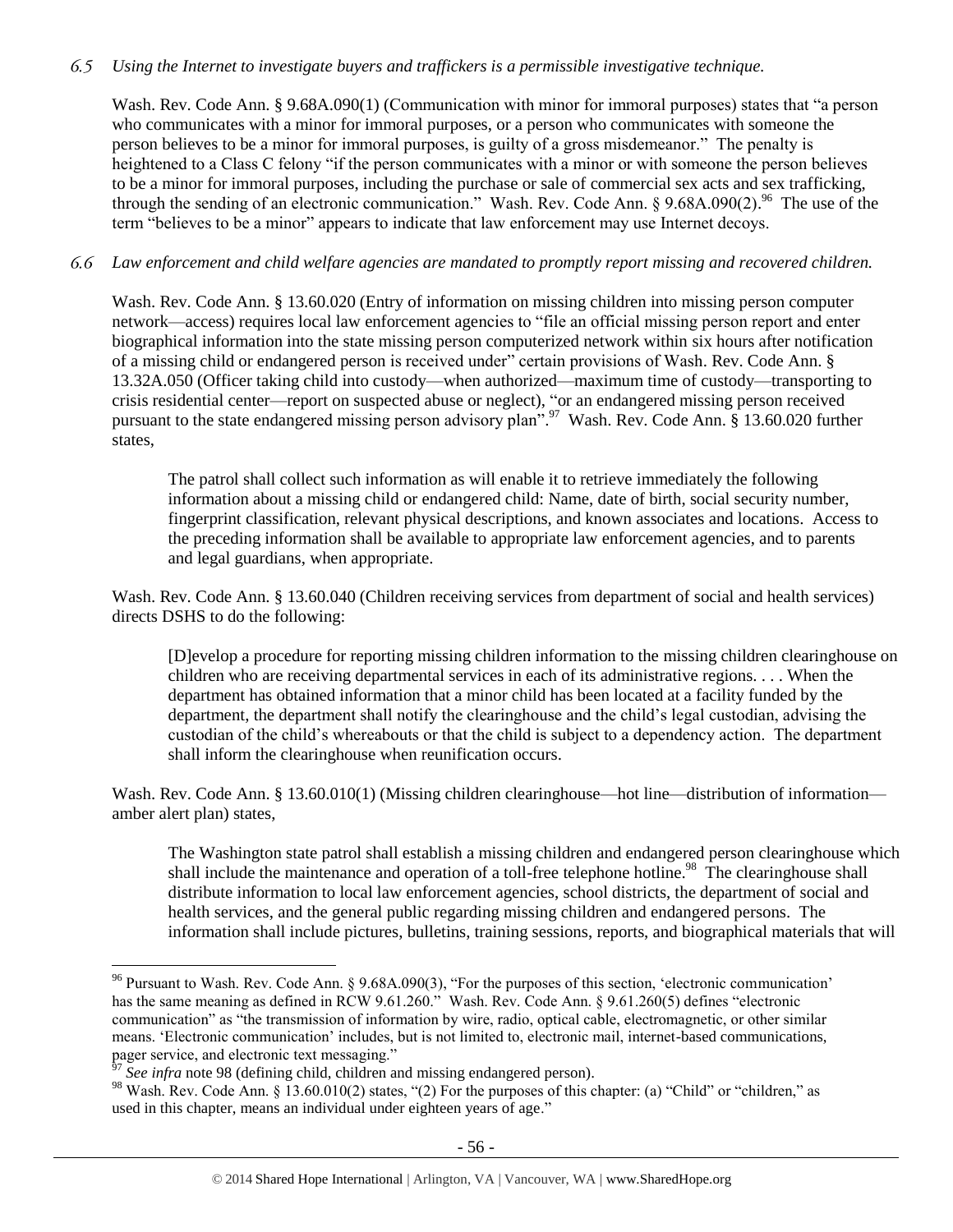assist in local law enforcement efforts to locate missing children and endangered persons. The state patrol shall also maintain a regularly updated computerized link with national and other statewide missing person systems or clearinghouses, and within existing resources, shall develop and implement a plan, commonly known as an "amber alert plan," or an "endangered missing person advisory plan," for voluntary cooperation between local, state, tribal, and other law enforcement agencies, state government agencies, radio and television stations, and cable and satellite systems, and social media pages and sites to enhance the public's ability to assist in recovering abducted children and missing endangered persons consistent with the state endangered missing person advisory plan.

In addition, Wash. Rev. Code Ann. § 13.60.050 (Endangered missing person advisory plan) states,

Within existing resources, the Washington state patrol shall develop and implement a plan, commonly known as an "endangered missing person advisory plan," for voluntary cooperation between local, state, tribal, and other law enforcement agencies, state government agencies, radio and television stations, and cable and satellite systems to enhance the public's ability to assist in recovering endangered missing persons who do not qualify for inclusion in an amber alert.

A duty to report is also created for actors other than law enforcement and child welfare agencies that house a missing child under Wash. Rev. Code Ann. § 13.32A.082. Wash. Rev. Code Ann. § 13.32A.082(1), (3), (4) states,

(1)

(a) Except as provided in (b) of this subsection, any person, unlicensed youth shelter, or runaway and homeless youth program that, without legal authorization, provides shelter to a minor and that knows at the time of providing the shelter that the minor is away from a lawfully prescribed residence or home without parental permission, shall promptly report the location of the child to the parent, the law enforcement agency of the jurisdiction in which the person lives, or the department.

(b)

(i) If a licensed overnight youth shelter, or another licensed organization with a stated mission to provide services to homeless or runaway youth and their families, shelters a child and knows at the time of providing the shelter that the child is away from a lawfully prescribed residence or home without parental permission, it must contact the youth's parent within seventy-two hours, but preferably within twenty-four hours, following the time that the youth is admitted to the shelter or other licensed organization's program. The notification must include the whereabouts of the youth, a description of the youth's physical and emotional condition, and the circumstances surrounding the youth's contact with the shelter or organization. If there are compelling reasons not to notify the parent, the shelter or organization must instead notify the department.

(ii) At least once every eight hours after learning that a youth receiving services or shelter under this section is away from home without permission, the shelter or organization staff must consult the information that the Washington state patrol makes publicly available under RCW 43.43.510(2). If the youth is publicly listed as missing, the shelter or organization must immediately notify the department of its contact with the youth listed as missing. The notification must include a description of the minor's physical and emotional condition and the circumstances surrounding the youth's contact with the shelter or organization.

(c) Reports required under this section may be made by telephone or any other reasonable means.

. . . . (3) When the department receives a report under subsection (1) of this section, it shall make a good faith attempt to notify the parent that a report has been received and offer services designed to resolve the conflict and accomplish a reunification of the family.

(4) Nothing in this section prohibits any person, unlicensed youth shelter, or runaway and homeless youth program from immediately reporting the identity and location of any minor who is away from a lawfully prescribed residence or home without parental permission more promptly than required under this section.<sup>99</sup>

 $\overline{a}$ <sup>99</sup> Under Wash. Rev. Code Ann. § 13.32A.082(2)-(4),